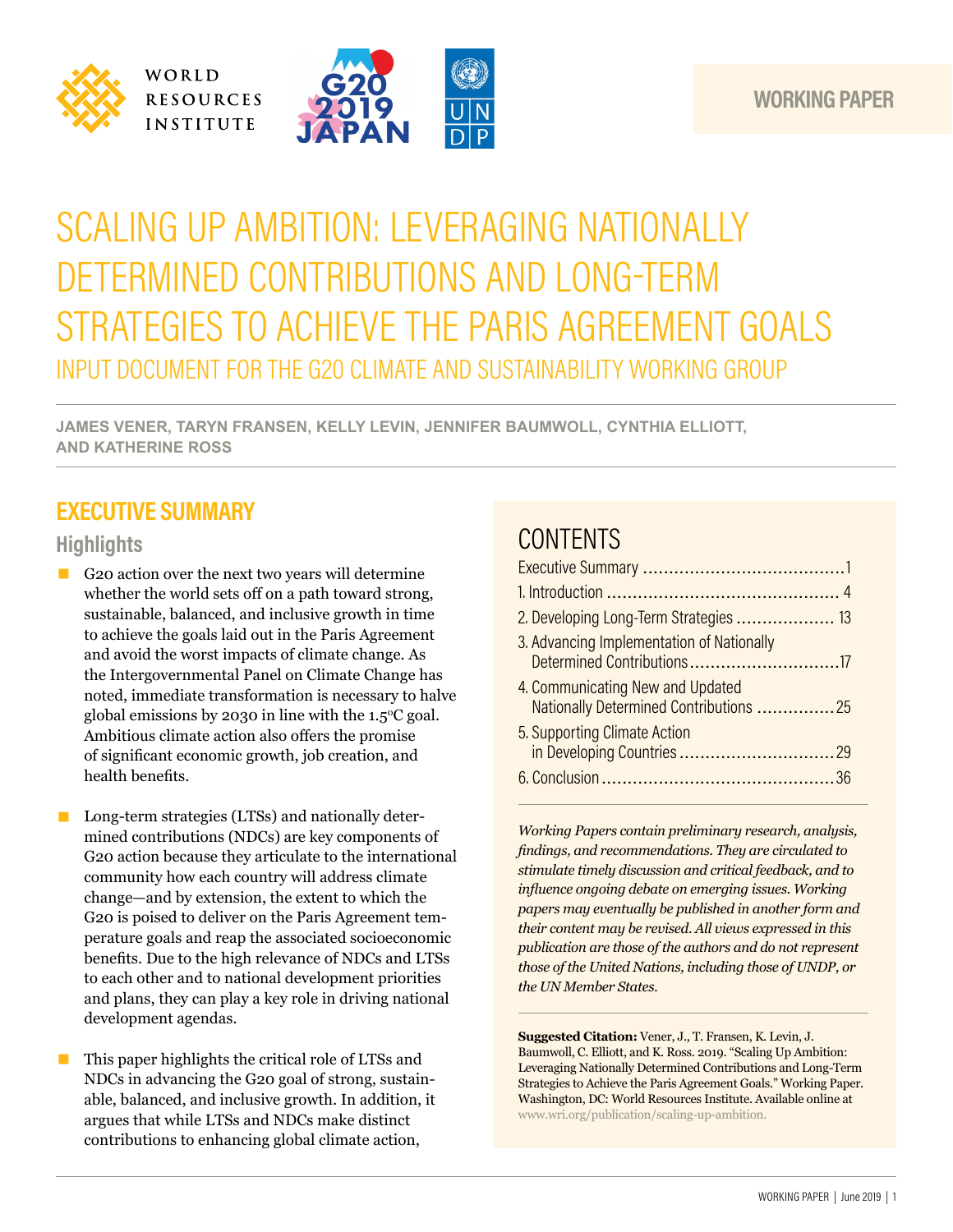they are also closely interlinked. Because of the interdependencies between near-, medium-, and long-term planning and policies, G20 countries can benefit from undertaking these processes in tandem.1 They are related in the following ways:

- $\Box$  LTSs offer countries a long-term perspective to inform the design of development trajectories and crucially, near-term decisions—that align with the Paris Agreement goals.
- $\Box$  Robust NDC implementation, in turn, can align near-term decisions with LTSs as well as sustainable development, inequality reduction, and growth objectives.
- $\Box$  Communicating new and updated, more ambitious NDCs by 2020 signals the ratcheting up of national ambition to align with global goals and deliver on the sustainable growth and development potential associated with climate action.
- G20 countries can play a major role in supporting non-G20 countries as they advance their LTSs and strengthen NDC implementation and enhancement.

#### **Context**

**The benefits of ambitious climate action are staggering.** Recent analysis finds that accelerating climate action—including through smarter urban development, a shift to clean energy, and sustainable land use, could generate US\$26 trillion in economic benefits between now and 2030—could also create 65 million new jobs in 2030 and avoid 700,000 premature deaths from air pollution (Global Commission on the Economy and Climate 2018). This builds on analysis for the G20 in 2017 by the Organisation for Economic Co-operation and Development, which also highlighted the economic benefits of enhanced climate action (OECD 2017). These numbers clearly illustrate the benefits of pursuing "strong, sustainable, balanced, and inclusive growth" via ambitious climate action.

**G20 members have a compelling opportunity to strengthen their sustainable growth trajectories in an inclusive way by further advancing climate action.** Delivering on the sustainable growth and development benefits associated with strong climate ambition will require a long-term vision translated into clear near-

and medium-term targets and implementation plans. It is essential that these are then embedded in economic development and infrastructure investment plans to maximize policy coherence and synergies.

**The G20 has already started down the path toward advancing the necessary vision, targets, and plans to deliver that ambitious climate action.** All G20 members have developed NDCs, and six have already communicated long-term low greenhouse gas emission development strategies (long-term strategies, or LTSs) (see Box 2).

**Even greater ambition is urgently needed to achieve the goals set out in the Paris Agreement.** Current climate action commitments fall well short of those needed to avoid the most dangerous climate impacts, and global warming is likely to reach 1.5°C between 2030 and 2052 at current rates and then continue to rise (Masson-Delmotte et al. 2018). In particular, the G20 countries will need to implement additional low-carbon policies to collectively reduce greenhouse gas emissions by a further 2.5 to 3.5 gigatons of carbon dioxide equivalent per year to achieve their conditional and unconditional NDCs, respectively (UNEP 2018).<sup>2</sup>

#### **About This Paper**

**This paper highlights the critical role of NDCs and LTSs in advancing the G20 goal of strong, sustainable, balanced, and inclusive growth.** It outlines the following four ways that G20 countries can advance NDCs and LTSs globally:

- **Developing LTSs that set a vision for low-carbon,** climate-resilient, and sustainable development pathways through mid-century
- $\blacksquare$  Laying the groundwork to successfully and efficiently implement current NDCs
- Communicating new or updated NDCs by 2020, reflecting enhanced ambition and alignment with sustainable growth and development goals
- $\blacksquare$  Supporting other countries in implementing and updating NDCs and developing LTSs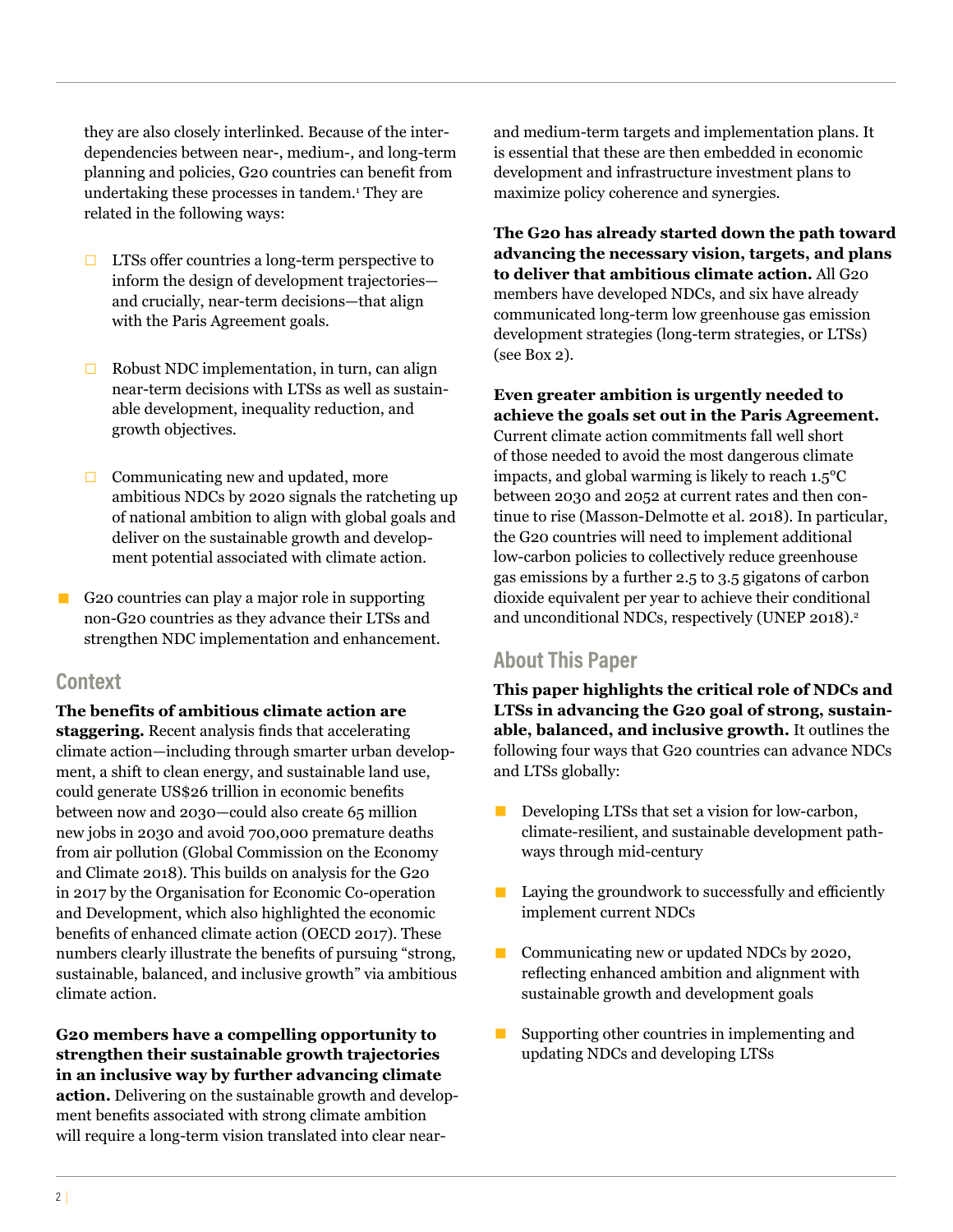#### **Conclusions and Recommendations**

**NDCs and LTSs can underpin strong, sustainable, and inclusive growth.** Ambitious climate action can deliver a wide range of economic and development benefits, including strong growth in gross domestic product, new job opportunities, and improved health outcomes. It can also deliver substantial government savings or revenues (e.g., by phasing out distorting subsidies and using judicious carbon pricing), which can be used to balance fiscal deficits, invest in other public priorities, or offset reductions in other taxes. As such, LTSs and NDCs also have strong synergies with the United Nations 2030 Agenda for Sustainable Development (2030 Agenda) and its 17 Sustainable Development Goals. LTSs and NDCs contribute to the implementation of the G20 Action Plan on the 2030 Agenda through which G20 members agreed to align their policy actions and ensure "that their collective efforts make positive global impact towards effective implementation of the 2030 Agenda in all three dimensions of sustainable development in a balanced and integrated manner" (G20 2016a). LTSs and ambitious, fully implemented NDCs can support these outcomes by outlining a clear, long-term vision that aligns economic and climate goals, translates the long-term vision into ambitious near- and medium-term targets, and helps ensure their full implementation.

**LTSs and NDCs make distinct contributions to enhancing global climate action, but are also closely linked with one another.** In particular, the long-term perspective of an LTS is a valuable input to the implementation and update of NDCs, ensuring alignment with long-term goals and steering near-term actions away from locking in climate-incompatible infrastructure and land use. Robust NDC implementation can also open opportunities to reflect enhanced ambition in updated NDCs. NDC updates provide an opportunity to align nearterm actions and medium-term 2030 targets with LTSs and with the global goals in the Paris Agreement.

**LTSs offer countries a long-term perspective to inform the design of development trajectories and crucially, near-term decisions—that align with the Paris Agreement goals.** This long-term vision can translate into more effective near- and mediumterm decisions in the following ways:

- Providing a systematic roadmap for action that avoids locking in carbon-intensive, maladaptive technology, land use, and infrastructure; avoids locking out future options; identifies and addresses technology gaps and needs; and engages coherently across all sectors
- $\blacksquare$  Building an aspirational vision for the country's future that focuses on a sustainable development trajectory
- **Preparing for future risks and uncertainties and** increasing the potential to attract private investment
- Guiding the design and implementation of more ambitious NDCs and integrating climate action with development priorities and plans and investment decisions
- Supporting just transitions, including by anticipating when and where they may need to occur and creating new employment opportunities for workers whose livelihoods are tied to high-emissions sectors of the economy

**Robust NDC implementation, in turn, can align near-term decisions with long-term strategies as well as development and growth objectives.** Several elements can advance NDC implementation planning across national contexts:

- **Prioritization of policies and measures supporting** NDC implementation based on the delivery of LTS targets
- A stable, efficient, and effective NDC governance framework that allows for greater political ownership, efficiency, and strengthened institutional knowledge for all relevant ministries
- Alignment of NDC implementation with LTSs and mid-century growth and development goals
- A strengthened enabling environment for the finance investment needed to deliver NDC actions that goes beyond near- and medium-term planning
- A system for sound and transparent integrated data management that considers factors such as improved data quality and access, incorporation into LTSs, collection protocols, laws and mandates, and stakeholder engagement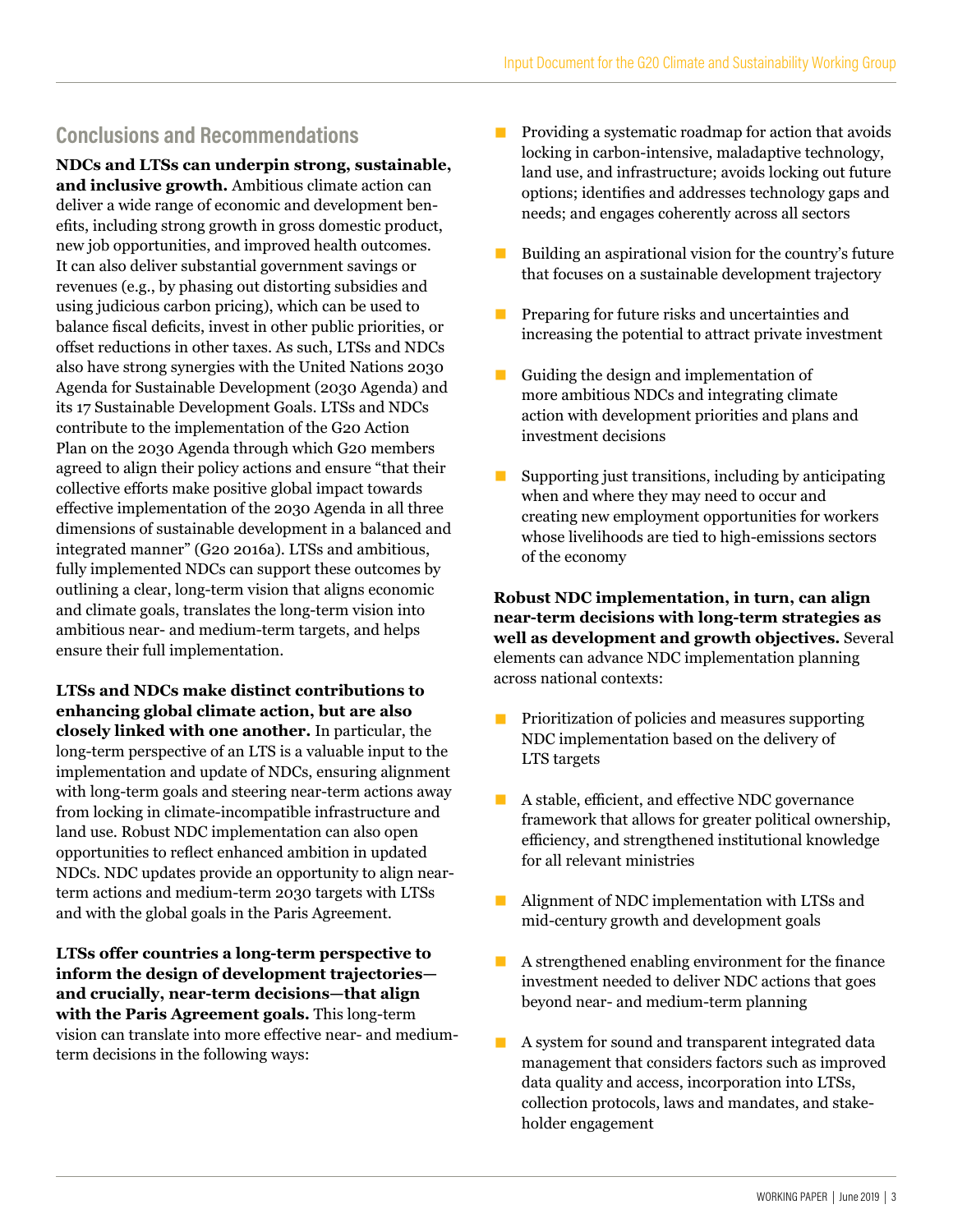**These elements can be advanced through a series of recommended steps,** which can be incorporated into an NDC implementation plan in the following ways:

- Tracking progress made toward achieving NDC targets
- $\blacksquare$  Reviewing and adjusting, as needed, the analysis that originally underpinned the NDC to potentially adjust targets, assumptions, and other factors
- $\blacksquare$  Assessing the capacities, institutions, and regulatory frameworks required for NDC implementation and enhancing as needed
- Inclusively engaging stakeholders who can support delivery, including from the private sector and private finance

This process could also inform the updated NDCs to be communicated by 2020, as described below.

**Communicating new and updated NDCs by 2020 is necessary to ratchet up national ambition to align with global goals and LTSs, and to deliver on the growth and development potential associated with climate action.** The Paris Agreement requires parties to prepare and communicate a successive NDC every five years to reflect progress and increasing ambition. By 2020, parties are requested or urged (depending on the NDC timeframe) to communicate either an updated or a new NDC (UNFCCC 2016).

**G20 countries can also play a major role in supporting non-G20 countries as they advance their LTSs and strengthen NDC implementation and enhancement.** The general avenues of support required by partner countries in this area are to help address capacity gaps related to institutional capacity and governance; policy and planning processes, including prioritization of adaptation and turning NDCs into concrete implementation plans; and mobilization of financial and other resources to strengthen country efforts to implement the conditional components of the NDCs. In their support to non-G20 countries, G20 countries can also encourage recipients of this support to approach their LTSs and their NDCs in an integrated manner.

**A great deal of support is already being provided, but gaps still remain, particularly related to mobilizing finance at the scale required to achieve the Paris Agreement.** This reflects the G20 affirmation in the 2016 Hangzhou summit communiqué regarding "the importance of fulfilling the UNFCCC [United Nations Framework Convention on Climate Change] commitment by developed countries in providing means of implementation including financial resources to assist developing countries with respect to both mitigation and adaptation actions in line with Paris outcomes" (G20 2016b). The G20 support also reflects the 2016 findings of the G20 Climate Finance Study Group that highlights the importance of finance being client-driven and focused on helping countries achieve their NDCs (CFSG 2016). The G20 also plays an important role in providing bilateral development and climate funding and setting priorities in the financial sector.

**The next two years are critical for setting the world on a path toward strong, sustainable, balanced, and inclusive growth that achieves the goals laid out in the Paris Agreement to avoid the worst impacts of climate change.** The G20 countries are at the forefront of delivering this agenda. By developing LTSs, advancing implementation of current NDCs, communicating new or updated and more ambitious NDCs, and supporting non-G20 countries in their efforts to do the same, in particular achieving the conditional targets of their NDCs, G20 countries have the potential to make an outsized impact in securing a safe and healthy future for the global economy and the global climate alike.

### **1. INTRODUCTION**

**Framing Nationally Determined Contributions and Long-Term Strategies in the Context of the G20**

In 2018, the G20 reaffirmed its commitment to strong and sustainable growth, and recognized that "a strong economy and a healthy planet are mutually reinforcing" (G20 2018). Ambitious climate action can help achieve these goals—for example, recent analysis from the Organisation for Economic Co-operation and Development (OECD) shows that the G20 can generate inclusive economic growth in the short term while making ambitious progress toward long-term climate objectives (OECD 2017). Research from New Climate Economy also shows that accelerating climate action, including through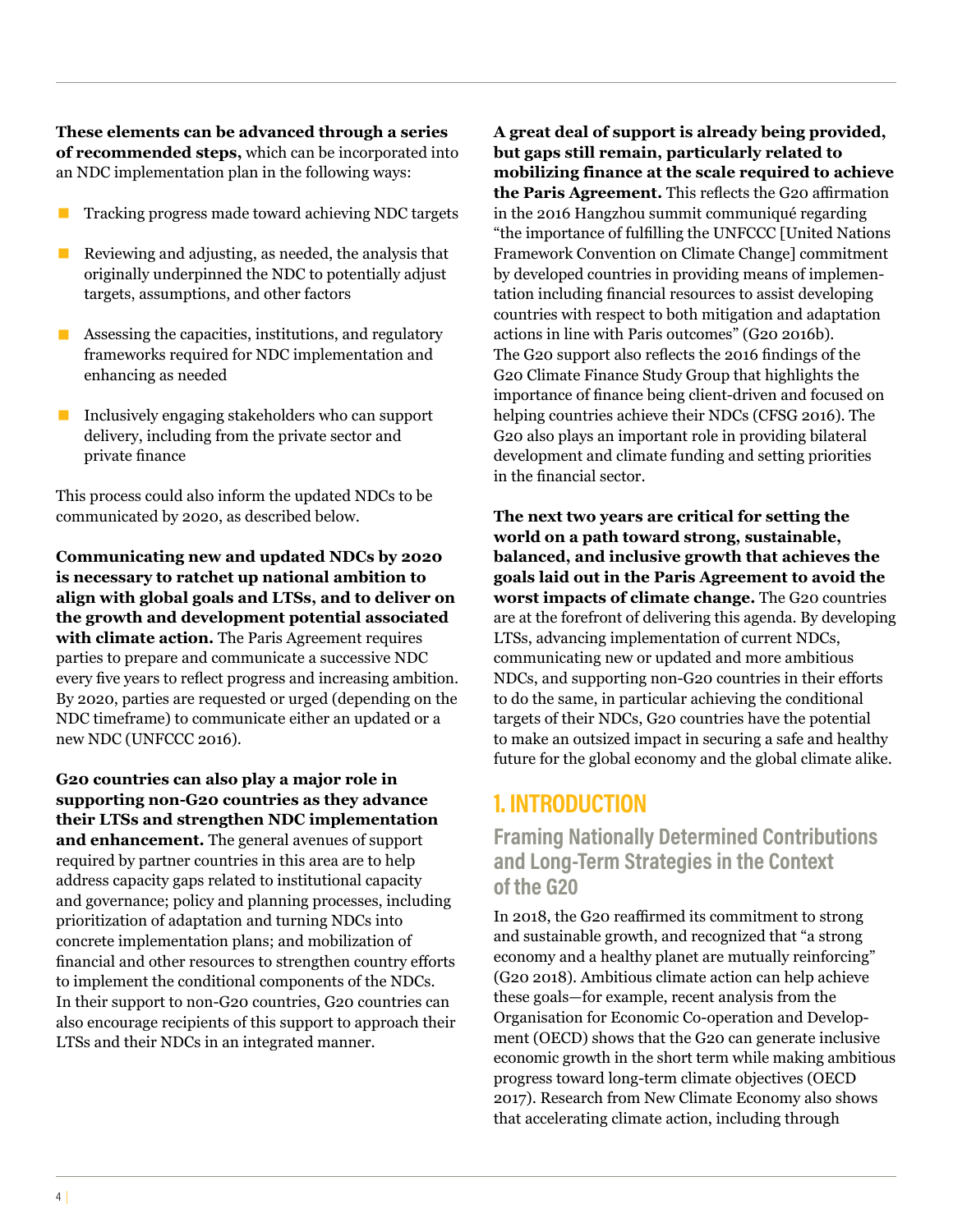#### Box 1 | **Seizing Opportunities in the Energy Transition**

One way governments are taking advantage of opportunities related to the energy transition is through carbon pricing in the form of carbon taxes or emissions trading systems as part of a broader policy package to tackle climate change. A number of governments have also begun efforts to phase out fossil fuel subsidies, including those in the European Union, India, Mexico, and Saudi Arabia. Modeling undertaken by New Climate Economy shows significant potential benefits from these approaches. Combined revenue and fossil fuel savings could reach \$2.8 trillion in 2030, which would be available to reinvest in public priorities in addition to generating other benefits such as net job growth, improved health outcomes, and an overall acceleration of economic activity. More carbon pricing and taxation policies are expected, such as those planned in G20 countries including Argentina, Canada, China, and South Africa.

The energy transition is directly linked to opportunities in other areas as well, such as transportation with the expansion of electric mobility. The transition of the transport sector through electrification, cleaner fuels and

vehicles, more active transport (walking and cycling), and safer streets would yield significant, immediate public health benefits, and at the same time reduce the emissions impact from the sector. France, Japan, and the United Kingdom are frontrunners among the G20 countries on transitioning road transport, with phase-out plans for fossil fuels in all three countries. Other countries, including China, India, Italy, Russia, Saudi Arabia, and the Republic of Korea, have also recently initiated policies to reduce transport emissions or increase the use of electric vehicles. Although the transition to electric mobility poses a tremendous challenge by drastically increasing global power demand by the end of the century, meeting that demand through clean energy could yield tremendous benefits. For example, doubling global renewable energy capacity by 2030 (compared with current capacity) could save between \$1.2 and \$4.2 trillion each year, largely due to a reduction of costs incurred from pollution by nonrenewable sources.

*Notes:* Details drawn from NCE 2018; SLoCaT 2018; Climate Transparency 2018. See also the Carbon Pricing Leadership Coalition's Carbon Pricing Dashboard for an overview of all existing and emerging carbon pricing initiatives around the world: https://www.carbonpricingleadership.org/news/2019/3/12/see-the-updated-carbon-pricing-dashboard.

smarter urban development, a shift to clean energy, and sustainable land use, could generate US\$26 trillion in global economic benefits between now and 2030. It could also create 65 million new jobs in 2030 and avoid 700,000 premature deaths from air pollution (Global Commission on the Economy and Climate 2018).

As global leaders with significant presence in the international economy, G20 countries are in a central position to lead this ambitious transition across all economic systems, and particularly the energy sector. For example, in 2015, G20 countries collectively accounted for 81 percent of energy-related carbon dioxide  $({\rm CO}_2)$  emissions and 77 percent of global energy consumption (IEA 2018). (See Box 1 for an example of how G20 countries are taking steps to seize opportunities in the energy transition.)

The G20 is already demonstrating climate leadership. For example, all G20 members have established nationally determined contributions (NDCs)—national climate action pledges to 2025 or 2030—and several G20 countries are already on a track toward achieving these objectives (see Box 2). Many G20 members are also developing longterm low greenhouse gas emission development strategies (long-term strategies, or LTSs), which map out countries' climate action strategies through mid-century. As of March 2019, six G20 members had communicated their

#### Box 2 | **Snapshot Analysis of Nationally Determined Contributions and Long-Term Strategies in G20 Countries**

The G20 has committed to strong and sustainable growth, and collectively accounts for 78 percent of global greenhouse gas (GHG) emissions. Both of these elements are critical in designing the global transition that is under way to a lowemissions and climate-resilient future. Table 1 presents a snapshot analysis of NDCs and LTSs in the G20. Collectively, G20 members are not yet on track to realizing their NDCs for 2030. The United Nations Environment Programme (UNEP) Emissions Gap Report 2018 estimates that the G20 will need to implement additional policies to collectively reduce GHG emissions by a further 2.5 gigatons of carbon dioxide equivalent per year (GtCO<sub>2</sub>e/year) to achieve their unconditional NDCs and 3.5 GtCO $_2$ e/year to achieve their conditional NDCs. In addition, only 6 G20 members have officially communicated LTSs to the United Nations Framework Convention on Climate Change.

*Source:* UNEP 2018.

LTSs to the United Nations Framework Convention on Climate Change (UNFCCC)—Canada, France, Germany, Mexico, the United Kingdom, and the United States (under a previous administration).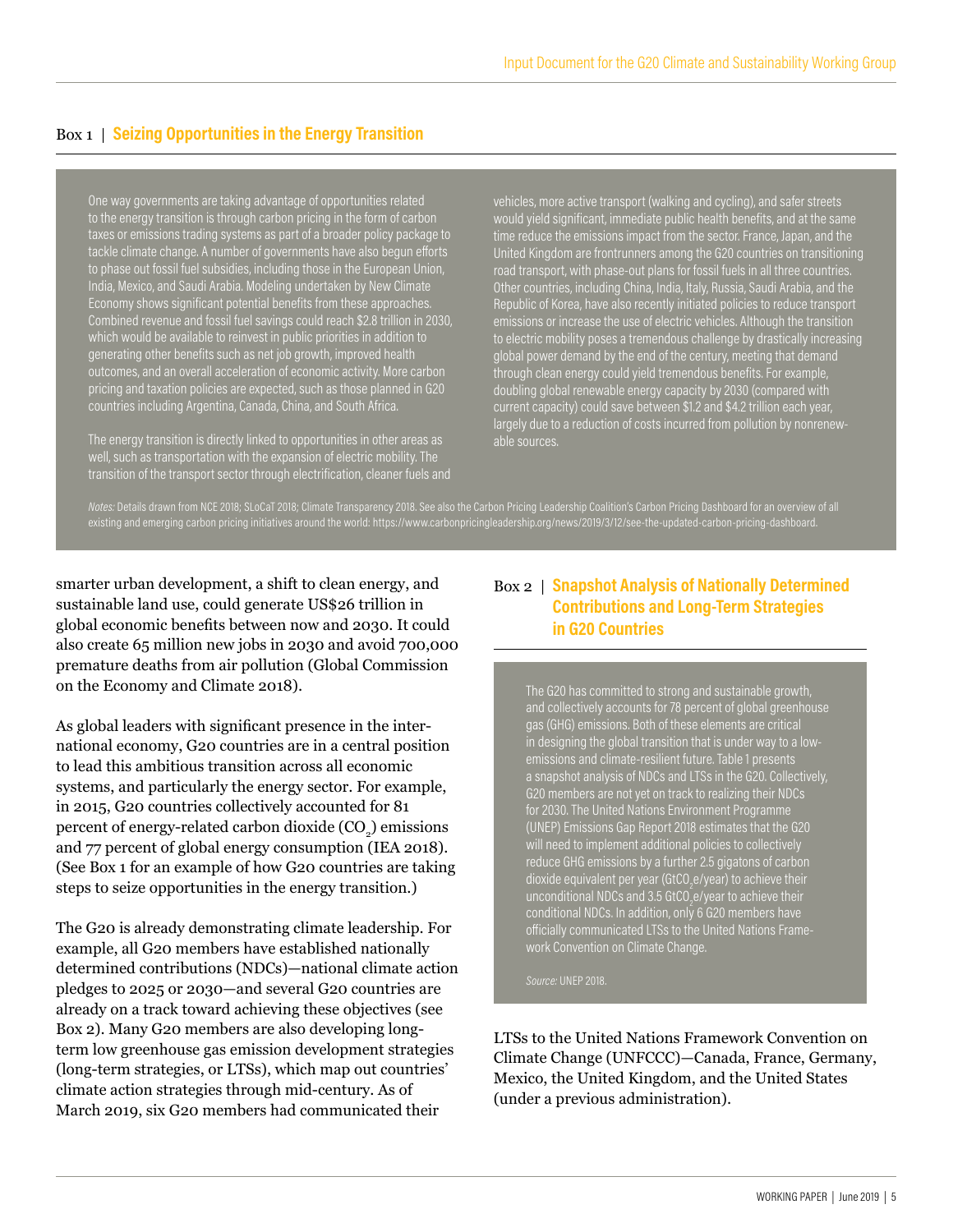| <b>FEATURE</b>                                                                    | <b>ARGENTINA</b>                                                                                                          | <b>AUSTRALIA</b>                                                                   | <b>BRAZIL</b>                                                                                                                                                                  | <b>CANADA</b>                                                                | <b>CHINA</b>                                                                                                                              |
|-----------------------------------------------------------------------------------|---------------------------------------------------------------------------------------------------------------------------|------------------------------------------------------------------------------------|--------------------------------------------------------------------------------------------------------------------------------------------------------------------------------|------------------------------------------------------------------------------|-------------------------------------------------------------------------------------------------------------------------------------------|
| <b>Share of Global GHG</b><br><b>Emissions in 2017</b>                            | 0.8%                                                                                                                      | 1.2%                                                                               | 2.3%                                                                                                                                                                           | 1.6%                                                                         | 26.8%                                                                                                                                     |
| <b>Peaking Year of GHG</b><br><b>Emissions</b>                                    | No indication of<br>peak                                                                                                  | 2006                                                                               | 2004                                                                                                                                                                           | 2007                                                                         | By 2030 (CO <sub>2</sub><br>only)                                                                                                         |
| <b>Quantitative</b><br><b>Unconditional GHG</b><br><b>NDC Target</b>              | Not to exceed a<br>net emission of<br>483 million tons<br>of carbon dioxide<br>equivalent (tCO <sub>2</sub> e)<br>by 2030 | <b>Reduce GHG</b><br>emissions by<br>26-28% by 2030,<br>relative to 2005<br>levels | <b>Reduce GHG emissions</b><br>by 37% by 2025, relative<br>to 2005 levels, with an<br>indicative goal to reduce<br>GHG emissions by<br>43% by 2030, relative<br>to 2005 levels | <b>Reduce GHG</b><br>emissions by 30%<br>by 2030, relative to<br>2005 levels | Reduce CO <sub>2</sub><br>emissions per<br>unit of gross<br>domestic<br>product (GDP)<br>by 60-65% by<br>2030, relative to<br>2005 levels |
| <b>NDC Coverage</b>                                                               | Economy-wide,<br>including land<br>use, land-use<br>change, and<br>forestry (LULUCF)                                      | Economy-wide,<br>including LULUCF                                                  | Economy-wide, including<br>LULUCF                                                                                                                                              | Economy-wide,<br>including LULUCF                                            | Economy-wide,<br>including<br>LULUCF                                                                                                      |
| <b>NDC Includes</b><br><b>Adaptation?</b>                                         | Yes                                                                                                                       | Yes                                                                                | Yes                                                                                                                                                                            | <b>No</b>                                                                    | Yes                                                                                                                                       |
| On Track to Meet the<br><b>Unconditional NDC with</b><br><b>Current Policies?</b> | N <sub>o</sub>                                                                                                            | N <sub>o</sub>                                                                     | Yes                                                                                                                                                                            | N <sub>0</sub>                                                               | Yes                                                                                                                                       |
| <b>LTS Communicated to</b><br><b>UNFCCC?</b>                                      | <b>No</b>                                                                                                                 | <b>No</b>                                                                          | N <sub>o</sub>                                                                                                                                                                 | Yes                                                                          | N <sub>o</sub>                                                                                                                            |
| <b>Quantitative Vision</b><br>for Emission Reductions<br>in 2050                  | Not set                                                                                                                   | Not set                                                                            | Not set                                                                                                                                                                        | Net GHG emissions<br>falling by 80% in<br>2050, relative to<br>2005 levels   | Not set                                                                                                                                   |

# Table 1 | **Snapshot Analysis of Nationally Determined Contributions and Long-Term Strategies in G20 Countries**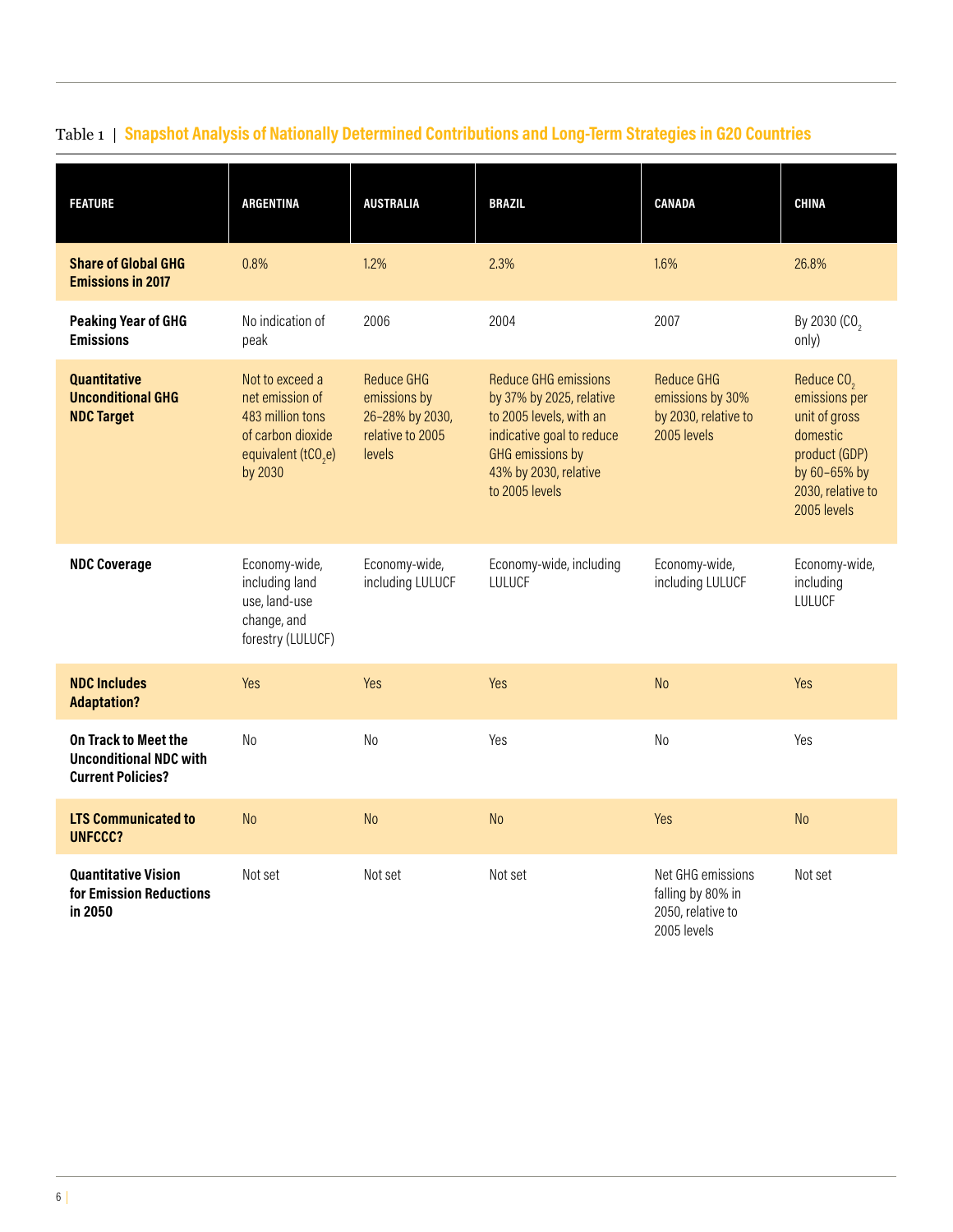| <b>FEATURE</b>                                                                    | <b>EUROPEAN UNION</b>                                                    | <b>INDIA</b>                                                                                       | <b>INDONESIA</b>                                                                                | <b>JAPAN</b>                                                                 | <b>MEXICO</b>                                                                      |
|-----------------------------------------------------------------------------------|--------------------------------------------------------------------------|----------------------------------------------------------------------------------------------------|-------------------------------------------------------------------------------------------------|------------------------------------------------------------------------------|------------------------------------------------------------------------------------|
| <b>Share of Global GHG</b><br><b>Emissions in 2017</b>                            | 9.0%                                                                     | 7.0%                                                                                               | 1.7%                                                                                            | 3.0%                                                                         | 1.5%                                                                               |
| <b>Peaking Year of GHG</b><br><b>Emissions</b>                                    | 1990 or earlier                                                          | No indication<br>of peak                                                                           | No indication<br>of peak                                                                        | No indication of peak                                                        | By 2030                                                                            |
| <b>Quantitative</b><br><b>Unconditional GHG</b><br><b>NDC Target</b>              | Reduce GHG<br>emissions by<br>40% by 2030,<br>relative to<br>1990 levels | <b>Reduce GHG</b><br>emissions per unit<br>of GDP by 33-35%<br>by 2030, relative<br>to 2005 levels | <b>Reduce GHG</b><br>emissions by 29%<br>by 2030, relative to a busi-<br>ness-as-usual scenario | <b>Reduce GHG</b><br>emissions by 26% by<br>2030, relative to 2013<br>levels | Reduce GHG<br>emissions by<br>22% by 2030,<br>relative to pro-<br>jected emissions |
| <b>NDC Coverage</b>                                                               | Economy-wide,<br>including LULUCF                                        | Not specified                                                                                      | Economy-wide, including<br>LULUCF                                                               | Economy-wide,<br>including LULUCF<br>and overseas credits<br>for 2030        | Economy-wide,<br>including<br>LULUCF                                               |
| <b>NDC Includes</b><br><b>Adaptation?</b>                                         | <b>No</b>                                                                | Yes                                                                                                | Yes                                                                                             | <b>No</b>                                                                    | Yes                                                                                |
| On Track to Meet the<br><b>Unconditional NDC with</b><br><b>Current Policies?</b> | N <sub>o</sub>                                                           | Yes                                                                                                | Uncertain <sup>a</sup>                                                                          | Yes                                                                          | Uncertain <sup>b</sup>                                                             |
| <b>LTS Communicated to</b><br><b>UNFCCC?</b>                                      | <b>No</b>                                                                | <b>No</b>                                                                                          | N <sub>o</sub>                                                                                  | <b>No</b>                                                                    | Yes                                                                                |
| <b>Quantitative Vision</b><br>for Emission Reductions<br>in 2050                  | Net zero<br>GHG emissions<br>by 2050                                     | Not set                                                                                            | Not set                                                                                         | Reduce GHG<br>emissions by 80%<br>by 2050                                    | Reduce GHG<br>emissions by<br>50% by 2050,<br>relative to 2000<br>levels           |

# Table 1 | **Snapshot Analysis of Nationally Determined Contributions and Long-Term Strategies in G20 Countries (cont'd)**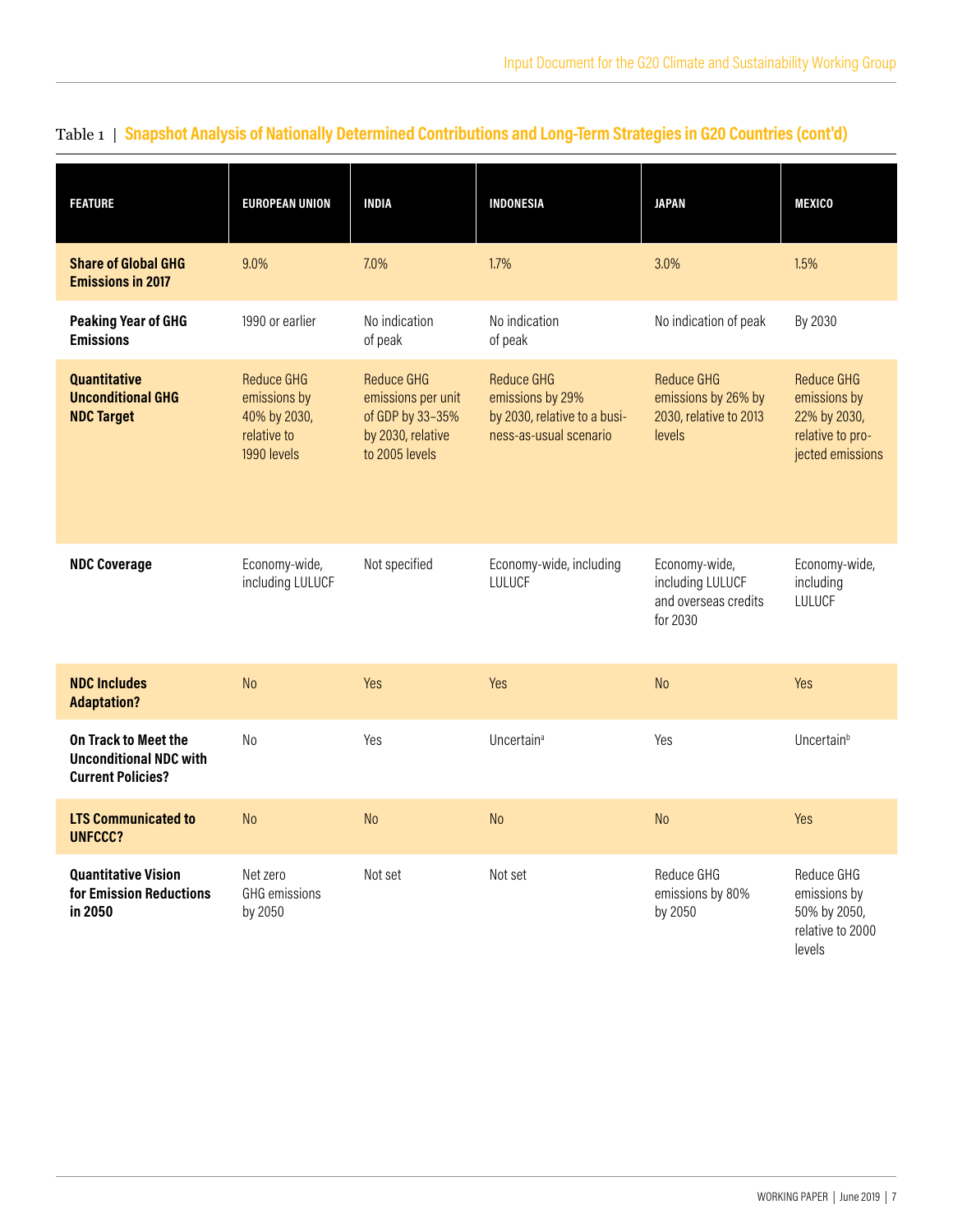| <b>FEATURE</b>                                                                           | <b>REPUBLIC OF KOREA</b>                                                | <b>RUSSIA</b>                                                         | <b>SAUDI ARABIA</b>      |
|------------------------------------------------------------------------------------------|-------------------------------------------------------------------------|-----------------------------------------------------------------------|--------------------------|
| <b>Share of Global GHG</b><br><b>Emissions in 2017</b>                                   | 1.6%                                                                    | 4.6%                                                                  | 1.5%                     |
| <b>Peaking Year of GHG</b><br><b>Emissions</b>                                           | By 2020                                                                 | 1990 or earlier                                                       | No indication<br>of peak |
| <b>Quantitative</b><br><b>Unconditional GHG</b><br><b>NDC Target</b>                     | Reduce GHG emissions by 37% by<br>2030, relative to projected emissions | Reduce GHG emissions by 25-30%<br>by 2030, relative<br>to 1990 levels | No GHG target            |
| <b>NDC Coverage</b>                                                                      | Economy-wide (including market<br>mechanisms)                           | Economy-wide, including LULUCF                                        | Individual measures      |
| <b>NDC Includes</b><br><b>Adaptation?</b>                                                | Yes                                                                     | <b>No</b>                                                             | Yes                      |
| <b>On Track to Meet the</b><br><b>Unconditional NDC with</b><br><b>Current Policies?</b> | No                                                                      | Yes                                                                   | No                       |
| <b>LTS Communicated to</b><br><b>UNFCCC?</b>                                             | N <sub>o</sub>                                                          | <b>No</b>                                                             | <b>No</b>                |
| <b>Quantitative Vision</b><br>for Emission Reductions<br>in 2050                         | Not set                                                                 | Not set                                                               | Not set                  |

# Table 1 | **Snapshot Analysis of Nationally Determined Contributions and Long-Term Strategies in G20 Countries (cont'd)**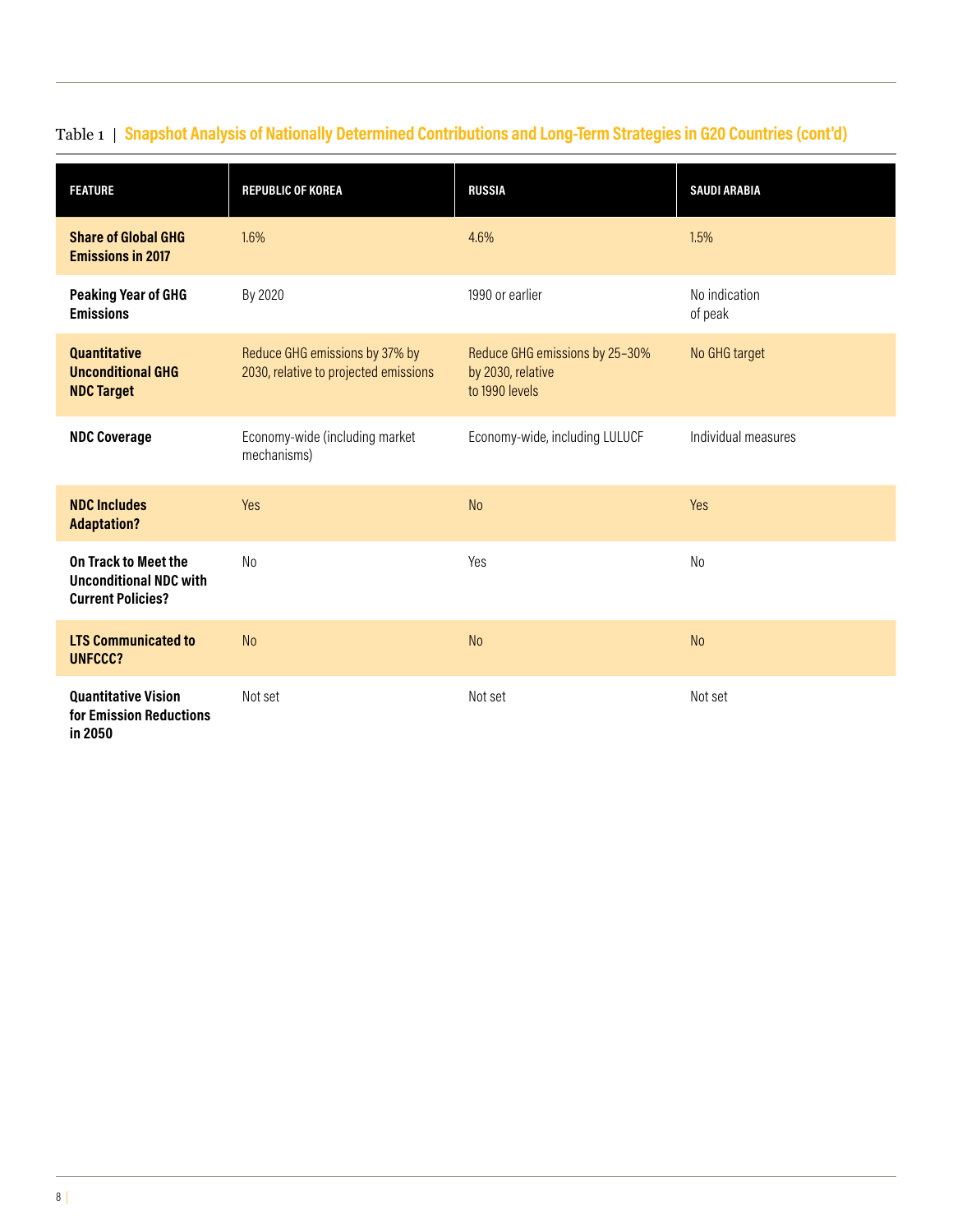| <b>FEATURE</b>                                                                           | <b>SOUTH AFRICA</b>                                                                                                 | <b>TURKEY</b>                                                                    | <b>UNITED STATES</b>                                                                    |
|------------------------------------------------------------------------------------------|---------------------------------------------------------------------------------------------------------------------|----------------------------------------------------------------------------------|-----------------------------------------------------------------------------------------|
| <b>Share of Global GHG</b><br><b>Emissions in 2017</b>                                   | 1.1%                                                                                                                | 1.2%                                                                             | 13.1%                                                                                   |
| <b>Peaking Year of GHG</b><br><b>Emissions</b>                                           | Between 2020 and 2025                                                                                               |                                                                                  | 2007                                                                                    |
| <b>Quantitative</b><br><b>Unconditional GHG</b><br><b>NDC Target</b>                     | A target for GHG emissions to be in<br>the range of 398 to 614 tCO <sub>2</sub> e per year<br>between 2025 and 2030 | Reduce GHG emissions by up to<br>21% by 2030, relative to projected<br>emissions | Reduce GHG emissions by 26-28%<br>by 2025, relative to 2005 levels                      |
| <b>NDC Coverage</b>                                                                      | Economy-wide, including LULUCF                                                                                      | Economy-wide, including LULUCF                                                   | Economy-wide, including LULUCF                                                          |
| <b>NDC Includes</b><br><b>Adaptation?</b>                                                | <b>Yes</b>                                                                                                          | <b>No</b>                                                                        | <b>No</b>                                                                               |
| <b>On Track to Meet the</b><br><b>Unconditional NDC with</b><br><b>Current Policies?</b> | N <sub>o</sub>                                                                                                      | Yes                                                                              | N <sub>o</sub>                                                                          |
| <b>LTS Communicated to</b><br>UNFCCC?                                                    | <b>No</b>                                                                                                           | <b>No</b>                                                                        | Yes                                                                                     |
| <b>Quantitative Vision</b><br>for Emission Reductions<br>in 2050                         | Not set                                                                                                             | Not set                                                                          | Economy-wide net GHG emissions<br>reduction of 80% or more below<br>2005 levels by 2050 |

#### Table 1 | **Snapshot Analysis of Nationally Determined Contributions and Long-Term Strategies in G20 Countries (cont'd)**

*Notes:* a. Studies, including those recently published (Kitous et al. 2017; Kuramochi et al. 2017; CAT 2018) do not agree on whether the NDC targets are likely to be met under policies currently implemented. Two recent studies (Kitous et al. 2017; CAT 2018), both excluding LULUCF, suggest that the conditional NDC may be achieved, while Kuramochi et al. (2017) project that Indonesia will fall short of achieving its unconditional NDC target, partially due to large growth in emissions from LULUCF.

b. Studies disagree on whether Mexico is likely to meet its NDC targets under current policies (Kuramochi et al. 2017; CAT 2018).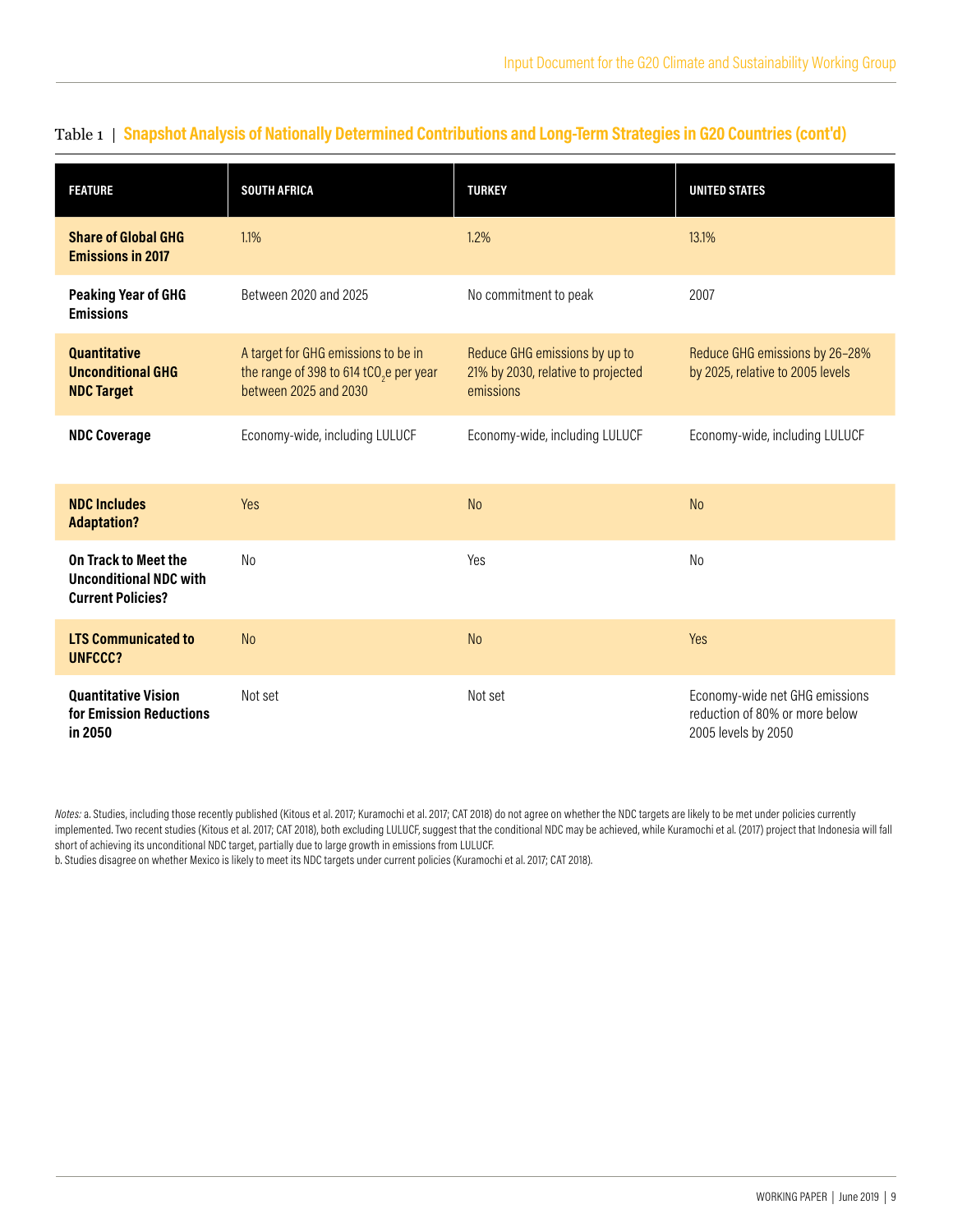While all G20 countries are taking concrete actions to mitigate climate change, there is undoubtedly variation in countries' levels of ambition and progress. Collectively, there is an urgent need to raise ambition across the G20 countries, which together account for approximately 80 percent of global greenhouse gas (GHG) emissions.

The need for more ambition is a message underscored by the October 2018 Intergovernmental Panel on Climate Change (IPCC) report, *Global Warming of 1.5°C* (Masson-Delmotte et al. 2018). According to this report, pathways reflecting current NDCs will not limit global warming to 1.5°C above pre-industrial levels, even if supplemented by very challenging increases in the scale and ambition of emissions reductions after 2030. If this global temperature target is breached, there will be significant changes in the world's ecosystems, oceans, land temperatures, and water availability; existing stresses such as food insecurity and population displacement will be exacerbated; and human health will be negatively impacted. Limiting global warming to 1.5°C "would require rapid and far-reaching transitions in energy, land, urban and infrastructure (including transport and buildings), and industrial systems. . . . These systems transi-

tions . . . imply deep emissions reductions in all sectors, a wide portfolio of mitigation options and a significant upscaling of investments in those options" (Masson-Delmotte et al. 2018).

Accordingly, now is the time for action (Figure 1). Encouraged by the Talanoa Dialogue, which called for enhanced global ambition by 2020 (UNFCCC 2018a), and the adoption of the Katowice Climate Package (including the so-called Paris Agreement Rulebook) (UNFCCC 2018b), many countries will not only advance implementation of their current NDCs, but will also communicate new or updated and more ambitious NDCs and develop LTSs. The UN secretary-general's Climate Action Summit in 2019 is expected to serve as a key moment for world leaders to put forward ambitious climate actions prior to the invitation to communicate new and/or updated NDCs, as well as LTSs, by 2020. In addition, the first Sustainable Development Goals Summit will be convened back-to-back with the Climate Action Summit to strengthen synergies between climate action and sustainable development for all. In this context, G20 countries have an immediate opportunity to raise climate ambition while advancing



#### Figure 1 | **Ambition Mechanism in the Paris Agreement**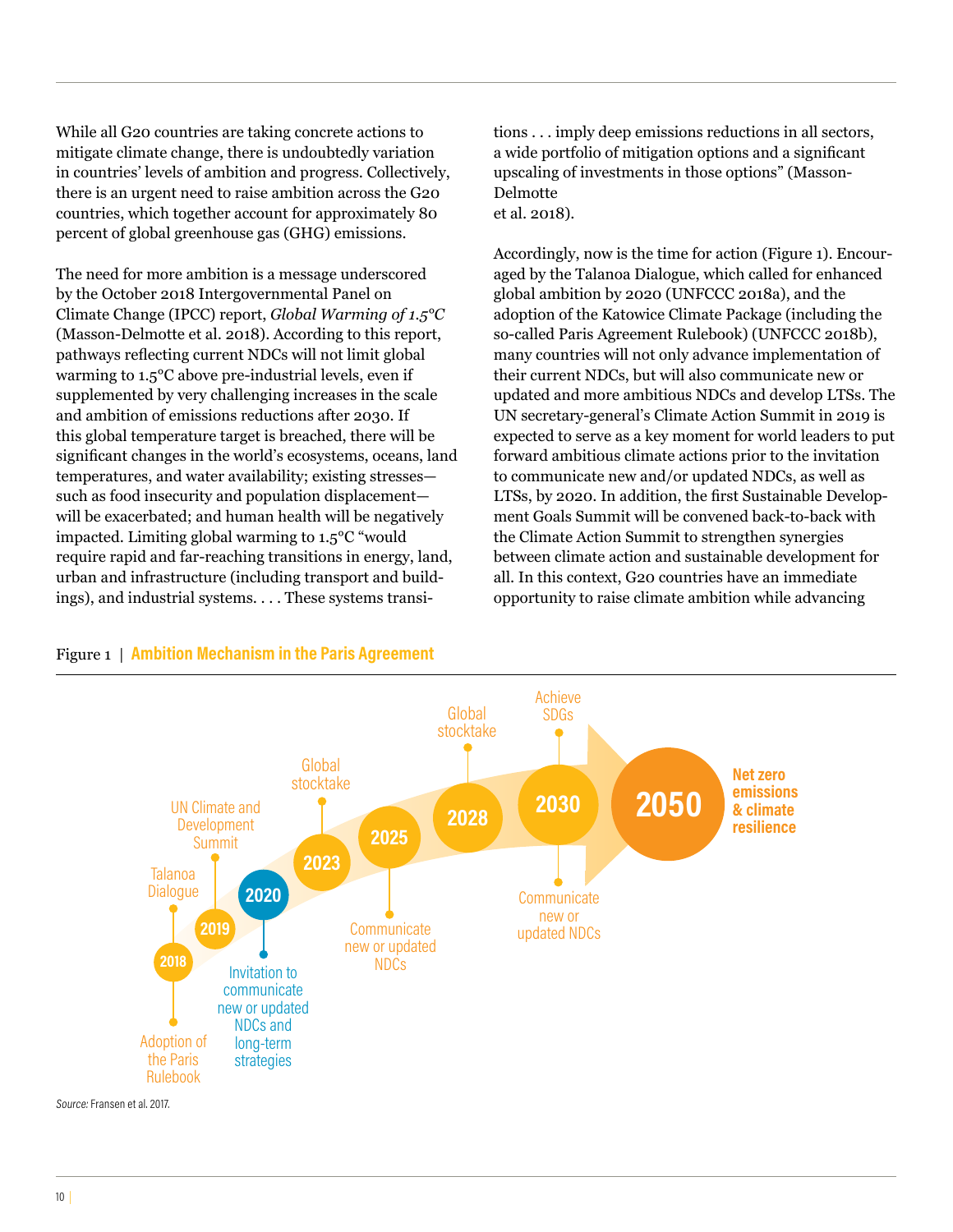strong, sustainable growth.

The G20 can provide a clear signal to the world that limiting warming to 1.5–2°C is achievable—and that major economies are committed to this vision—by increasing climate action in line with the Paris Agreement's longterm goals.

The G20 can demonstrate this strong leadership under the Paris Agreement in four ways:

- 1. By 2020, finalizing and communicating LTSs to the UNFCCC that set a vision for low-carbon and climateresilient development pathways through mid-century
- 2. Laying the groundwork or enhancing the momentum to implement current NDCs, and also embedding NDCs into national policy planning
- 3. By 2020, communicating new or updated NDCs with enhanced ambition
- 4. Supporting other countries in implementing and updating NDCs and developing LTSs

While these four pillars each make a unique contribution to enhancing global climate action, there are strong synergies among them, such that G20 countries can benefit from considering them in an integrated manner. In addition, LTSs can inform the implementation of current NDCs and the development of NDC updates, ensuring that both align with long-term goals. Robust NDC implementation can open opportunities to reflect enhanced ambition in updated NDCs. NDC updates support the alignment of near-term actions with LTSs. Ambitious action domestically can generate knowledge and capacity to be shared globally. Lastly, NDCs and LTSs are both highly relevant to national development priorities and plans and can play a key role in driving national development agendas.

### **About This Paper**

This paper is structured in five parts:

First, the paper explains the role of NDCs and LTSs in supporting strong, sustainable, balanced, and inclusive growth while enhancing climate ambition.

Second, the paper highlights the benefits of LTSs and presents possible approaches for their design, building on insights gleaned from the strategies already communicated by G20 countries. It also includes recommendations on how these strategies can help inform and strengthen the implementation and update of current NDCs, such that they are consistent and aligned with a long-term vision.

Third, the paper highlights some key success factors that G20 countries may consider to support ambitious NDC implementation.

Fourth, the paper describes the benefits of updating current NDCs by 2020, as well as possible approaches and opportunities to guide NDC updates generally and at the sector level.

Finally, the paper provides some ideas on how the G20 can help support other countries in advancing NDC implementation and updates, as well as LTSs, to help enhance international cooperation in implementing the NDCs and achieve the targets and goals of the Paris Agreement and United Nations 2030 Agenda for Sustainable Development (2030 Agenda).

The paper highlights some of the most important issues that warrant consideration by G20 members regarding NDC implementation, updates, and support, as well as the development of LTSs. The paper is detailed and covers several topics; however, its treatment of these issues is not comprehensive. Please see the references and endnotes for further reading.

This paper builds upon the 2018 paper focusing on longterm low greenhouse gas emission development strategies prepared by World Resources Institute (WRI) and United Nations Development Programme (UNDP) for the Argentine G20 presidency as a contribution to the Climate Sustainability Working Group (Levin et al. 2018).

### **Role of Nationally Determined Contributions and Long-Term Strategies in Supporting Strong, Sustainable, Balanced, and Inclusive Growth**

The realization of NDC and LTS ambition to mitigate climate change and adapt to its effects provides an opportunity to align climate and sustainable development strategies in support of the Paris Agreement, the 2030 Agenda, and the G20 commitment to strong, sustainable, balanced, and inclusive growth.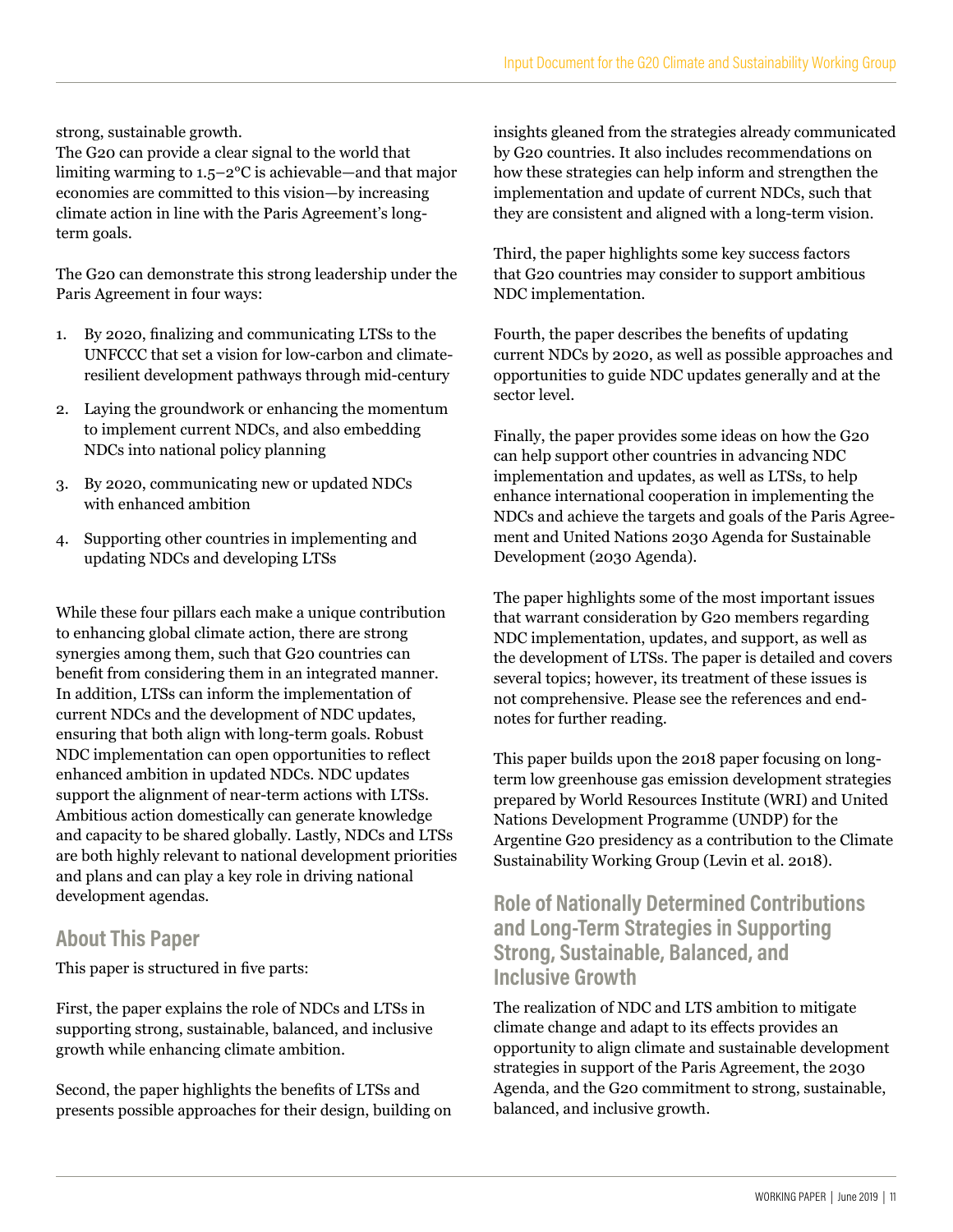A profound shift in the development paradigm is necessary to achieve a long-term vision for sustainable development that is aligned with the Paris Agreement and the 2030 Agenda (Comstock and Hackmann 2018). Limiting global warming to 1.5˚C will require an unprecedented and immediate transformation in all aspects of society, across energy, land, industrial, urban, and other systems as well as across geographies (Masson-Delmotte et al. 2018). Behavior and technologies will need to shift, and substantial new investments in low-carbon technologies and efficiency will be necessary, with significant impacts on sustainable development pathways.

The 2030 Agenda and the Paris Agreement are two mutually reinforcing, universal, and transformative agendas. Priorities being selected at the national level to implement the Sustainable Development Goals (SDGs) will have implications for climate mitigation and adaptation. At the same time, climate action contributes to achieving the SDGs (Bouyé et al. 2018).3 The pledge to "leave no one behind"—which is central in the 2030 Agenda and requires prioritizing the poorest and most vulnerable so that they can progress faster than those who are better off—has strong implications for climate policy design. Underpinning the commitment to end extreme poverty and curb inequalities by 2030, the pledge also strongly aligns with adaptation goals and the commitment to ensure "just transitions" of the workforce. Climate action consistent with this objective should receive greater support from decision-makers and populations. Ensuring these processes are aligned at all levels is an important step to reducing duplication, identifying and resolving trade-offs, and leveraging existing resources and efforts.

NDCs and LTSs should align with both agendas and can guide countries through the dramatic transformations needed. LTSs can visualize the needed turning point in a country's development patterns building on other national priorities (Bouyé et al. 2018) while NDCs provide a channel to concretize commitments.

At the international level, robust LTSs can reinforce responsible global leadership and contribute to implementing the G20 Action Plan on the 2030 Agenda (G20 2016a). G20 leaders agreed to ensure that their "collective efforts make positive global impact towards effective implementation of the 2030 Agenda in all three dimensions of sustainable development [economic,

environmental, and social] in a balanced and integrated manner." They also recognized that "[w]ithin the overall sustainable development agenda, the G20's comparative advantage lies in its convening power and its collective ability to adopt and support initiatives at the highest global level, including those that involve macro-economic framework, and to create the global enabling environment" (G20 2016a). As a complement to NDCs, LTSs foster credibility and certainty that the goals of the Paris Agreement can be achieved in line with national development priorities and are a helpful tool for governments to communicate their determination to address climate change over an extended period and across administrations (Espinosa 2018).

From a national perspective, long-term planning is fundamental to engaging society in crafting a collective vision that fosters mobilization of all members of society. LTSs can guide short-term political and economic cycles and provide certainty for key economic actors to take concrete action (Duarte 2018). These strategies can also highlight the financial and capacity-building needs of developing countries that require support in achieving their climate and sustainable development goals.

Taken together, NDCs and LTSs can guide national climate action in line with other national priorities. The numerous benefits for G20 countries in developing and implementing these domestic climate plans include the following:4

- $\blacksquare$  Supporting countries to collectively get on track toward meeting the 1.5–2°C goal and showing that such a path is achievable
- $\blacksquare$  Demonstrating political commitment and responsible global leadership, and that major economies are committed to achieving the goals of the Paris Agreement and the 2030 Agenda simultaneously
- Achieving economic and other sustainable development benefits associated with mitigating and adapting to climate change such as creating jobs and reducing urban air pollution
- Demonstrating that countries can simultaneously pursue ambitious growth development objectives and ambitious climate action while supporting policy integration of climate change into other national priorities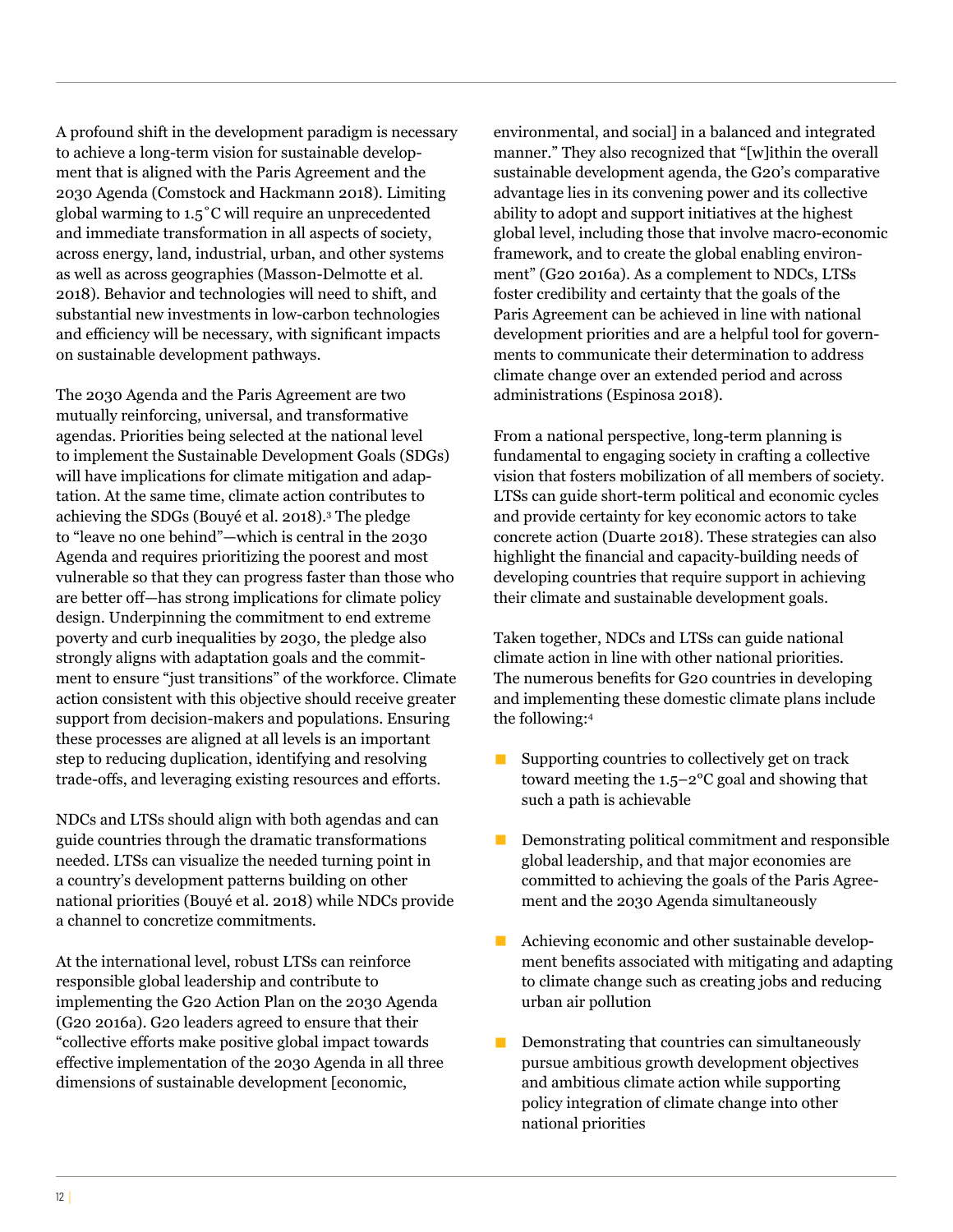- Setting a longer-term vision and agenda to guide nearand medium-term actions and planning, avoiding locked-in and stranded assets
- Supporting just transitions for communities and sectors tied to high-emissions economies by identifying potential trade-offs for industries and employment and planning measures to accommodate the transitions
- Strengthening institutional arrangements and technical capacities for climate action
- Providing a common framework for inclusive citizen engagement
- **Informing key stakeholders, including the private** sector, and providing certainty for investments
- $\blacksquare$  Securing a domestic budget and communicating any relevant support needs and domestic investment priorities

# **2. DEVELOPING LONG-TERM STRATEGIES**

#### **How Long-Term Strategies Can Help Deliver the Paris Agreement's Goals**

Under the Paris Agreement's accompanying decision 1/CP 21, Parties were invited to develop mid-century LTSs by 2020. As of March 2019, 11 countries had done so, including 6 G20 countries (Canada, France, Germany, Mexico, the United Kingdom, and the United States<sup>5</sup>), and several others were in the process of preparing these strategies.

Similar to LTSs focusing on low-GHG emission development trajectories, long-term planning is not new to G20 countries. Several G20 countries have conducted longterm planning in the context of economic development and sectoral planning in an effort to inform near- and medium-term plans and policymaking. For example, China established an economic development plan for the periods 2020–35 and 2035–50; the European Union has a 2050 low-carbon economy roadmap; and Japan recently embarked on an effort to extend its Strategic Energy Plan from 2030 to 2050. These medium-to-long-term planning processes have established a far-sighted vision depicting where societies hope to be decades from now, and have accordingly shed light on the measures that should be taken today to realize such a vision. Long-term planning

in the context of low-carbon, climate-resilient development provides an opportunity for countries and their citizens to define a vision for the future in line with the achievement of the Paris Agreement's goals and in the context of national sustainable development priorities. G20 leadership on LTSs can help demonstrate commitment toward these societal goals and guide the world toward a more prosperous future.

LTSs are critical to the realization of the Paris Agreement's goals related to mitigation and adaptation, while ensuring they align with long-term national development priorities. LTSs typically include a long-term vision, which can include quantitative targets for emissions reductions and goals for adaptation and resilience. In addition, descriptions of sectoral pathways will inform the realization of these targets and goals.

**Long-term strategies' support of the Paris Agreement's mitigation goals:** The Paris Agreement has a long-term goal of limiting warming to well below 2°C above pre-industrial levels and pursuing efforts to limit the temperature increase to 1.5°C above pre-industrial levels. It also aims to achieve "a balance between anthropogenic emissions by sources and removals by sinks of greenhouse gases in the second half of this century, on the basis of equity, and in the context of sustainable development and efforts to eradicate poverty" (UNFCCC 2015). Given that the G20 accounts for the vast majority of global emissions, the long-term trajectories of G20 countries will largely determine whether these goals are achieved. Countries can embrace a variety of targets in their LTSs to help advance achievement of these goals, including targets related to the timing and level of emissions peaking, achievement of net zero GHG emissions, and rates of decarbonization, among others. Often a combination of goals, including coupled mediumand long-term emission reduction targets (e.g., for 2030 and 2050), is most helpful in guiding a decarbonization trajectory (Levin et al. 2018). For example, France's LTS presents indicative sectoral targets for 2028 and 2050 for all sectors of the economy, and Germany's strategy also presents quantitative sectoral targets for 2030 (Ross and Fransen 2017).

**Long-term strategies' support of the Paris Agreement's adaptation goals:** Countries may also choose to include adaptation in their LTSs, which can help advance the Paris Agreement's goal to increase the "ability to adapt to the adverse impacts of climate change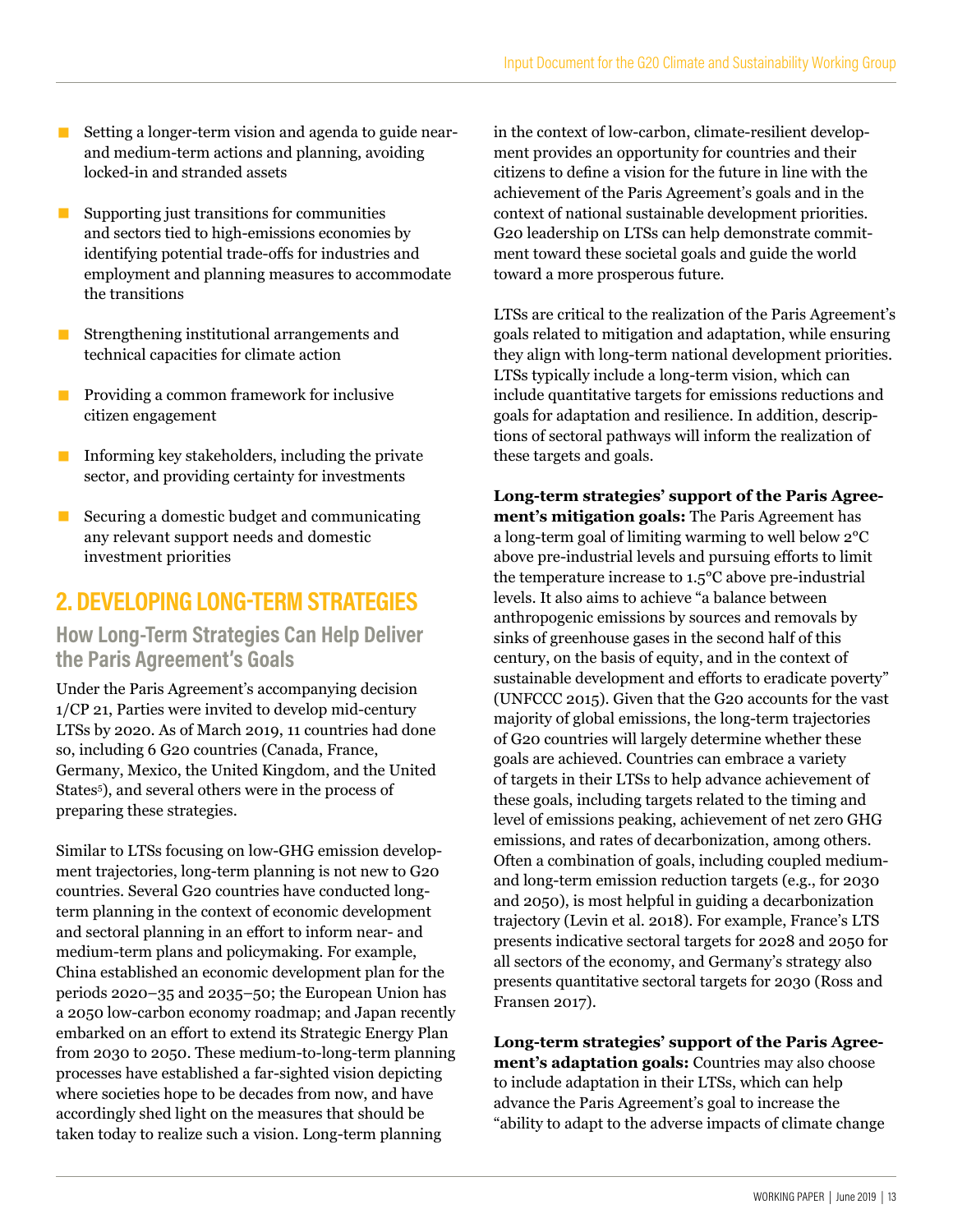and foster climate resilience" (UNFCCC 2015). In doing so, they could choose to include goals related to resilience, reductions in vulnerability, enhanced adaptive capacity, or others. LTSs may also include descriptions related to vulnerable groups and sectors, future climate impacts, links to National Adaptation Plans (NAPs) and development goals, co-benefits from mitigation and adaptation responses, and other aspects. Countries may choose to build upon other adaptation planning efforts, including the National Adaptation Programmes of Action (NAPAs), NAPs, sectoral adaptation plans, and national and subnational plans (Levin et al. 2018). Among the LTSs submitted by G20 countries to date, all describe the risks associated with climate inaction, although the degree to which adaptation is addressed in countries' strategies varies. Some countries, like Canada, France, Germany, and the United States, lightly touch on adaptation and refer to other national adaptation planning documents. Mexico fully includes adaptation in its LTS (Ross and Fransen 2017).

For mitigation, adaptation, and resilience goals, existing sectoral strategies can be incorporated into LTSs to inform the goals that are set. Doing so can help guide the design of related policies and investments. Vice versa, an economy-wide LTS can also help inform the design of new sectoral plans and policies.

**Long-term strategies' support of the realization of the 2030 Agenda:** If done well, LTS preparation would go hand in hand with development planning to ensure that the LTS is not considered a new stand-alone strategy but rather the climate-related aspect of national development planning. An effective LTS will accordingly consider how SDGs, in addition to mitigation and adaptation, can be realized while phasing out GHG emissions and enhancing climate resilience. The strategy can include, for example, SDG-relevant goals for poverty and inequality reduction, provision of universal access to sustainable and affordable energy, ecosystem and biodiversity protection, sustainable management of natural resources and land restoration, and sustained and inclusive development, and require that the SDGs be taken into account in advancing decarbonization. Criteria related to social, economic, and environmental goals can also be used to inform the selection of long-term climate actions. For instance, Germany's Climate Action Plan 2050 sets actions aligned with the criteria of social justice, affordability, economic efficiency, and citizen participation (BMU 2016). And the reverse is applicable as well, where the vision established in an LTS can helpfully

inform the development of national sustainable development strategies.

An effective LTS will also plan for how a just transition will be realized for workers whose livelihoods are tied to emissions-intensive industries. Achieving a zerocarbon, climate-resilient future will require significant transformations across all sectors of economies. However, for the most emissions-intensive businesses and sectors, new employment opportunities and transition plans will be needed to ease the transition and manage trade-offs, for example, between labor interests and other objectives. This includes creating new employment opportunities for workers whose livelihoods are tied to high-emission sectors of the economy. Just transitions can be achieved only through long-term planning. The elaboration of LTSs provides a significant opportunity to assess and anticipate the social and employment impacts of climate policies; build a common strategy with unions and business representatives through an inclusive social dialogue; plan for professional transitions over several years, including trainings for workers and the creation of quality jobs; and identify the most effective measures to protect workers' livelihoods. Several countries have included these aspects of a vision in their LTSs by referencing new investments, for example, in clean technologies, job creation, and other benefits that may stem from long-term transitions (Ross and Fransen 2017).

### **Processes and Approaches for Long-Term Strategy Development**

The steps a country may choose to take when developing an LTS include the following:

- $\blacksquare$  Securing a political decision to initiate the process and establish institutional arrangements
- $\blacksquare$  Defining the objectives of the strategy
- $\blacksquare$  Selecting the elements to be included in the strategy
- Collecting inputs, including data, modeling, and scenarios, and complementary qualitative approaches
- Developing the strategy
- Providing for transparent communication
- Establishing review and revision processes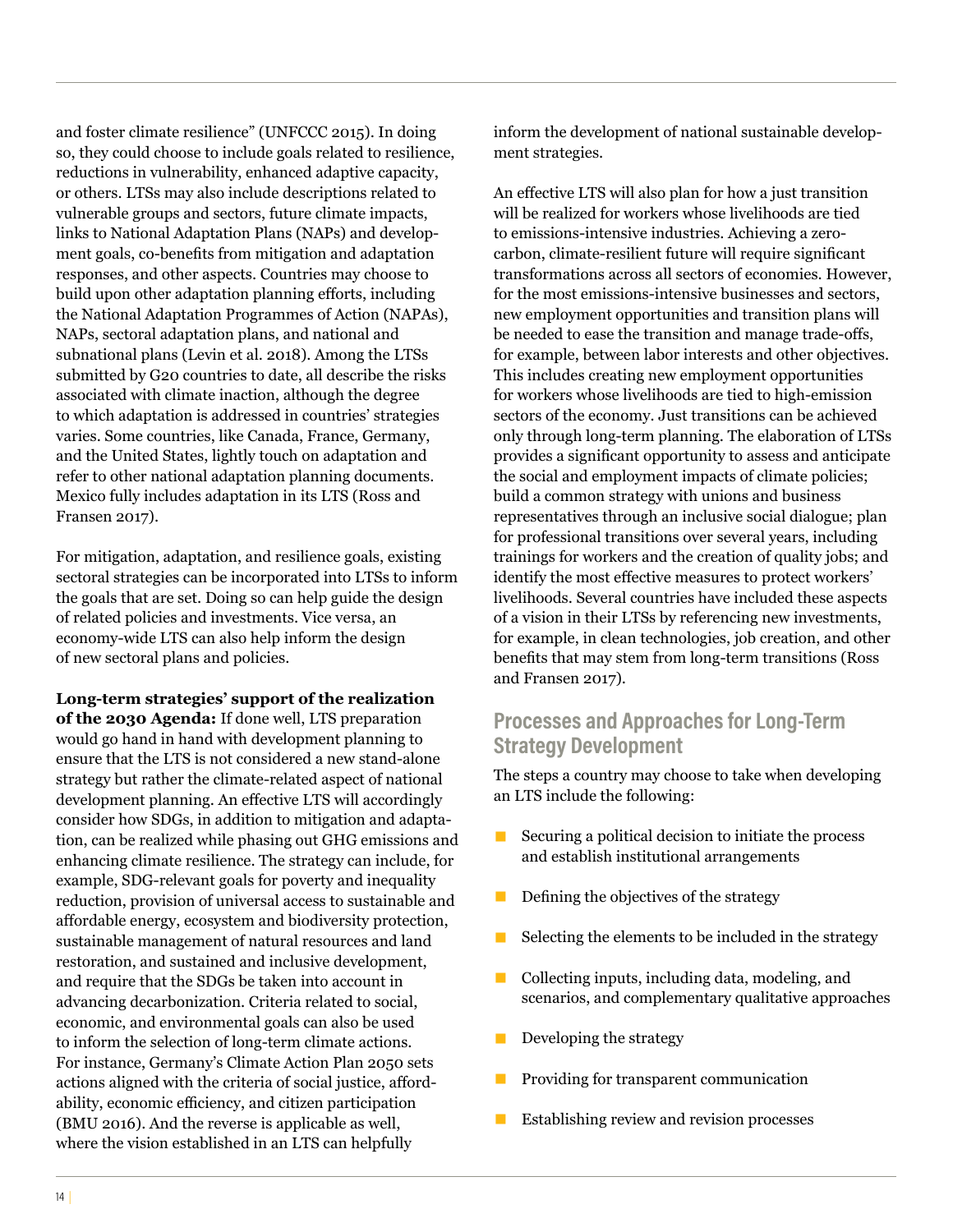Countries need not start from scratch and should consider building off existing processes and institutional arrangements, as relevant, such as those related to the design of the NDCs. These steps, which are not necessarily sequential, are illustrated in Box 3. It will be critically important to engage relevant stakeholders throughout all of these steps to build consensus, address concerns, and ultimately strengthen the LTSs themselves.

#### Box 3 | **Steps in Developing a Long-Term Strategy**

#### How Long-Term Strategies Can Support Near-Term Planning

While planning for the mid-century may seem like a task that is distinct from everyday planning, if done well, the development of an LTS should inform current policies and plans while also setting the course for future action. For example, there are many ways in which long-term planning can support shorter-term decision-making, including the following:6

| <b>Securing a political</b><br>decision to initiate the<br>process and establish<br>institutional arrangements | Strong political support is important in initiating the LTS preparation process. It helps ensure that the exercise is<br>not limited to a single ministry but involves a whole-of-government approach. The process could be initiated by a<br>head of state, who would provide a mandate for its development, or by a ministry or department and then raised<br>with the head of state to secure his or her support.                                                                                                                                                                                                       |
|----------------------------------------------------------------------------------------------------------------|----------------------------------------------------------------------------------------------------------------------------------------------------------------------------------------------------------------------------------------------------------------------------------------------------------------------------------------------------------------------------------------------------------------------------------------------------------------------------------------------------------------------------------------------------------------------------------------------------------------------------|
|                                                                                                                | After political support has been secured, it is critical to establish institutional arrangements, including which<br>institution will lead the development and stakeholder engagement processes, and how coordination will occur<br>across sectoral ministries, with local governments, and with other relevant actors.                                                                                                                                                                                                                                                                                                    |
| <b>Defining the objectives</b><br>of the strategy                                                              | After the mandate to establish an LTS has been secured, it is useful to define the strategy's objectives and<br>scope. Articles 2 and 4 of the Paris Agreement could serve as objectives of the strategy. The objectives could be<br>elaborated to include a vision that includes social and economic objectives and considerations. Engaging the<br>whole government and a broad range of stakeholders in defining these objectives is recommended to secure<br>expert feedback and greater buy-in or support from sector ministries, local authorities, citizens, civil society,<br>academia, and/or the private sector. |
| <b>Selecting the elements</b>                                                                                  | Decision-makers, with the support of technical experts and key stakeholders, should identify options for the design<br>of the elements of the LTS and define the strategy's ambition and scope. The elements may include a long-term<br>vision, development considerations, mitigation elements, adaptation elements, sectoral strategies, implementation<br>approaches, monitoring plans, and revision processes. Engaging experts and the public in this step through a<br>consultation process facilitates the strategy's implementation.                                                                               |
| <b>Collecting inputs</b>                                                                                       | Relevant data and data analysis are the foundation of the LTS preparation and design process. Sources of data<br>include information on national objectives and priorities, data relevant to growth strategies and Sustainable<br>Development Goals, current and future greenhouse gas emissions and removals, historic trends, current<br>mitigation activities, mitigation potential, future vulnerabilities across key sectors and geographies, and resource<br>mobilization strategies.                                                                                                                                |
| <b>Developing the strategy</b>                                                                                 | After the elements have been selected and relevant inputs collected, the next step is to develop the strategy itself<br>with the support of relevant decision-makers and stakeholders.                                                                                                                                                                                                                                                                                                                                                                                                                                     |
| <b>Providing for transparent</b><br>communication                                                              | Clear and transparent communication of an LTS can help national and international stakeholders understand the<br>goals of the strategy and its underlying assumptions, and learn from the strategy. It can help send clear signals<br>to private sector actors, including investors and decision-makers at all levels of government, increase citizens'<br>confidence in the future, and foster engagement and behavior changes.                                                                                                                                                                                           |
| <b>Establishing review and</b><br>revision processes                                                           | It is beneficial to lay out clear monitoring plans and revision processes from the start to enhance communication<br>and collaboration while clarifying expectations. Given the long-term nature of the strategy, and the uncertainty<br>related to long-term planning and technology pathways, periodically revising the strategy is essential to ensuring<br>that it reflects the latest science, economic and social trends, and priorities.                                                                                                                                                                            |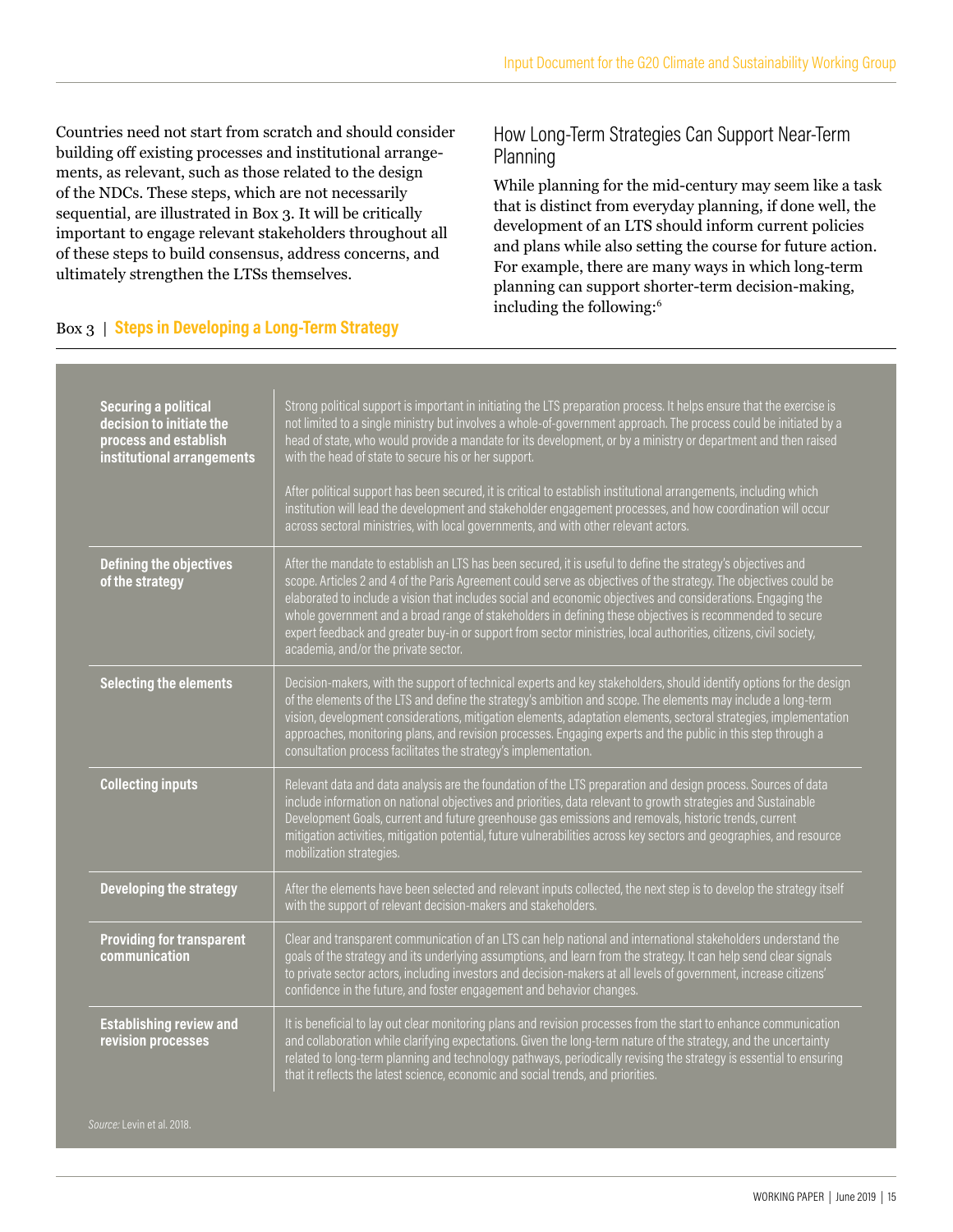**• Providing a systematic roadmap that avoids lock-in:** LTSs typically have quantitative and qualitative goals that can help guide near- and medium-term policies and planning. Such goals can inform a trajectory of action and help ensure that shorter-term planning is consistent with a pathway to realizing a society's long-term vision. Establishing a long-term agenda can help decision-makers identify long-lasting technologies or behaviors that are compatible with desired transitions. Accordingly, long-term planning can help avoid locking in infrastructure and land use with long-term, high-emission implications and stranded assets, and lead to more informed, sustainable investments. For example, Germany's Energy Efficiency Strategy for Buildings considers the longevity of building materials and determines the types of investments in efficiency and renewable energy sources necessary to achieve a carbon neutral building stock by 2050.

Preparing for risks and uncertainties and en**couraging investment:** The development of an LTS will necessitate considering the uncertainty and risks related to climate impacts, new technological developments, economic growth, and other factors. For example, Mexico's LTS includes the addition of climate change criteria into the planning and building of infrastructure, taking into account future climate scenarios. Such an exercise can help decision-makers assess the conditions and timeframes that necessitate certain types of action. Some interventions—no- or low-regret options—can be pursued right away regardless of risk and uncertainty. Others may be necessary but cannot be deployed until certain conditions have been met, while others may require dedicated actions today to keep options open in the future. Countries can accordingly combine and sequence those interventions and develop an adaptive pathway to prepare for changing conditions over time, which ultimately helps make the development pathway of a country more robust. Long-term planning can also reduce uncertainty for private actors, including investors, helping to incentivize their investment in climate action. Clear, confident signals from government can drive more ambitious climate action in the private sector.

**E** Supporting just transitions: The LTS can inform decision-makers about what measures need to be put in place in the short and medium terms to support

a just transition, especially with regard to successful professional transitions (e.g., through the provision of trainings and job creation) and the preparation of adequate financial measures and social protection schemes. Some LTSs also require frequent evaluation, which can enable governments to address potential trade-offs with adjustments and compensatory measures. For instance, Germany's LTS requires an assessment of sectoral targets at regular intervals to take into account economic and social impacts and other changes.

- **Identifying technology gaps and needs:** Longterm planning will require assessing what types of technology and innovation are needed in the future if a country's long-term vision is to be achieved. In doing so, a country can help prepare for such trends and design policies, implementation plans, and resource mobilization and investment plans in a way that is forward-looking. For example, Canada's LTS dedicates a section to exploring technology, including research, development, and deployment (RD&D) and innovation.
- **■ Fostering more informed investment decisions:** Long-term planning can help reveal the economic benefits and costs, as well as other impacts, of investing in long-term climate action. With this more complete information, decision-makers may consider low-carbon interventions differently.
- **■** Providing opportunities to engage all sectors: LTSs could help break the silo of climate policy action that may exist in some countries by engaging sectors that have not necessarily been brought into the ambit of medium-term climate commitments, such as the NDC, and actions. The analysis that is the basis of the LTS can identify mitigation potential in all sectors and explore lock-in risks over time.

Accordingly, LTSs can help support the effective design of national development plans, sectoral development plans and actions, infrastructure investment plans, land-use planning, and innovation agendas, among other government activities. In fact, creating an LTS should not be seen as a separate exercise but one that is linked to existing development and sectoral plans and policies. This can help ensure policy coherence, optimize resources, and build buy-in from key institutions (Levin et al. 2018).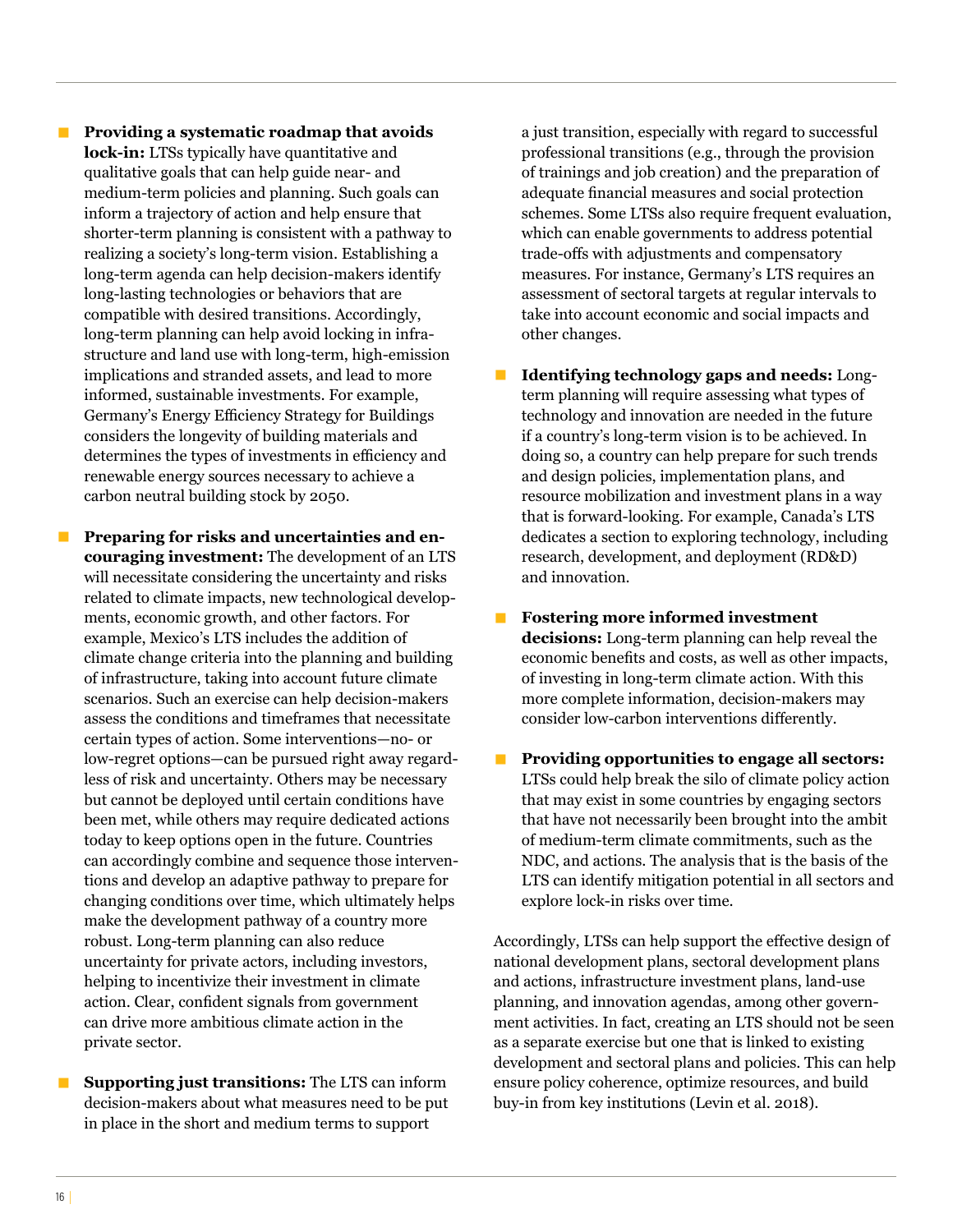### How Long-Term Strategies Can Be Designed to Help Deliver Current NDCs and Identify Areas for NDC Updates

If done well, implementation strategies and updates to NDCs and LTSs will be designed hand in hand to ensure coherence between the two. The steps countries take to develop an LTS (Box 3) can be undertaken to support NDC implementation (Section 3) and inform NDC updates over time (Section 4). The long-term vision, for example, can help guide the development of near- and mediumterm milestones, which can then be embedded into implementation plan strategies and NDCs themselves. LTSs can also help identify priority measures that are either essential for realizing the long-term vision or should be avoided so that emissions-intensive infrastructure, land use and management, technologies, and behaviors are not locked in. For example, some technologies, policies, and investments—for example, RD&D into technological approaches to carbon removal—may not appear to be cost effective or necessary in the medium term (e.g., 10 years) but are critical for consideration if we are to keep our future options open to achieve net zero emissions by mid-century (Mulligan et al. 2018). LTSs can also help guide short- and medium-term measures to contend with the economic shifts and social disruptions that may result from such a transition. These measures can be considered in NDC implementation plans and NDC updates, discussed further in Sections 3 and 4, respectively. Additionally, means for managing long-term transitions in a just manner can be taken into account in NDC implementation plans.

Ideally, LTSs are embedded into existing policies and planning efforts, infrastructure development plans, and investment plans to ensure uptake. It will be important to consider how institutional arrangements and legal frameworks, as well as stakeholder consultation processes, are streamlined most effectively.

# **3. ADVANCING IMPLEMENTATION OF NATIONALLY DETERMINED CONTRIBUTIONS**

### **Processes and Approaches for Implementing Nationally Determined Contributions**

To signal their strong support for the Paris Agreement, G20 members submitted their first INDCs7 or NDCs in 2015 and 2016. Although global efforts are not collectively on track to sufficiently limit warming, the Paris Agreement's establishment of five-year cycles of communicating new NDCs provides opportunities for enhancing ambition

over time. The snapshot provided in Box 2 presents G20 country NDC targets. How the NDCs are implemented in each country will ultimately determine the degree to which Paris Agreement goals are achieved.

Although NDCs are inherently country-driven and location-specific, certain common factors govern the extent to which NDC strategies are designed to be successfully implemented. The following are strategies that may be beneficial for G20 members to successfully drive forward their NDC plans into concrete actions on the ground. This section highlights key issues that countries may consider to facilitate NDC implementation and achieve NDC targets, outlining the way forward post-2020. NDC implementation strategies discussed herein are based upon the forthcoming NDC implementation document developed by UNDP, UN Environment, UNEP DTU Partnership, UNFCCC, and World Resources Institute (UNDP et al. forthcoming).

### **Prioritization of Policies and Measures Supporting Nationally Determined Contribution Implementation**

The foundation of a country's NDC implementation strategy will be the policies and measures that help it meet its NDC targets; that is, those that support GHG emission reductions and enhancement of removals by sinks, increased adaptation and resilience to climate change, and associated sustainable development benefits (e.g., poverty and inequality reduction, improved air quality, job creation). Defining and prioritizing these policies and measures is a critical step. A diverse array of criteria may be used to assess, compare, and prioritize policies and measures, including the following:

- GHG mitigation potential of sectors, policies, and measures as well as sources of GHG emission hotspots
- Timing and urgency for both adaptation and mitigation measures
- Costs and benefits of implementation (e.g., economic return, leveraged private sector investment)
- Feasibility—economic, social, technological, and environmental—such as whether the policy or measure can be implemented and enforced using the current legal, regulatory, institutional, social, and economic context and whether it has necessary support from key stakeholders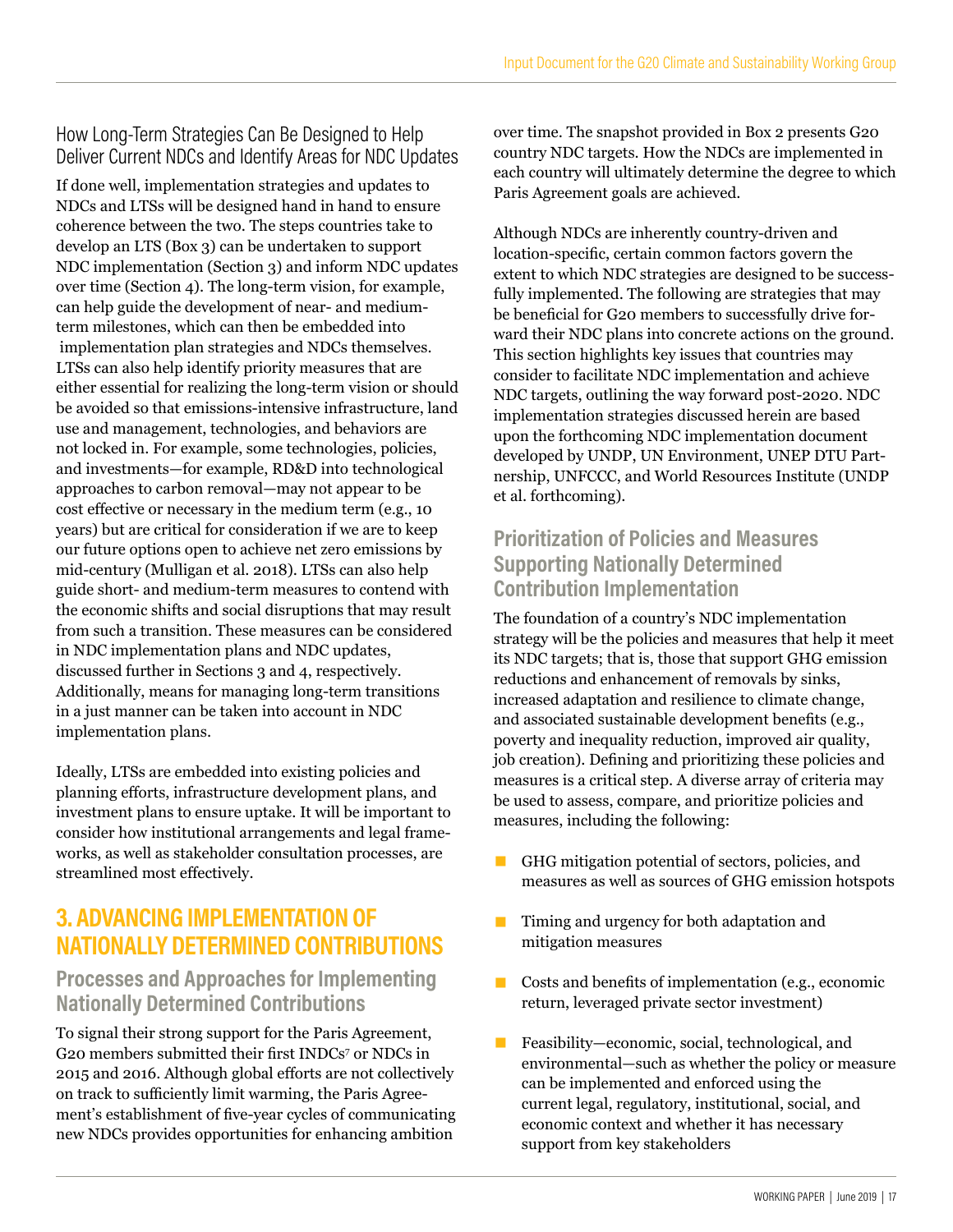■ Sustainable development benefits and impacts, especially for less climate resilient and more vulnerable populations, and strategic relevance to national sustainable development priorities (UNFCCC LDC Expert Group 2012; UNDP et al. 2016; UNDP et al. forthcoming)

The following may be prioritized as well according to the national context:

- Transformational, long-term impact on the economy and decarbonization goals
- **EXECUTE:** Demonstrated success in similar areas in the country and globally
- $\blacksquare$  The sectors focused upon are priority sectors (e.g., high-emitting, fast-growing)
- NDC action impacts will be results-oriented and transparently measurable
- $\blacksquare$  Whether it is a no-regret policy or measure (i.e., it has a net positive benefit without factoring in climate or mitigation/adaptation benefits)
- $\blacksquare$  Alignment with national long-term goals in the Paris Agreement and long-term low emission development pathways
- The policy or measure results in climate co-benefits; that is, it contributes to climate change adaptation and/or mitigation, even if not the main objective

Decision-support tools commonly used to assess sustainability of NDC climate actions include cost-benefit analysis, cost-effectiveness analysis, and multicriteria decision analysis (Dixit and Mcgray 2013; UNDP et al. forthcoming). Social and poverty impact assessment and distributional analysis are also essential in designing equitable climate actions. Specific consideration of the impacts of proposed climate actions on national priorities set to advance SDGs and the overarching objective of "leaving no one behind" also help ensure that the NDCs support other Sustainable Development Goals and benefit the most deprived and vulnerable populations. Environmental impact assessments provide details regarding environmental impacts.

In the context of selecting the portfolio of actions to implement the NDC, it is often preferable for policies and measures to advance NDC implementation so it is not undertaken in a silo but rather integrated across sectors and in collaboration with other related policies and programs. The formulation of the NDC also provides governance opportunities to emphasize cross-agency coordination and collaboration, accentuate strong leadership from the central government, further mainstream climate actions into national development plans and sectoral strategies, and consider long-term transitions in the NDC decision-making frameworks to meet Paris Agreement goals. Countries should not overlook prioritizing relatively small changes in policy settings and calibrations that can build up over time and result in meaningful, durable change rather than higher-profile but short-term impacts (Levin et al. 2012). Underlying models and assumptions that generate projections of policies and measures in support of NDC implementation should be revisited periodically as additional data become available, model innovations emerge, technology costs decline, and political priorities change.

### **A Stable and Efficient Nationally Determined Contribution Governance Framework**

A sound institutional framework that governs overall NDC implementation and the implementation of individual policies and measures will strengthen the efficiency and capacity to deliver on climate- and/or developmentrelated policies and measures. The structure may involve the following core elements:

- $\blacksquare$  A national oversight body responsible for coordinating relevant actors and quality control8
- $\blacksquare$  Independent regulators such as a nongovernmental body entrusted with oversight
- $\blacksquare$  Executive and legislative bodies; for example, to design necessary policies and laws
- $\blacksquare$  The set of laws and regulations to underpin policies and measures to meet NDC targets (Comstock and Hackmann 2018; UNDP et al. forthcoming)

The functionality of these elements will hinge upon considerations such as institutional capability, stakeholder engagement, the planning strategy, and existing policies, laws, and regulations.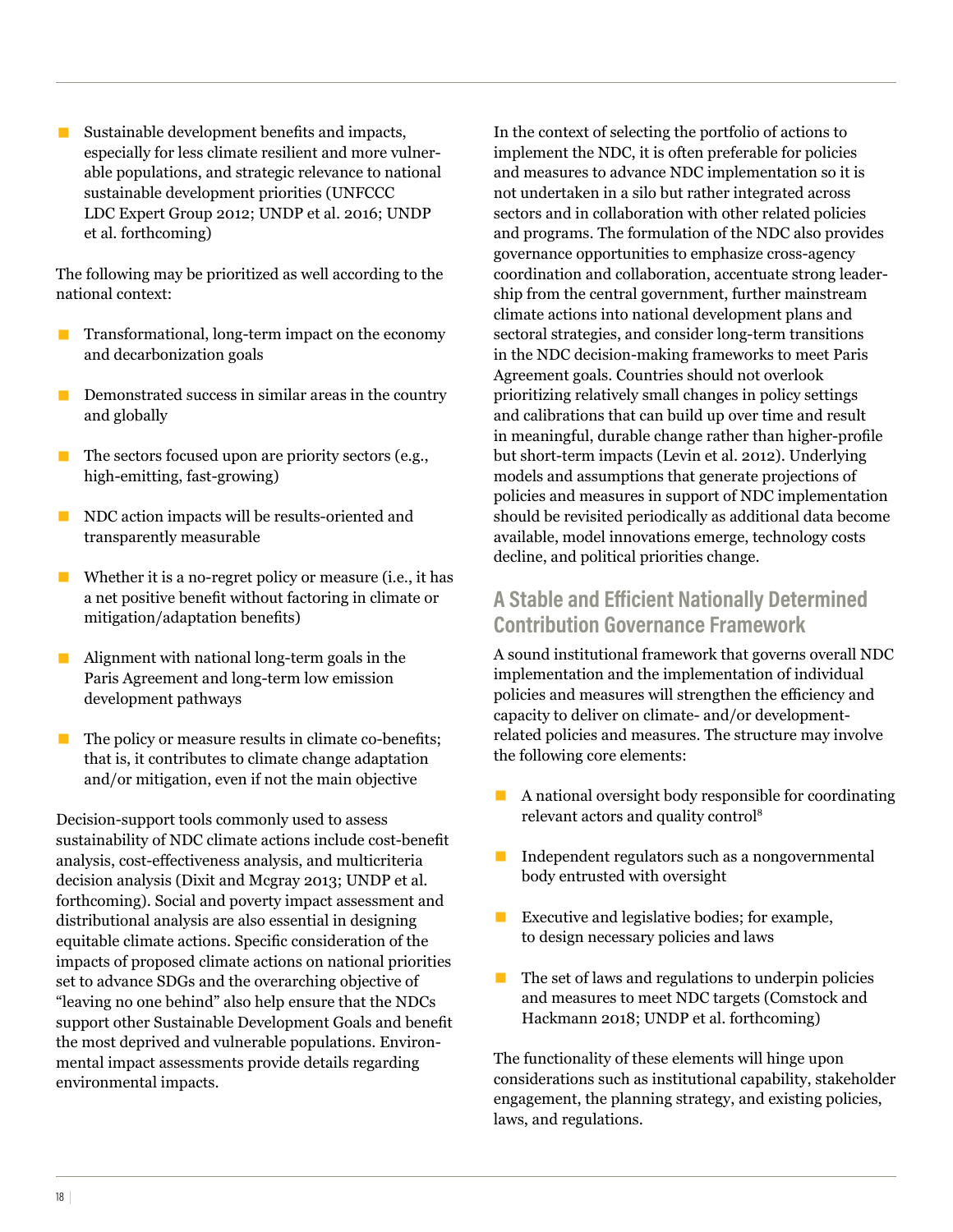The process developed for NDC governance should include a mechanism of inclusiveness to incorporate inputs from parties that may not have been sufficiently involved in the development of the NDC or LTS. To enhance inclusivity, the mechanism can include a technical working group of sectoral experts such as research organizations.

The effectiveness of NDC oversight hinges upon the capabilities of the national oversight body in technical expertise, ability to engage the whole government, and leadership where institutional anchorage is seen as independent from a certain political direction. The selected governance structure supports the mobilization of colleagues and expert peers, and raises awareness about NDC implementation priorities and processes. Strong political support is critical to strengthening buy-in to national NDC processes, and this can be particularly important in emphasizing how Paris Agreement targets do not just address highly technical climate change issues but also day-to-day national development and planning issues. Ensuring alignment and coordination with related programs, such as those to achieve SDGs and disaster risk reduction targets, is also a primary consideration and helps to bridge climate with other areas of national focus such as poverty, environment, health, and jobs. For example, Mexican institutions that oversee SDGs and the NDC meet regularly, synergize annual work plans, and set common strategies to mainstream SDG/NDC actions into planning and budgeting (Bouyé et al. 2018).

The preparation of an NDC implementation strategy is a good place to begin NDC coordination, and this can be in the form of an NDC implementation plan (elaborated later in this section). The reverse is true as well, whereby processes already in place—such as sectoral strategies—may be integrated into NDC implementation frameworks. Coordination responsibilities would also include tracking progress toward NDC goals, promoting transparency, attracting local buy-in among policymakers and international support if needed, establishing decisionmaking procedures, and establishing inclusive stakeholder engagement. Selecting the agencies or institutions that will play lead roles as central bodies that oversee elements of the NDC systems (e.g., vertical or horizontal coordination, data collection and tracking of progress, strategic planning) should take into account the implications of which agencies are chosen as leaders and which are not. Disseminating responsibilities across agencies

that reflect all key partners, such as high-emitting sectors, diversified political support, and key areas of expertise could support the leadership.

Stakeholder engagement for individual NDC policies and measures and the holistic NDC process is critical to ensuring an effective flow of information, maximization of local expertise, added credibility, enhanced climate awareness, and a clearer picture of the distribution of costs and benefits (Levin et al. 2018). Collaboration with key actors should include a broad constituency, including finance and technical experts, research organizations, universities, civil society, vulnerable populations, and youth, minority, and gender groups. Local stakeholders should be engaged early in the NDC planning process to secure their contributions and better inform the planning process and strengthen partnerships.

Mapping in-country expertise and charting roles and responsibilities to implement the NDC while strengthening national capacity are critical to facilitating long-term sustainability and sustainable development pathways. In many cases, this can be built off capacity assessments already conducted such as those for REDD+ (Reducing Emissions from Deforestation and Forest Degradation in Developing Countries) and Nationally Appropriate Mitigation Actions (NAMAs). A human capacity assessment for NDC implementation would help pinpoint the availability of relevant skill sets in government agencies, finance required to access these resources, and institutional arrangements to facilitate using that expertise (UNDP et al. forthcoming). An analysis related to the capacity of national data systems would be wellplaced in the NDC implementation planning process and would help assess data quality and availability, efficiency of data flow processes and overall system efficiency, sources of information, and the capability of systems to be expanded to include NDC implementation. The informational capacity analysis will inform the ability of data systems to track NDC progress such as GHG emission reductions and non-GHG impacts such as the implementation of SDG targets, enable transparency and accountability, and monitor progress toward mainstreaming NDC processes into related national policies such as sectoral strategies (e.g., tracking review and validation of updated sectoral strategies that reflect the NDC).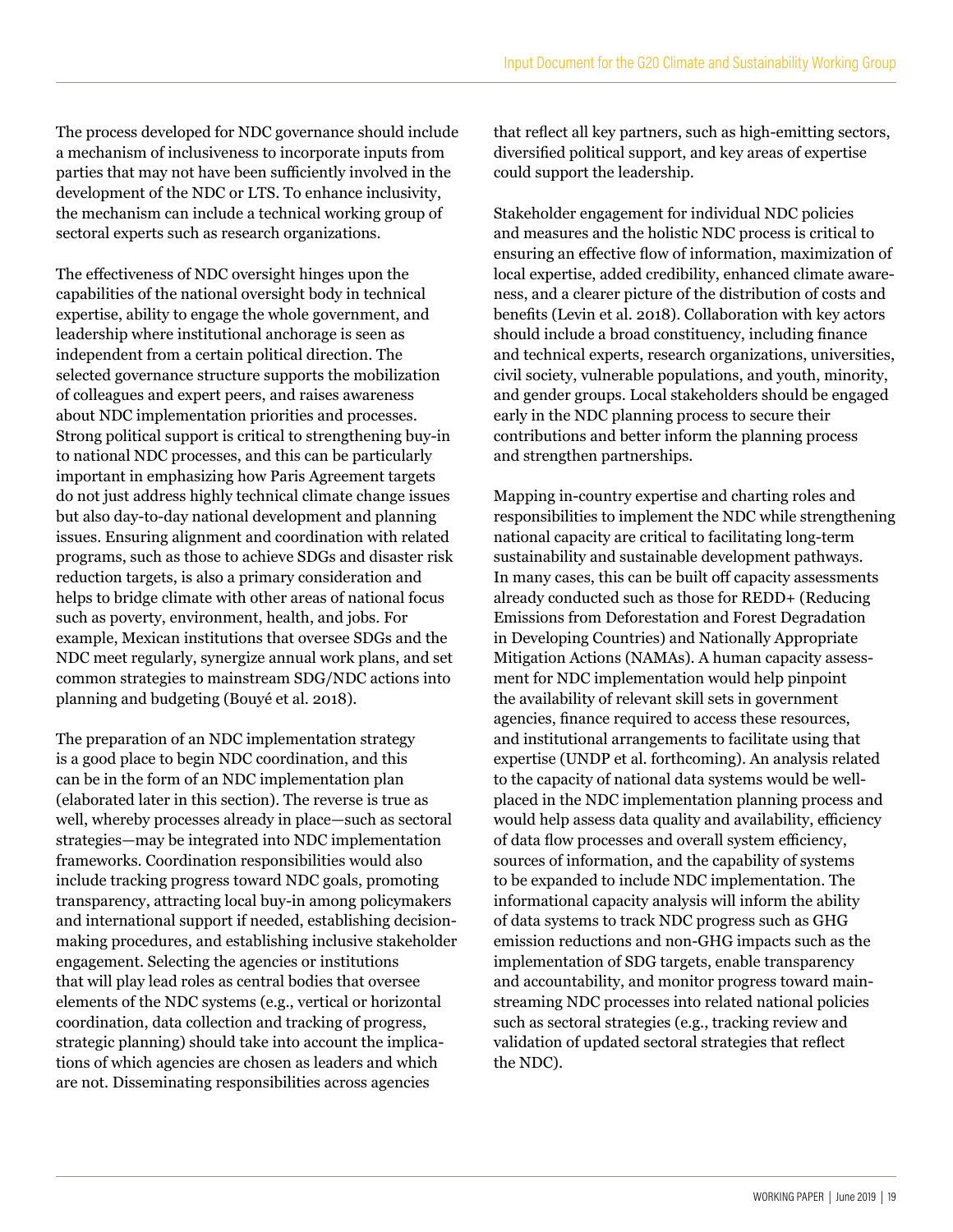An examination of laws and regulations that directly and indirectly affect NDC governance frameworks to support mitigation and adaptation goals (e.g., permitting, land management, corporate accountability, government procurement) can be advantageous in providing a measure of constraints to NDC implementation and identifying circumstances that could potentially undermine the ability to achieve the NDC targets. The legal basis of systems related to NDC implementation such as binding mandates can clarify roles and responsibilities, reduce miscommunication, and strengthen the understanding that NDC implementation is sustainable in the medium and long terms. These legal and regulatory instruments may include empowering entities with appropriate legal status; establishing mechanisms to strengthen coordination across line ministries; enabling public participation in the decision-making process, such as with a mandatory public review period; allowing open access to climate change information and data; and making budget allocations for climate priorities. Such laws and regulations may be in place or pending, and the examination can consider the extent to which they are being effectively enforced and implemented.

#### **Alignment of Nationally Determined Contribution Implementation Strategies and Development Objectives**

The NDC implementation approach should closely align with national growth and sustainable development priorities and objectives. This results in greater coherence and mutual benefits that minimize policy conflicts, duplication, and fragmentation of resources, and that also encourage a less siloed approach where information, capacity, and technical expertise are more efficiently shared.

While progress in embedding climate actions in development policy planning and budgeting has been slow in past decades, country experiences show that formulating NDC targets with planning and sector ministries helps build awareness and capacities of non-climate experts to incorporate those targets into national and sector development plans. Opportunities for aligning NDCs and the Paris Agreement with national planning processes are extensive due to the significant cross-sectoral impacts of climate change policies and measures. In particular, NDC long-term sustainability and the degree to which it is embedded into national planning processes have the potential to offer synergy with key aspects of the following: national development plans; sectoral plans/strategies,

actions, and investment plans; green growth development strategies; NAMAs; low emission development strategies; NAPs; NAPAs; sectoral adaptation plans; National Biodiversity Strategies and Action Plans; and technology needs assessments. In addition, approaches for aligning national Sendai Framework for Disaster Risk Reduction policies and measures with those related to policies and

#### Box 4 | **Policy Integration with the Sendai Framework for Disaster Risk Reduction 2015–2030**

In 2018, natural catastrophes such as extreme storms, wildfires, and droughts claimed the lives of 10,400 people and resulted in economic losses of \$160 billion. In 2015, the global urgency placed upon disaster risk reduction (DRR)  $\tilde{\tilde{\mathsf{w}}}$ as highlighted through the Sendai Framework, and the  $\tilde{\mathsf{w}}$ interconnectedness of the Sendai Framework, Paris Agreement, and 2030 Agenda for Sustainable Development is clear. As noted in the Sendai Framework, disasters have become more frequent and intense, many are exacerbated by climate change, and they are significantly impeding progress toward sustainable development.

Despite growing awareness, exposure of persons and assets to disaster risk worldwide has increased faster than vulnerability has decreased. As a consequence, strengthening avenues to achieve the four Sendai Framework priorities for action is a development priority. This falls under the general paradigm shift away from managing disasters as they occur to managing risk and building resilience beforehand. Due to significant overlap between the 2015 agendas, the United Nations Framework Convention on Climate Change recently charted a course to achieve "partial but robust policy integra-Integrating DRR into investment and policy decisions enables cost-effective risk reduction and is therefore a precondition for sustainable development in a changing climate.

*Note:* a. UNFCCC 2018c.

measures that implement the NDC are discussed in Box 4 (UNFCCC 2018c; CRED and UNISDR 2018). Growing numbers of countries are adopting a more integrated approach to NDC and SDG mainstreaming in policy design. Such an approach enables countries to address strong linkages and synergies between the NDC policies and measures and SDG targets. Although SDG 13 emphasizes taking urgent action to combat climate change and its impacts, climate change has been mainstreamed throughout the 2030 Agenda. Forty-nine targets across 13 SDGs can provide direct mitigation and adaptation outcomes (Bouyé et al. 2018). Furthermore, a 2016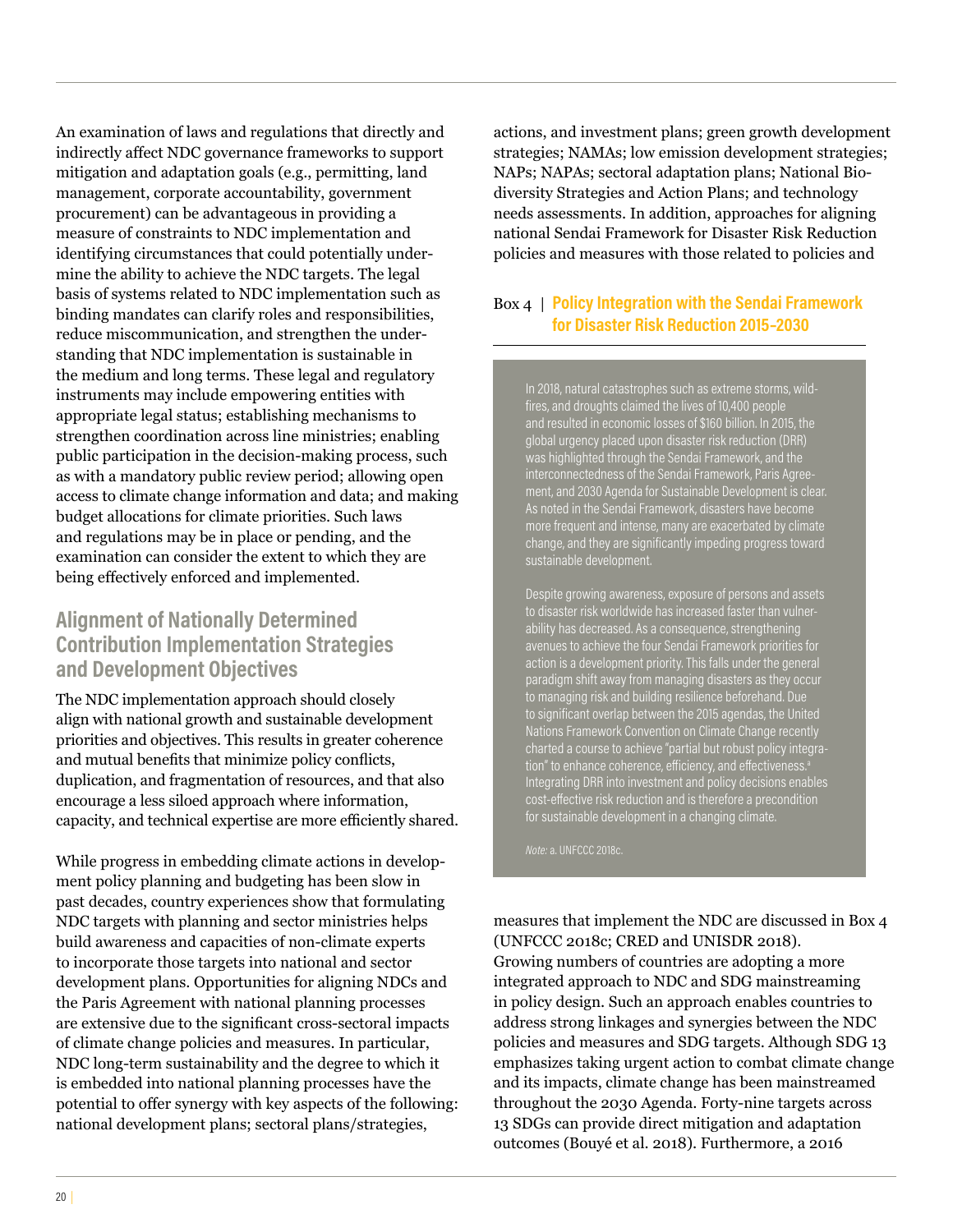study (Northrop et al. 2016) showed that climate actions embedded in 92 INDCs are relevant for the clear majority of all SDG targets (154 of 169) across the 17 SDGs, suggesting substantial potential for mutually supportive implementation strategies.

To support the NDC/SDG alignment decision-making process, UNDP identified entry points organized around three categories as critical for fostering greater complementarity between NDCs and SDGs:

- Establishing an enabling environment (e.g., institutional arrangements, data management, policy coherence)
- Planning and delivering on commitments (e.g., targets and timing of commitments, financing opportunities such as measures to encourage private sector investment)
- Tracking progress, reporting, and NDC revisions (UNDP 2017)

For existing NDC/SDG linkages, governments can refer to the ClimateWatch portal, which identifies potential alignment between targets, actions, policies, and needs in NDCs and SDGs.

### **A Strengthened Landscape for Nationally Determined Contribution Finance**

Being able to deliver on the Paris Agreement requires implementing economic-transformation and nationaldevelopment strategies that embody sustainable, lowcarbon, and robust growth (Stern 2016). In support of this mandate, approaches to mobilize NDC finance should be consistent with national growth and sustainable development priorities and plans. As part of the process to carry forward an NDC from planning to implementation, countries may take a similar approach in identifying options to fund policies and measures that support implementation of the NDC. Early activities include the following four strategies:

Mapping NDC needs and priorities such as by tracking public and private climate expenditures and investments to realign expenditures to where they matter most

- Determining the costs of NDC actions (e.g., upfront capital, ongoing maintenance, capacity building, human resources for implementation)
- $\blacksquare$  Seeking avenues to scale up collaboration with and regulation of the private sector to encourage investment and mobilize new resources
- $\blacksquare$  Developing financing strategies for specific priority interventions, such as financial mechanisms at the project level, to better align public and private capital with NDC goals (UNDP et al. forthcoming)

Crowding in private capital to catalyze private investment that might not otherwise occur is critical to making system transitions consistent with a 1.5<sup>o</sup>C warming limit (UNEP 2018). To demonstrate the market potential, over 90 percent of renewable energy investment in 2016 was financed from private sources (IRENA and CPI 2018). As an example, to increase private sector engagement in NDC implementation, countries in association with Green Climate Fund Readiness have conducted studies on the state of the financial sector, access to finance, risks for project developers, and recommendations to improve regulatory frameworks and modernize business legislation. Elaborating options for risk-sharing financial instruments and target areas for climate finance training are areas of focus as well. For example, Nepal developed a strategic investment framework considering private sector engagement in the course of investigating approaches to access the Green Climate Fund (GCF 2017).

LTSs can serve as a roadmap on climate- and development-related NDC policies and measures that will be prioritized with government support such as scaling up private investment in targeted sectors. Long-term signals from governments can contribute to sectoral stability or credibility and provide added value and market signals as national budgets are relatively short term compared with LTSs.

Strategic blending of catalytic capital from public and philanthropic sources can play an important role in mobilizing private sector investment. Establishing enabling frameworks at the national level can underpin efforts to scale up market transformation while decreasing fragmented approaches in implementation (Convergence 2018). The OECD, World Bank, and UN Environment highlighted these six transformative areas to align financial flows with climate action and development goals: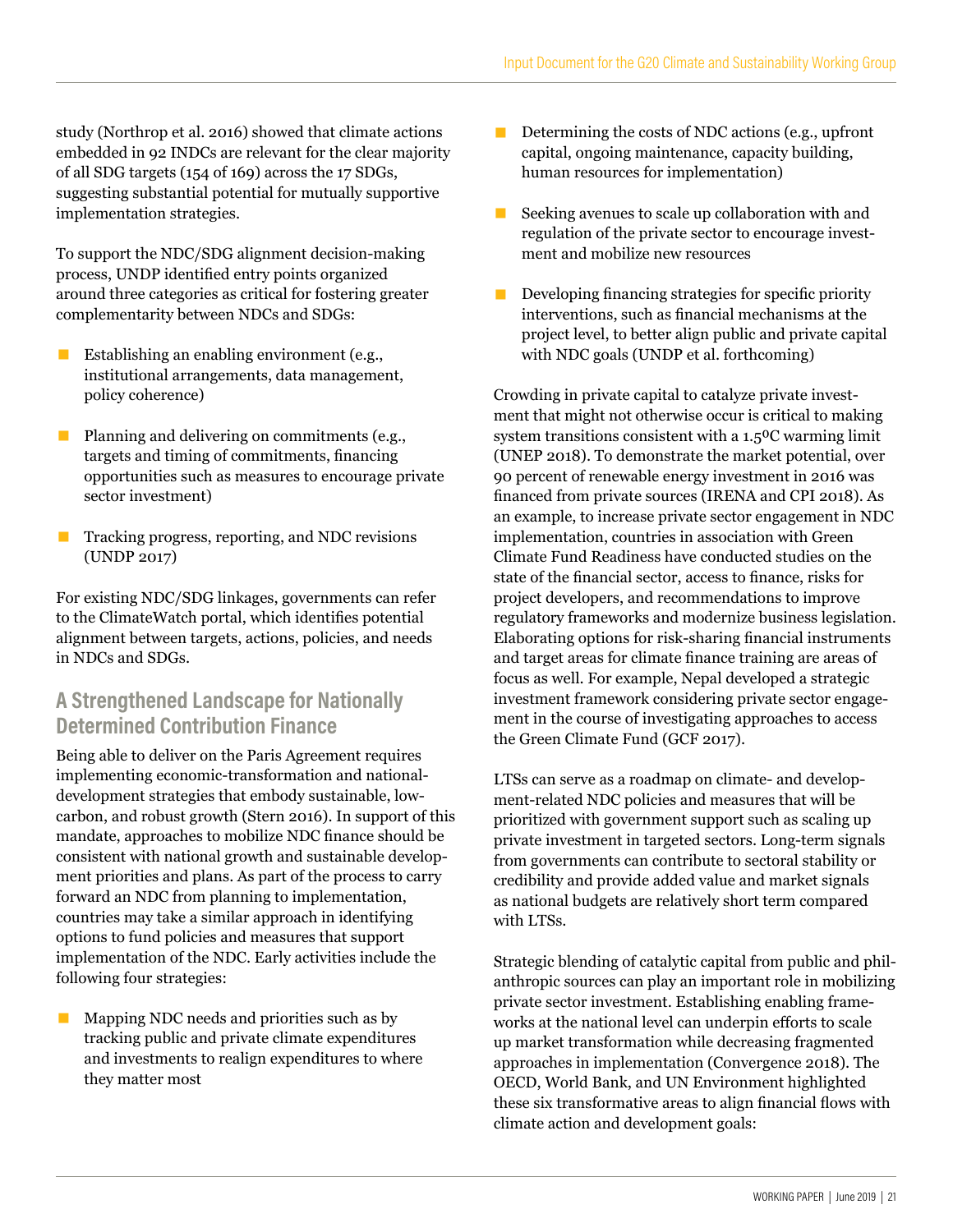- 1. Plan infrastructure for a low-emission and resilient future: Long-term planning of sustainable infrastructure projects is needed to align a pipeline of projects with long-term climate and development objectives.
- 2. Unleash innovation to accelerate the transition: Scaling up climate solutions should include accelerating the deployment of existing technologies, models, and services, and moving to the next generation of climate solutions.
- 3. Ensure fiscal sustainability for a low-emission, resilient future: Public budgets channeled toward climate objectives would signal stability and momentum toward a low-emission, resilient economic future.
- 4. Reset the financial system in line with long-term climate risks and opportunities: Improve climate risk management strategies, incentivize risk disclosure, and support a supervisory authority.
- 5. Rethink development finance for climate: Financial institutions should better integrate climate into development objectives and better align portfolios with the Paris Agreement.
- 6. Empower city governments to build low-emission and resilient urban societies: Ensuring urban resilience requires that national and local governments work together on land-use and transport strategies, align multilevel strategies, build city project finance capacity, and prioritize social and economic benefits of low-emission, resilient planning (OECD et al. 2018).

Governments play a key role in enabling these six transformative areas, for example, by empowering local authorities and scaling up local access to national budgets to develop and implement NDC policies and measures. Countries have multiple tools at their disposal to encourage the scaling up of finance for NDC implementation, notably, regulatory and institutional arrangements to incentivize investment, minimize inefficiency, and create a more effective flow of finance across sectors and between national and subnational levels. The India Energy Efficiency Scale-Up Program and U.S. Environmental Protection Agency Energy Star program are two such examples.

Modeling and scenario analyses of NDC policies and measures can quantify added value, benefits, sensitivity to inputs, and risks in terms of GHG emission reductions. This analysis can help maximize NDC expenditures and identify de-risking measures to most cost-effectively promote private sector investment in targeted sectors (UNDP 2018). In addition to scenario analysis, another example of mapping the course toward sustainable investment and inclusive growth is the European Union strategy for sustainable finance, which considers better integrating sustainability in credit ratings and market research (European Commission 2018).

Climate budget analysis and management has an extensive track record in identifying gaps in investment and opportunities for attracting climate investment. For example, Indonesia used a climate budget tagging process to assess the effectiveness and efficiency of climate change spending, and this contributed to project evaluation and selection to create a project pipeline for investing proceeds from the country's \$1.25 billion sovereign Green Sukuk bonds (Indonesia Ministry of Finance 2014). In addition, more than 15 countries have employed Climate Public Expenditure and Institutional Reviews to provide climate information on public financial flows, and another 15 have conducted Investment and Financial Flows Assessments to evaluate the investments needed to mitigate GHG emissions and adapt to climate change in key sectors (UNDP 2009; UNDP 2015). Furthermore, efforts to align and tag budgets on NDC implementation and related platforms such as SDGs and sustainable development create greater opportunities for consistency.

As an example of NDC/SDG alignment, Uganda conducts assessments of NDC/SDG annual budget goal consistency and expenditures with national development plans (Bouyé et al. 2018). This assessment is presented annually to the parliament through a Certificate of Compliance report released ahead of the budgetary debate. These reports and related briefs raise attention to the extent to which priority climate and SDG targets have been adequately funded in the previous year—the data and recommendations inform parliamentary and government discussions on the annual budget and encourage earmarking higher budget allocations to climate and SDG targets that have not been adequately funded. The government of Uganda is also working to develop a climate change budget tagging system with support from the World Bank.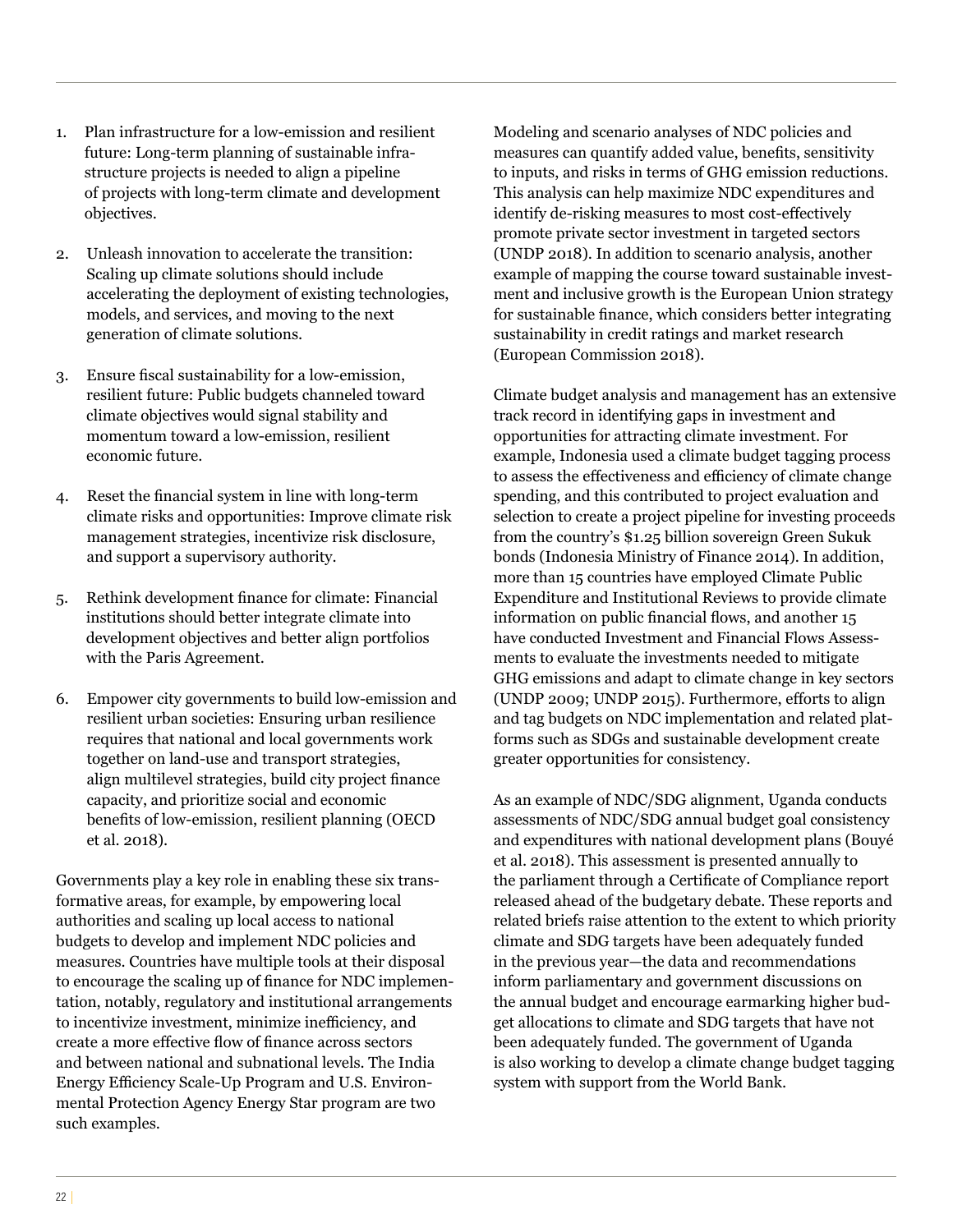NDC investment and finance strategies should identify potential public sources of national and international funding (such as the Green Climate Fund where applicable) as well as private sector finance. Support or buy-in particularly from the ministries of finance, planning, or economy can help raise credibility in mobilizing resources as well as inject national finance expertise and incorporate NDC policies and measures into the public budget formulation and execution process. Framing and financing NDC implementation in terms of financing national development might enhance government buy-in.

#### **Sound and Transparent Data Management**

Tracking performance data is central to ensuring NDC system implementation is functioning effectively, efficiently, and as planned. Integrated data management between NDC implementation and, for example, SDG tracking, could strengthen these opportunities for efficiency and data availability. Establishing a measurement, reporting, and verification (MRV) system fulfills Paris Agreement provisions on accounting and transparency (Articles 4 and 13, respectively) and informs the global stocktake on national GHG emission levels and country progress toward achieving NDCs, climate and adaptation impacts and adaptation, sustainable development efforts, financial support, technology transfer, and capacity building.

The Paris Agreement implementation guidelines newly agreed at the 24th Conference of the Parties (COP24) to the UNFCCC address NDC tracking and note that Parties shall submit their first biennial transparency reports (BTRs) to inform tracking of NDC progress and achievements and their national inventory reports by December 31, 2024 (UNDP et al. forthcoming). Data management systems associated with the MRV system contribute toward these upcoming reporting efforts. Guidance on NDC monitoring plans will be issued by the Subsidiary Body for Scientific and Technological Advice by November 2020 and will be discussed in the upcoming NDC guidance document (UNDP et al. forthcoming).

The data management or MRV system will play a lead role in achieving the following objectives:

- $\blacksquare$  Creating qualitative indicators and quantitative measures of achievement and progress toward the NDC targets and SDGs
- $\blacksquare$  Tracking efforts and identifying actions that are still needed
- **EXECUTE:** Assessing effectiveness of actions in terms of, e.g., achievement of targets, speed of implementation, budgetary requirements, partnerships secured
- Transparently reporting progress to domestic and international audiences
- Compiling data for reporting (e.g., NDCs, national communications, NAPs, SDGs, and BTRs)
- **Informing policymaking (e.g., whether to continue,** discontinue, enhance, or begin new policies and measures)

An analysis of an MRV system's effectiveness should consider the following:

- Data collection protocols and analysis tools
- $\blacksquare$  <br> Reporting procedures and report templates
- **EXECUTE:** Verification procedures
- Institutional coordination and clarity of roles and responsibilities
- Laws and mandates such as mandates to conduct monitoring and justification to collect data from the private sector
- Stakeholder engagement

Existing structures established to generate National Communications, Biennial Update Reports, GHG inventories, NAP monitoring and evaluation systems, and system methodologies established for the Clean Development Mechanism and national forest monitoring systems for REDD+ can be helpful starting points for the MRV.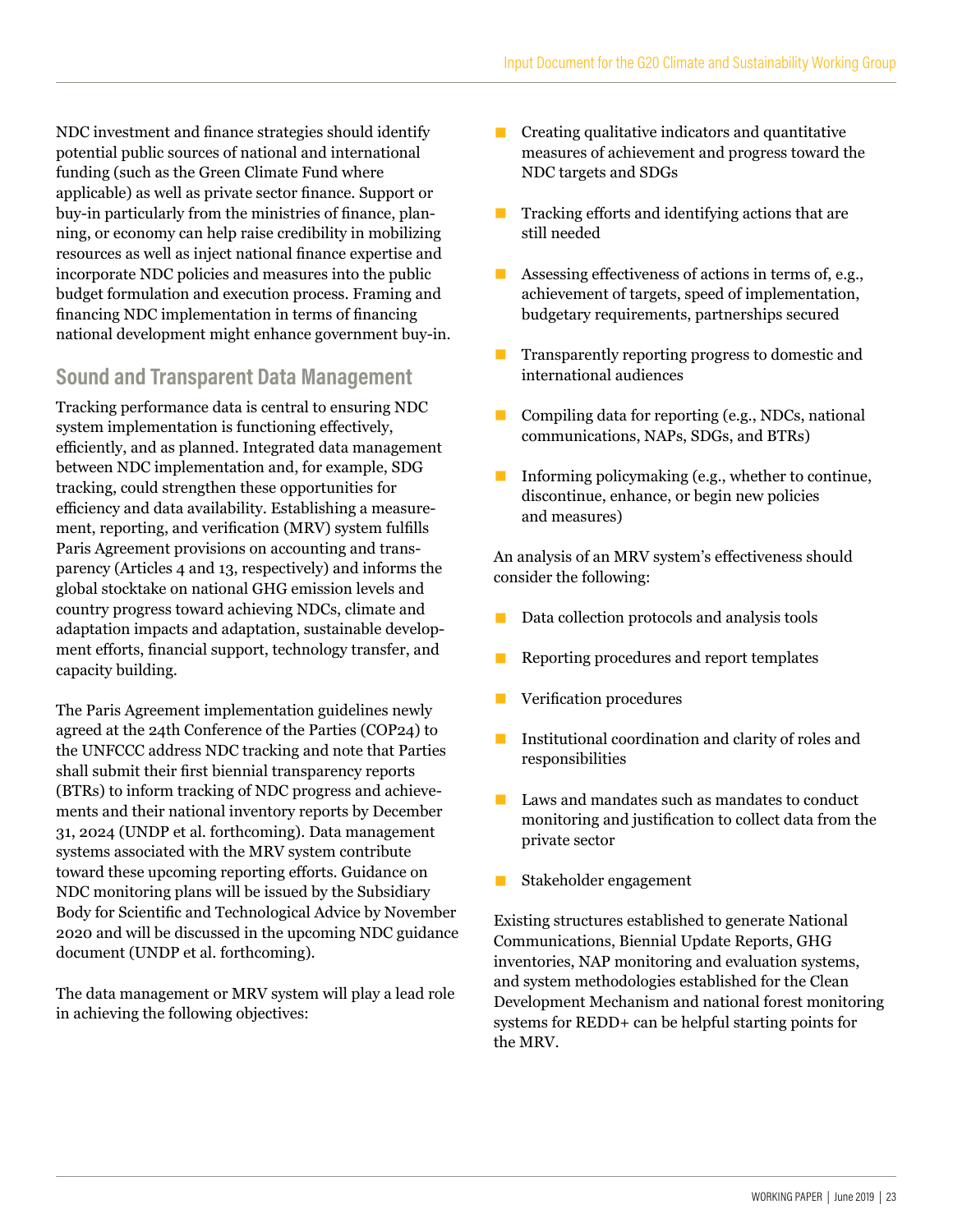### **Nationally Determined Contribution Implementation Plan**

Preparing for NDC implementation includes several steps such as taking stock of the current NDC; reviewing the analysis that originally underpinned the NDC; prioritizing policies and measures; assessing capacities, institutions involved, and regulatory frameworks required for NDC implementation; and engaging stakeholders. NDC implementation plans (or roadmaps or strategies) can support NDC coordination and transparency as clarity of global expectations improves and the upcoming deadlines for NDC updates approach. To date, countries including Fiji, Ghana, Lebanon, Tanzania, Trinidad and Tobago, and Vanuatu have made early strides in drafting these plans.

NDC implementation planning reflects short-, medium-, and long-term policies and measures, which must be taken into account in the first NDC timeframes that extend to 2025 or 2030, national development plans that extend five years for many countries, and LTSs extending to 2050. NDC implementation plans can be a stand-alone strategy or integrated throughout other relevant strategies and plans. NDC implementation plan timeframes should consider national and international budgetary cycles to maximize opportunities for securing NDC resources. For example, the Canada LTS (Government of Canada 2016) emphasizes supporting low-carbon technologies by improving access to climate finance investments by Canadian companies. A review of NDC planning and status would begin with an analysis of the NDC implementation plan, which will vary in content by country but can include the following components:

Section 1: Information on the Nationally Determined **Contribution** 

- NDC implementation period
- Summary of NDC mitigation goals
- Summary of NDC adaptation goals
- Summary of SDGs and other sustainable development benefits
- Responsible body or bodies for overall NDC implementation oversight and coordination
- Key institutional arrangements for overall NDC implementation

Section 2: Information on the mitigation policies and measures and, where included, adaptation measures

- **EXECUTE:** Description of policies and measures to achieve the NDC targets and measures
- Key activities related to their implementation
- $\blacksquare$  Identification of specific projects that can deliver on these policies
- $\blacksquare$  Responsible entity for implementation of policy, action, or measure
- Key stakeholders and institutional arrangements
- Total costs and breakdown of financing sources for each policy and measure, including strategies for using market mechanisms
- Implementation period and milestones for policies and measures
- Mitigation and/or adaptation impacts and contribution to the SDGs
- Expected outcomes and relationships to the NDC goals
- Risks related to failure of achieving the targeted impacts and risk mitigation strategies

Note: Section 2 would be repeated for each policy or measure intended to contribute to a country's NDC goals.

Section 3: Monitoring progress of Nationally Determined Contribution implementation and achievement of Nationally Determined Contribution goals

- Responsible entity for overall NDC monitoring
- List of key indicators and parameters for monitoring progress in NDC implementation (including definition of the indicators and parameters for GHG impacts and SDGs, frequency of measurement, responsible entity for data collection, sources of information, and linkages with national development and SDG indicators)
- **E** Description of the institutional arrangements for monitoring and reporting
- Data archiving policy (UNDP et al. forthcoming)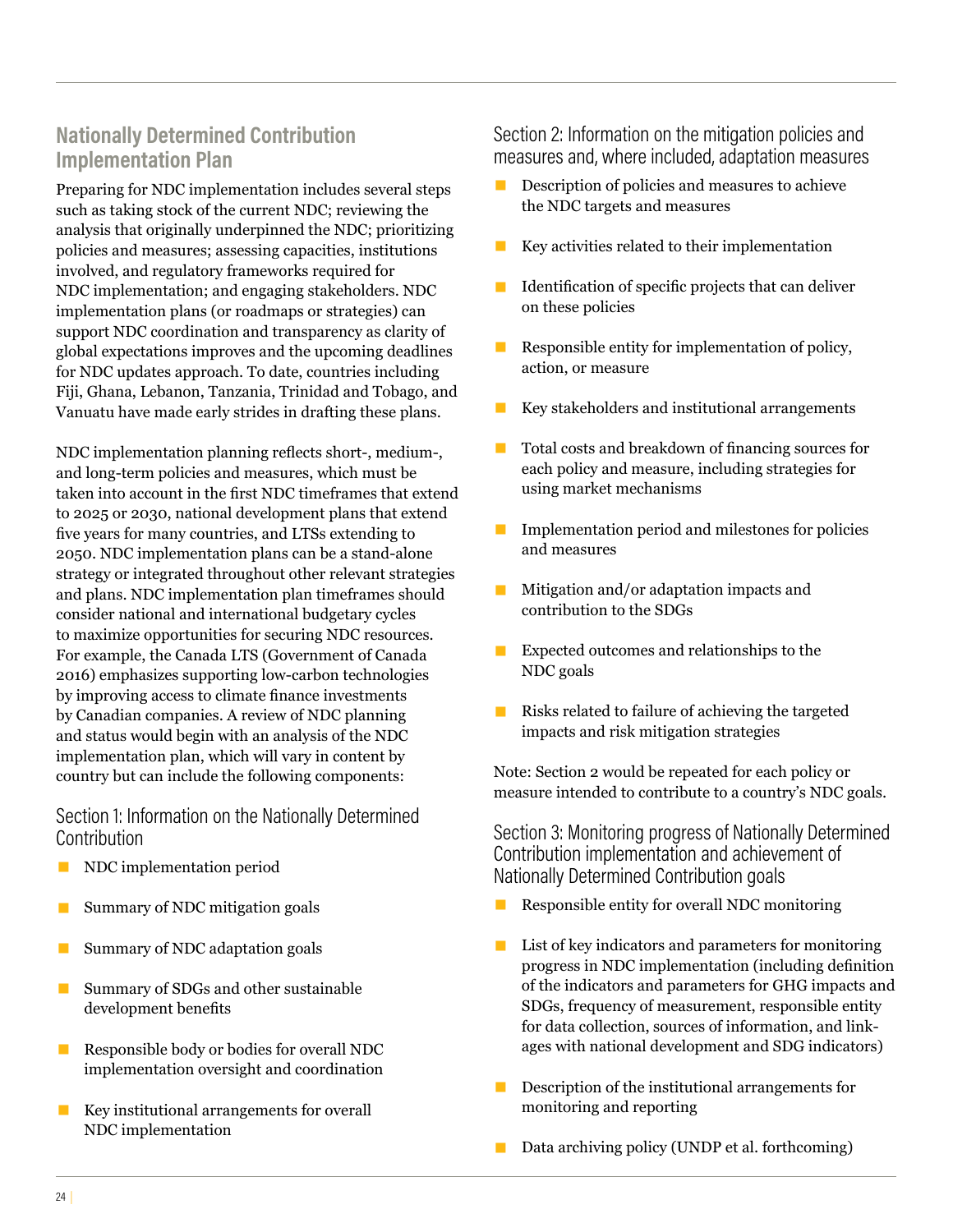For a discussion on key performance indicators (e.g., types of indicators, examples of data to be monitored), the Greenhouse Gas Protocol Policy and Action Standard is a useful resource (Greenhouse Gas Protocol 2014). Where possible, there should be clarity on the sequencing of policies and climate actions, including key milestones to track progress and support reporting obligations. Detailed project-level information on individual actions can be provided separately. Further, public engagement will be crucial throughout the process and can include a series of workshops convened by the NDC coordination body to discuss the NDC process and information needed to build the NDC implementation plan.

### **How to Align Nationally Determined Contribution Implementation with Long-Term Strategies**

The attributes and prioritization of the NDC implementation strategy policies and measures discussed in this section reflect on the capacity to deliver on LTSs, and ideally form five-year stepping stones toward an LTS vision (see Section 2 for a discussion of how LTS design can help deliver NDCs). The NDC implementation plan should be designed to align with the LTS as well. NDC implementation alignment can consider the following:

- **E** Policies and measures should be selected on the basis of their ability to deliver LTS targets (and avoid locking in emissions-intensive and unresilient infrastructure and land use) for GHG mitigation, support climate resilience and adaptation, and create sustainable development co-benefits such as those underpinning SDG targets.
- Clearly defined NDC processes, including the roles and responsibilities attached to NDC implementation, allow for greater political ownership, efficiency, and strengthened institutional knowledge across agencies. Over time, continuity in the system will facilitate greater understanding of capacity gaps and opportunities among laws, regulations, and implementing agencies and help provide greater long-term certainty.

■ To maximize the cross-sectoral nature, national ownership, and efficiency of NDC implementation, an integrated approach that aligns the NDC to related priorities such as the 2030 Agenda is advised, and similar alignment structures are recommended for the LTS to encourage consistency and awareness.

- Facilitating NDC finance goes beyond short- and medium-term planning as catalyzing private investment and access to national budgets should be approached with consistent policy, regulatory, and market signals that exhibit stability and political support progressing from the short to long term. Capacity building for local partners to ensure informational symmetry is critical as well.
- Integrated data management between NDC and priority targets such as SDGs strengthens opportunities for efficiency and improved data quality and access, and such cross-sectoral linkages require long-term planning and incorporation in LTSs.

Due to the need for coherence and overlapping content, LTS and NDC implementation strategies should inform one another. As LTSs and NDCs are organic documents that change over time, mechanisms for LTS and NDC strategic planning should take into account potential changes in priorities and approaches. This would help secure political support and buy-in to the process and potential access to finance while remaining focused on delivering practical outputs on the ground. Embedding the aforementioned aspects of NDC implementation (policies and measures, institutional arrangements, policy alignment, finance, MRV, and an official strategy) in LTSs will help ensure uptake and positioning as a national priority.

# **4. COMMUNICATING NEW AND UPDATED NATIONALLY DETERMINED CONTRIBUTIONS**

**How New and Updated Nationally Determined Contributions Can Help Deliver the Paris Agreement's Goals**

Building on the initial NDCs, and in the context of its long-term goal, the Paris Agreement established a mechanism for enhancing the ambition of climate action over time. Article 4 requires each Party to prepare and communicate a successive NDC every five years, each of which will reflect progression beyond the Party's existing NDC, represent its highest possible ambition, and reflect "its common but differentiated responsibilities and respective capabilities in the light of different national circumstances" (UNFCCC 2015).

In addition, the Paris decision text requested that by 2020, Parties whose NDC included a 2025 target communicate a new NDC and that Parties with a 2030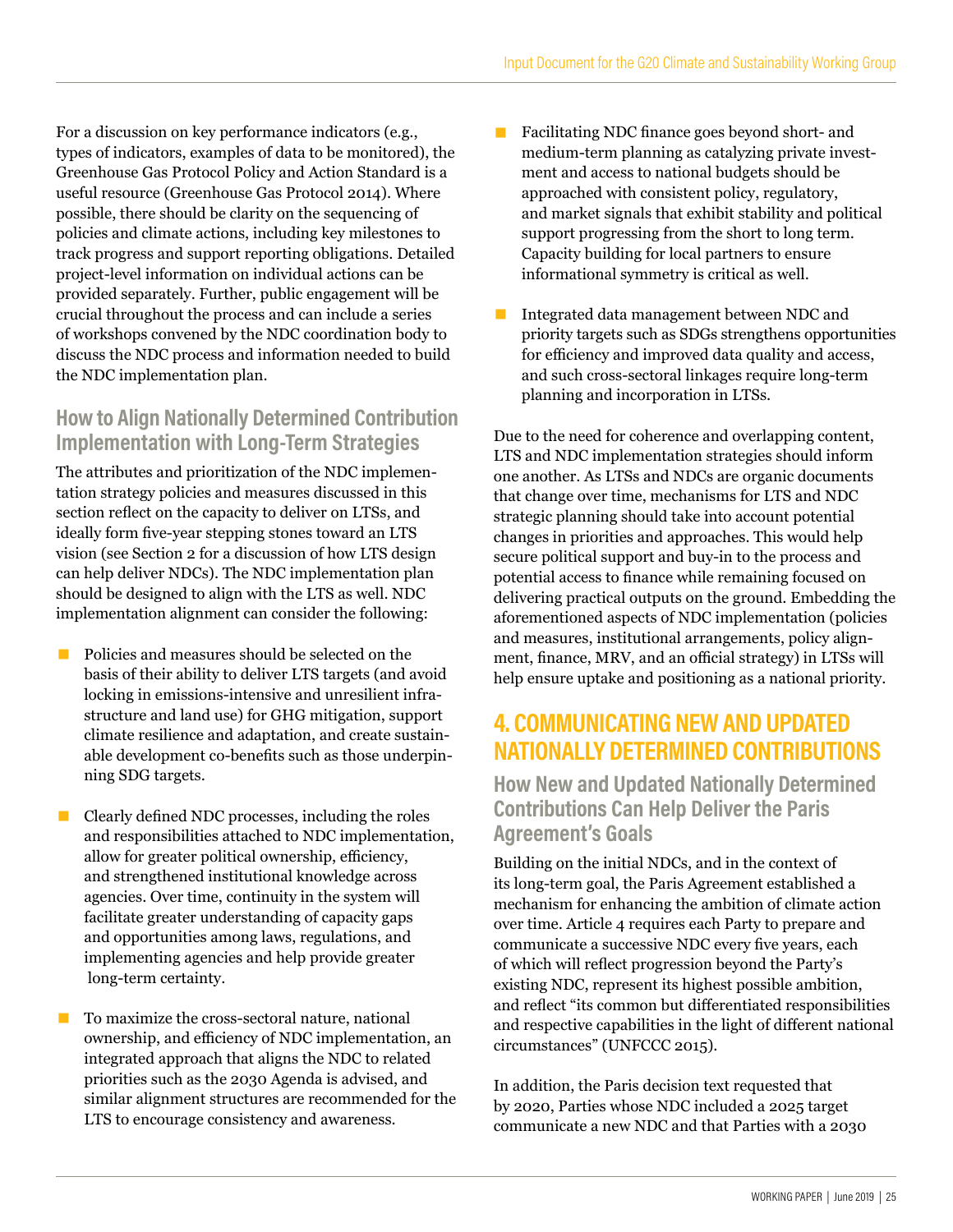target either communicate or update their existing NDC. The 2018 decision at COP24 in Katowice, Poland, reiterated this request (UNFCCC 2018b). The Talanoa Dialogue, concluded in 2018, was intended to inform NDC preparation.

Several recent studies underscore the importance of the 2020 timeframe for updating NDCs, the need to enhance mitigation ambition, and the relationship between commitments in the 2030 timeframe and the long-term trajectories addressed in LTSs. The IPCC's 2018 report Global Warming of 1.5<sup>o</sup>C underscored that major, immediate transformation is required to achieve the Paris goals (Masson-Delmotte et al. 2018). In particular, the report found that global GHG emissions in 2030—the target year for most NDCs—must be halved relative to current projections. Likewise, the UN Environment Emissions Gap Report 2018 found that under the current NDCs, 2030 emissions would be approximately 36 percent higher than the level consistent with limiting warming to 2⁰C, and more than double the level needed to limit it to 1.5⁰C (UNEP 2018). Moreover, global emissions are not

expected to peak by 2030 even under the current NDCs. The longer the global peak is delayed, the more radical future emissions reductions will need to be to achieve the Paris Agreement's goals (Figure 2).

Delaying action can lock in future emissions from infrastructure with long lifespans, such as buildings and power plants, making steep emissions reductions more expensive and technically difficult to achieve. This relationship between current ambition and future options highlights the importance of developing LTSs that can inform decisions around 2020 NDC updates.

Since the initial NDCs were developed, key factors have changed—in international climate policy, domestic policies and plans, technology, and our understanding of the relationship between climate action and economic development—in ways that can provide Parties with increased confidence for enhanced ambition. On the international level, the Paris Agreement is now in force, with major components of its modalities and guidance governing NDCs now finalized, and the Kigali Amendment

### Figure 2 | Carbon Dioxide (CO<sub>2</sub>) Mitigation Curves Associated with 2°C and 1.5°C



Notes: a. For a >66% chance of staying below 1.5°C, remaining budget: 420 GtCO $_{\textrm{\tiny{2}}}$ . b. For a 66% chance of staying below 2°C, remaining budget: 1170 GtCO $_{\textrm{\tiny{2}}}$ . Source: Adapted from CICERO Center for International Climate Research 2018. Mitigation curves after Raupach et al. 2014.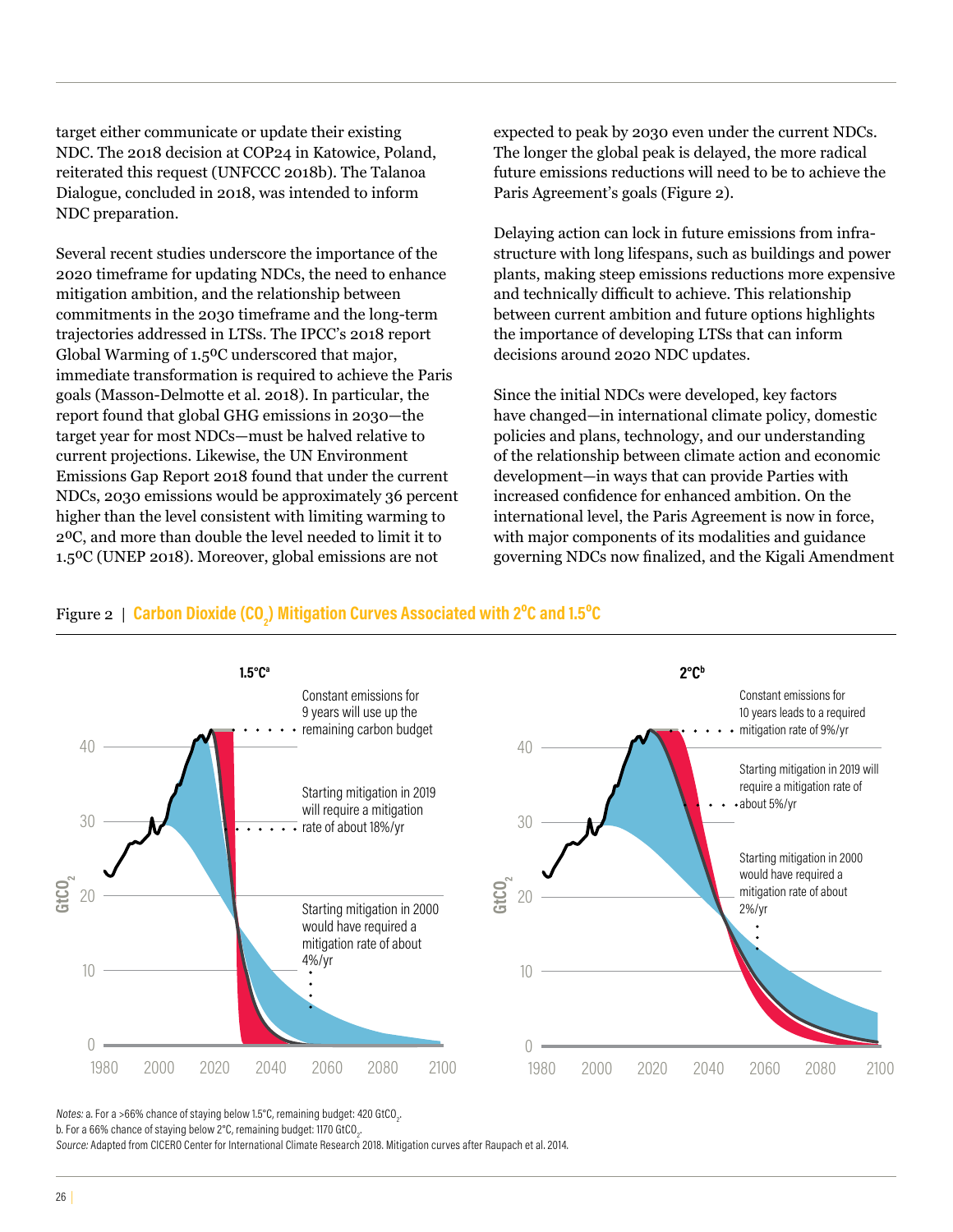to the Montreal Protocol has entered into force, laying out a schedule for phasing down hydrofluorocarbon (HFC) emissions. At the national level, many countries have made significant progress implementing their NDCs, and some are already on track to exceed the targets in their existing NDCs. This progress reflects in part the advances in institutions, partnerships, and data collection achieved since 2015.

In parallel, a growing number of countries have developed LTSs, which serve as an important benchmark against which Parties can compare their NDCs and align them as needed. In terms of technology, the cost of renewable energy has declined significantly since the initial NDCs were developed, and technological innovation has continued to progress. The modeling assumptions on which initial NDCs were based are therefore, in many cases, outdated and do not reflect the full, current potential of such technologies. Finally, as noted in Section 1, our understanding of the socioeconomic benefits of climate action has expanded—it is now estimated that ambitious climate action could generate \$26 trillion in economic benefits between now and 2030, create 65 million jobs in 2030, and avoid 700,000 premature deaths from air pollution (Global Commission on the Economy and Climate 2018).

Finally, Parties may also wish to consider the opportunities presented by an NDC enhancement process: rallying stakeholders around climate action and enhancing stakeholder buy-in to implementation, sending long-term signals to the private/investment sector and development partners to inform investment decisions, and kick-starting the Paris "ambition mechanism," helping to induce greater ambition from additional Parties.

### **Processes and Approaches for Nationally Determined Contribution Enhancement**

When weighing options for communicating new and updated NDCs, Parties can consider various factors, including updated technical information, such as GHG inventories, emission scenarios, and assessments of abatement potential and cost. Additionally, new developments in national policies and plans, such as climate policies, long-term climate strategies, development plans, and synergies with the Sustainable Development Goals, may be relevant. This is not an exhaustive list. UNDP, UN Environment, UNEP DTU Partnership, UNFCCC, and WRI are in the process of developing more detailed guidance to assist countries in developing enhanced NDCs; the forthcoming guidance will address these and other factors in greater detail (UNDP et al. forthcoming).

A number of options are available to express enhanced ambition, adaptation, implementation, and communication in a new or updated NDC, as shown in Figure 3.

#### Figure 3 | **Menu of Options for Enhancing Nationally Determined Contributions**



Source: Fransen et al. 2017.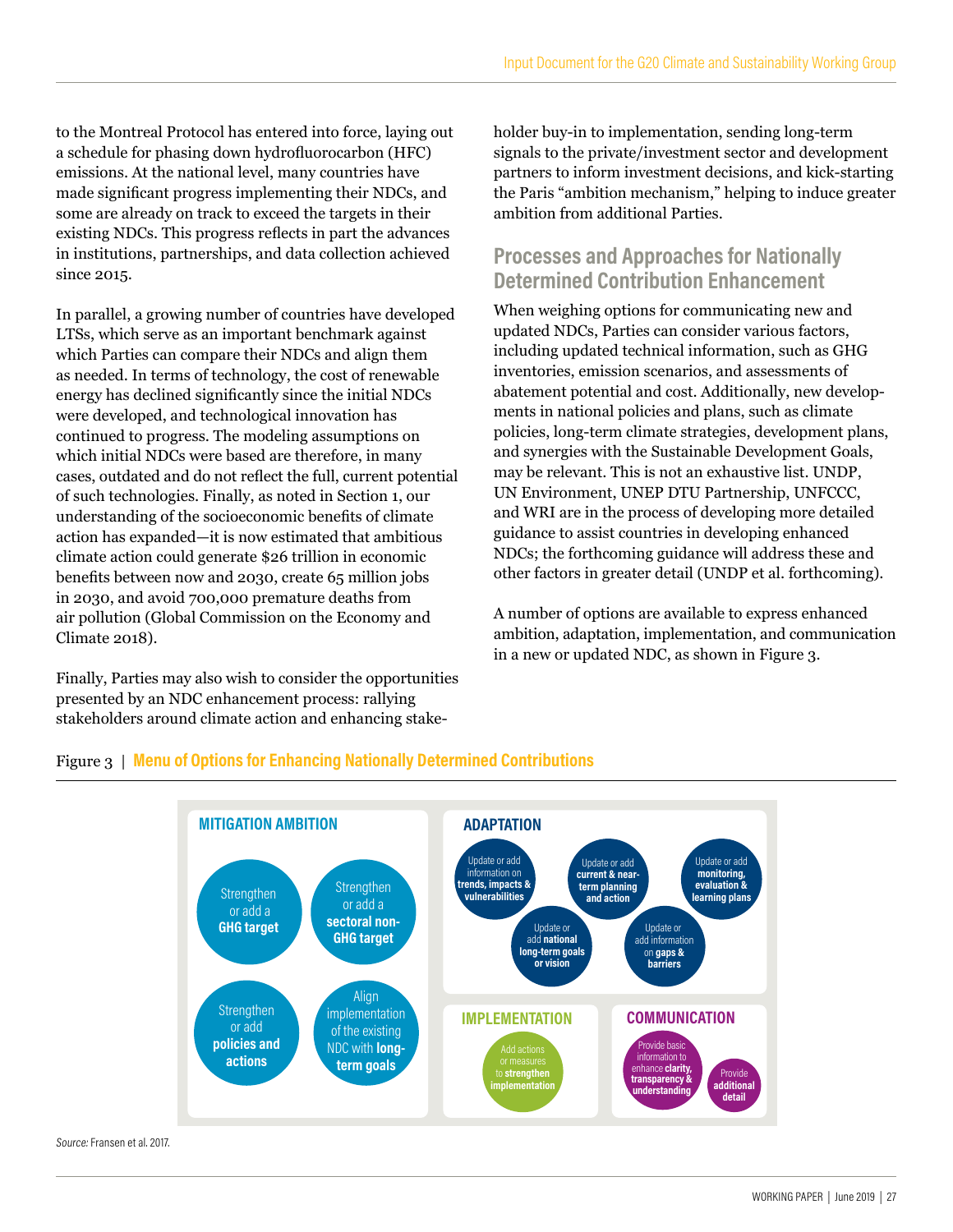### **Nationally Determined Contribution Enhancement Opportunities by Sector**

Opportunities for NDC enhancement vary significantly by national context, but a number of promising possibilities are outlined in Table 2. These can be reflected through strengthened or enhanced GHG targets, non-GHG targets, and/or policies and actions that align with longterm goals.

Some of these opportunities strongly align with SDG targets, as indicated in parentheses in the table. Several global SDG targets with strong mitigation and adaptation potential, such as the targets to halt deforestation by 2020 and halve food loss and waste by 2030, have not been fully reflected in the first iteration of NDCs. In many countries, the domestication of global SDG targets after 2015 led to the adoption of mitigation and adaptation targets that could be incorporated in new or updated NDCs (Northrop et al. 2016).

#### Table 2 | **Examples of Sectoral Content for New or Updated Nationally Determined Contributions**

| <b>SECTOR</b>                | <b>GREENHOUSE GAS TARGETS</b>                                                                                                                                                        | <b>NON-GREENHOUSE GAS TARGETS</b>                                                                                                                                                                                                                                                                                                                                                 | <b>POLICIES</b>                                                                                                                                                                                                                                                                                                                                                                                                                                                                                                                                                                                                                                  |
|------------------------------|--------------------------------------------------------------------------------------------------------------------------------------------------------------------------------------|-----------------------------------------------------------------------------------------------------------------------------------------------------------------------------------------------------------------------------------------------------------------------------------------------------------------------------------------------------------------------------------|--------------------------------------------------------------------------------------------------------------------------------------------------------------------------------------------------------------------------------------------------------------------------------------------------------------------------------------------------------------------------------------------------------------------------------------------------------------------------------------------------------------------------------------------------------------------------------------------------------------------------------------------------|
| <b>Buildings</b>             | Establish or strengthen<br>an existing GHG reduction<br>target for energy efficiency<br>in the building sector, or<br>specifically for building or<br>appliance efficiency (SDG 7.2) | Establish or strengthen an existing quantita-<br>tive non-GHG target for sector-wide efficiency<br>and/or building/appliance efficiency                                                                                                                                                                                                                                           | Increase building energy performance as well<br>as the uptake of efficient, low-carbon appliances<br>and equipment in buildings<br>Provide incentives for companies and consumers<br>п<br>to replace high global warming potential (GWP)<br>HFC commercial equipment or appliances with<br>low GWP alternatives<br>Replace high GWP HFCs with low-impact alterna-<br>п<br>tives in specific classes of appliances and equip-<br>ment, such as using R-290 instead of HFC-410a in<br>room air conditioners<br>Introduce a policy requiring all new high-efficiency<br>п<br>cooling equipment to use either a low GWP HFC<br>or an HFC alternative |
| Energy                       | Establish or strengthen a<br>GHG reduction target for the<br>energy sector                                                                                                           | Establish or strengthen quantitative<br>targets to increase the capacity/and or<br>generation of renewable energy<br>Establish or strengthen quantitative<br>$\blacksquare$<br>targets for energy storage capacity linked<br>to renewable energy sources<br>Establish or strengthen quantitative<br>■<br>targets to increase energy access through<br>the use of renewable energy | Support an increase in the share of renewable<br>energy in the national energy mix (SDG. 7.1)<br>Incorporate policies to improve grid integration<br>ш<br>of renewable energy<br>■ Pursue policies to de-risk private investment in<br>renewable energy<br>Promote policies to reduce fugitive emissions<br>П<br>during energy production                                                                                                                                                                                                                                                                                                        |
| Food and<br>agricul-<br>ture | Establish or strengthen a<br>GHG reduction target for<br>rice production; establish or<br>strengthen a GHG reduction<br>target for livestock produc-<br>tion (SDG 2.4)               | Establish a national non-GHG reduction<br>target to reduce food waste and loss,<br>including post-harvest loss, by 50% by 2030                                                                                                                                                                                                                                                    | ■ Promote the intermittent aeration of continuously<br>flooded rice paddies<br>Promote the reduction of enteric fermentation in<br>■<br>livestock through dietary supplements and shifts<br>(e.g., from a cellulosic- to a starch-based diet)<br>■ Support farmers in implementing livestock<br>anaerobic digestion projects<br>Review national dietary guidelines to promote the<br>consumption of less meat and more plant protein<br>Ban open field burning of agricultural waste<br>П                                                                                                                                                        |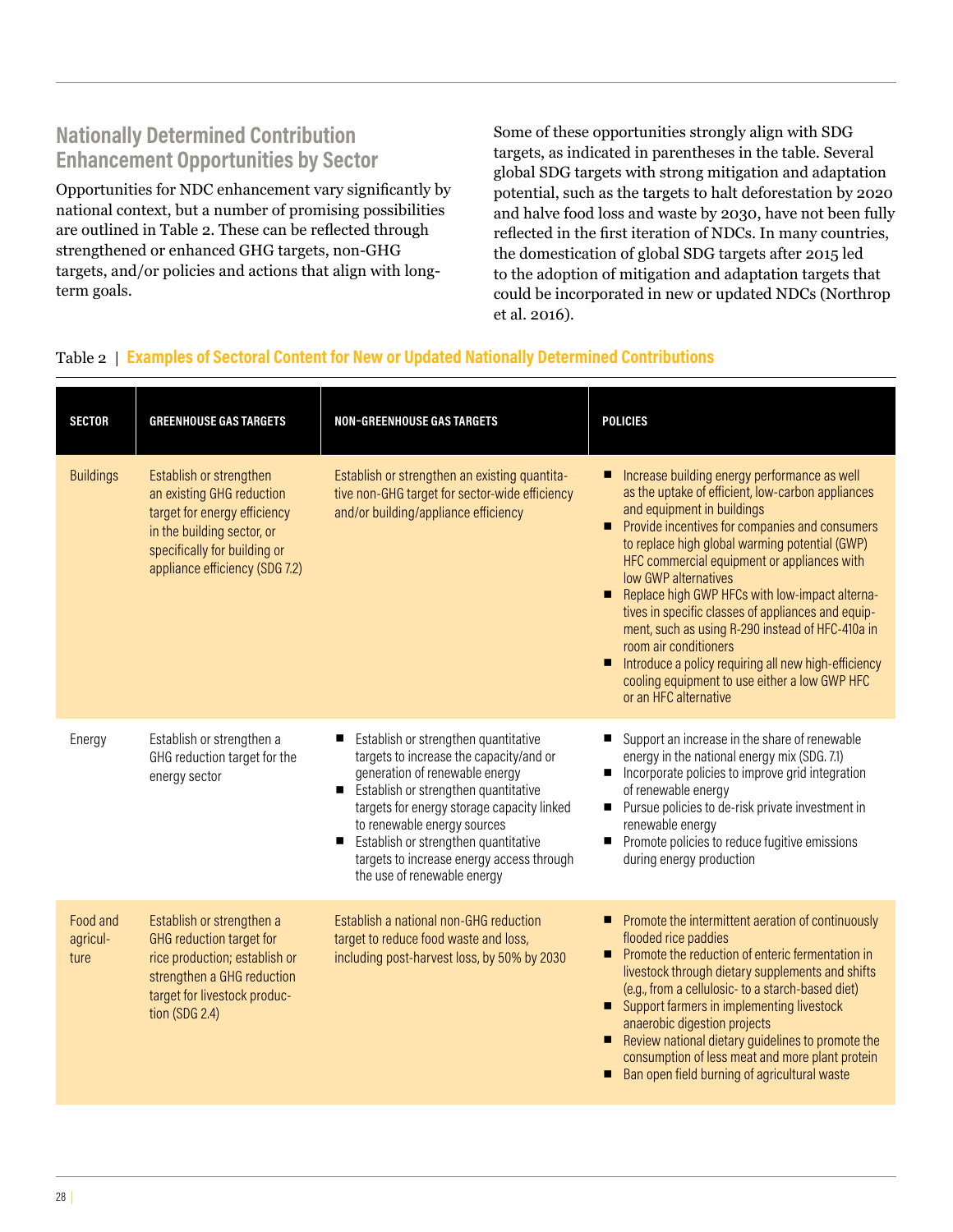| <b>SECTOR</b>                 | <b>GREENHOUSE GAS TARGETS</b>                                                                                                                                                                                                | <b>NON-GREENHOUSE GAS TARGETS</b>                                                                                                                                                                                                                                                      | <b>POLICIES</b>                                                                                                                                                                                                                                                                                                                                                                                                                                                                                                                                                                                        |
|-------------------------------|------------------------------------------------------------------------------------------------------------------------------------------------------------------------------------------------------------------------------|----------------------------------------------------------------------------------------------------------------------------------------------------------------------------------------------------------------------------------------------------------------------------------------|--------------------------------------------------------------------------------------------------------------------------------------------------------------------------------------------------------------------------------------------------------------------------------------------------------------------------------------------------------------------------------------------------------------------------------------------------------------------------------------------------------------------------------------------------------------------------------------------------------|
| Nature-<br>based<br>solutions | ■ Establish or strengthen a<br>GHG reduction target to<br>reduce emissions from<br>deforestation or forest<br>degradation<br>Establish or strengthen<br>п<br>an existing GHG reduc-<br>tion target for coastal<br>ecosystems | Establish or strengthen an existing quan-<br>П<br>titative non-GHG target for the protection<br>or restoration of forests (SDG 15.2)<br>Establish or strengthen an existing<br>П<br>quantitative non-GHG target for protec-<br>tion or restoration of coastal ecosystems<br>(SDG 14.2) | Capture the carbon sequestration potential and<br>climate resilience benefits of protecting forest<br>ecosystems (e.g., fiscal policy reforms, landscape<br>approach to limit leakage, biodiverse restoration,<br>community forest restoration)<br>Capture the carbon sequestration potential<br>о<br>and climate resilience benefits of blue<br>carbon ecosystems                                                                                                                                                                                                                                     |
| Transport                     | Establish or strengthen an<br>existing GHG (and/or black<br>carbon) reduction target for<br>the transport sector                                                                                                             | Establish or strengthen an existing quantita-<br>tive non-GHG target for the transport sector<br>(e.g., electric vehicle target, modal share<br>target) (SDG 11.2)                                                                                                                     | Reduce emissions from and improve the<br>resilience of the transport sector (e.g., fuel<br>economy standards, improved urban planning)<br>Develop electromobility strategies and/or intro-<br>duce a policy or legal framework (and associated<br>incentives) to replace internal combustion engine<br>vehicles with electric vehicles<br>Eliminate high-emitting vehicles from road and<br>off-road transport and/or public transportation<br>Develop an integrated and sustainable strategy<br>for transport modes and/or expand toward<br>a greener and more sustainable public<br>transport system |

#### Table 2 | **Examples of Sectoral Content for New or Updated Nationally Determined Contributions (cont'd)**

Notes: While many of the interventions described in this table offer adaptation co-benefits, options for adaptation enhancement by sector have not yet been fully detailed. The table therefore focuses on mitigation-related interventions. Some of these opportunities strongly align with SDG targets, as indicated within parentheses in the table. Source: Adapted from Northrop et al. 2018 and Ross et al. 2018.

# **5. SUPPORTING CLIMATE ACTION IN DEVELOPING COUNTRIES**

Beyond advancing LTSs and NDCs domestically, G20 countries also play a major role in supporting non-G20 countries as they advance their LTSs and strengthen NDC implementation and enhancement. Given the challenges that many countries face in advancing this work, particularly developing countries (including both G20 and non-G20 members), G20 members have the opportunity to provide the necessary capacity and resources to support these countries in advancing LTS and NDC implementation and enhancement. This can be done, for example, by sharing experiences and expertise and by providing technical or financial support or human resources.

This commitment, in part, has been grounded in existing G20 agreements, as further elaborated below. At the same time, all countries can also learn from each other in terms of efforts for implementing mitigation and adaptation policies and measures under their NDCs and designing and putting in place LTSs. This is an important part of strengthening the international cooperation required to address the complex, multidimensional issue of climate change. In addition, cooperation can extend beyond finance and technical support to address, for example, joint RD&D on technology for hard-to-abate sectors.

This section reviews the overarching role of the G20 in supporting cooperation, including priority areas where G20 support is already and can be further prioritized to maximize added value. It then outlines the specific challenges that developing countries face as well as strategies and examples of existing support being provided.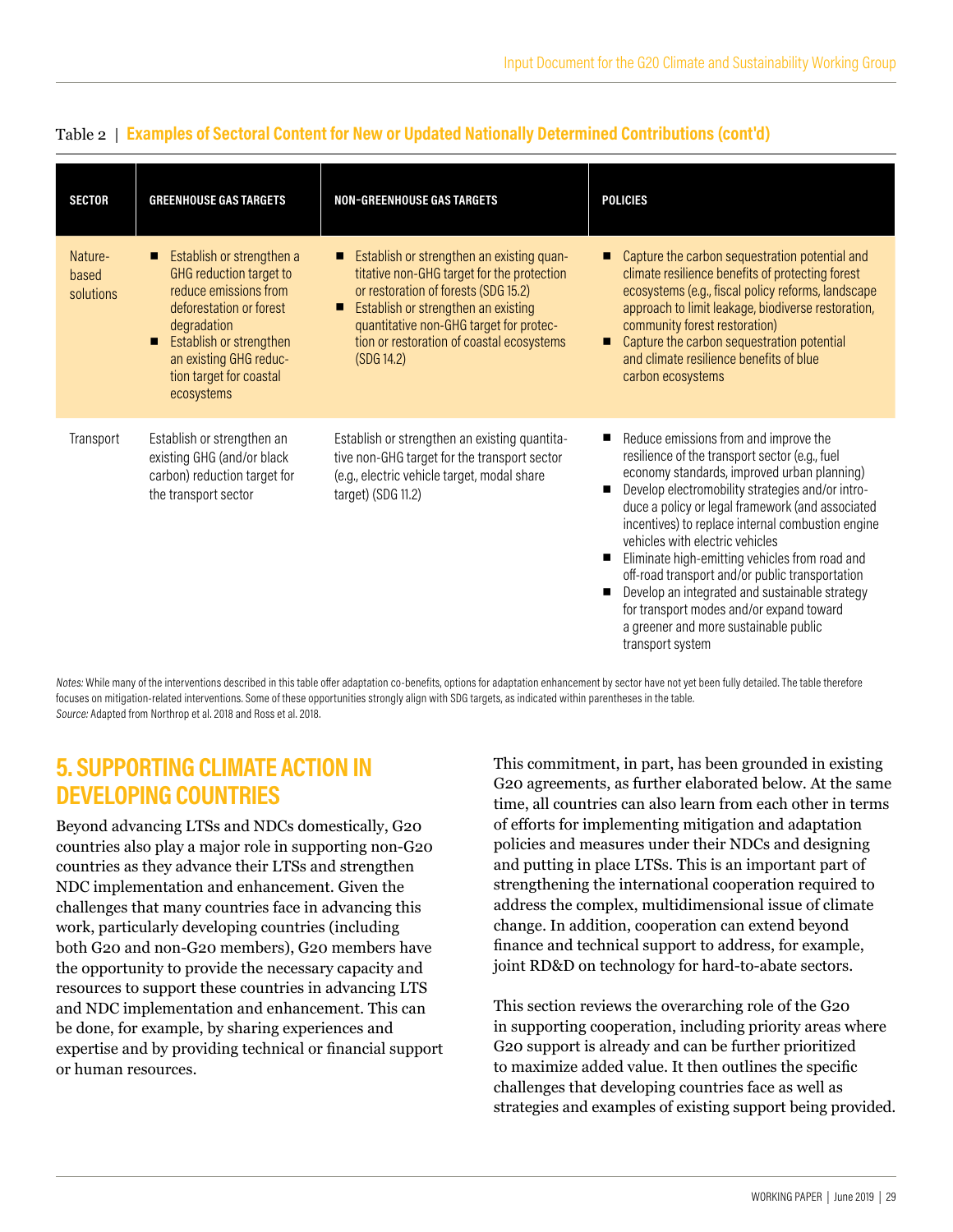### **The Role of the G20 in Supporting Cooperation with Developing Countries**

Under the Chinese presidency of the G20 in 2016, several agreements and communications from G20 countries reflected the importance of G20 countries in leveraging international cooperation to advance both the 2030 Agenda and Paris Agreement. Specifically, in the Hangzhou communiqué, G20 members affirmed "the importance of fulfilling the UNFCCC commitment by developed countries in providing means of implementation including financial resources to assist developing countries with respect to both mitigation and adaptation actions in line with Paris outcomes" (G20 2016). In addition, the G20 Action Plan on the 2030 Agenda (G20 Action Plan 2016), also adopted in 2016, supports the efforts of G20 countries to work cooperatively to implement the SDGs. The Action Plan references SDG13 with some linkages between climate change and other SDGs, and also focuses on the importance of climate finance and green finance as contributors to achieving both the Paris Agreement and 2030 Agenda.

The G20 Climate Finance Study Group, in consideration of how to provide and mobilize public and private financial resources for both adaptation and mitigation, developed a report in 2016 on "mainstreaming climate change considerations in development assistance and climate finance programmes" (CFSG 2016). The report provided some

general guidance on how the G20 can support developing countries in achieving the Paris Agreement goals in a way that is aligned with sustainable development efforts and SDG achievement (see Box 5). Many of these principles align with those to be discussed further in this section. Further, in the context of support for non-G20 countries, existing platforms such as the NDC Partnership and 2050 Pathways Platform can also be leveraged by G20 partners to advance this cooperation.

Climate change is a crosscutting, multifaceted challenge that does not stop at borders. International cooperation has already been demonstrated under the UNFCCC and is being applied through numerous partnerships and engagements. Nonetheless, scaling this up by sharing experiences and expertise, identifying integrated and collaborative solutions, including with the private sector, and providing technical, financial, and human resources is an effective and cost-efficient way to tackle the urgent global issue of a changing climate at scale in such a small window of time.

### **Challenges for Advancing Nationally Determined Contributions and Long-Term Strategies in Developing Countries**

Across developing countries, there are a wide range of climate change impacts, national development priorities, and NDC and LTS implementation strategies under

#### Box 5 | **Key Issues and Recommendations Examined in the 2016 G20 Climate Finance Study Group Report**

The aim of the *G20 Outlook on Mainstreaming Climate Change Considerations into Development Assistance and Climate Finance Programs*, a report prepared by the Climate Finance Study Group (CFSG) of the G20 in June 2016, was to provide recommendations for how to maximize sustainable development and climate co-benefits (CFSG 2016). The CFSG identified the following key issues, which were further examined throughout the report in terms of suggestions on how they can be pursued:

- **E** Climate action should align with development priorities consistent with the SDGs and NDCs
- Support should be client-driven and focused on helping countries achieve their NDCs
- Provision and mobilization of concessional resources is necessary—the Green Climate Fund, Global Environment Facility, and other funds, such as Climate Investment Funds, play a key role in bridging the viability gap, supporting innovative approaches, and scaling up nascent technologies
- $\blacksquare$  The contexts and scopes of operation of institutions should be taken into account; mainstreaming climate change into national planning processes should respect the mandate of each institution and how it contributes to the institution's core objectives
- Relevant experiences should be acknowledged and analyzed to evaluate the impacts on operations and gather lessons learned
- $\blacksquare$  There is a need for clear strategies and plans to address climate change that provide transparency in the provision and mobilization of climate finance for stakeholders and a mandate for management
- $\blacksquare$  Climate risks should be managed, and in a way that considers appropriate measures to build resilience to climate change, thereby contributing to poverty reduction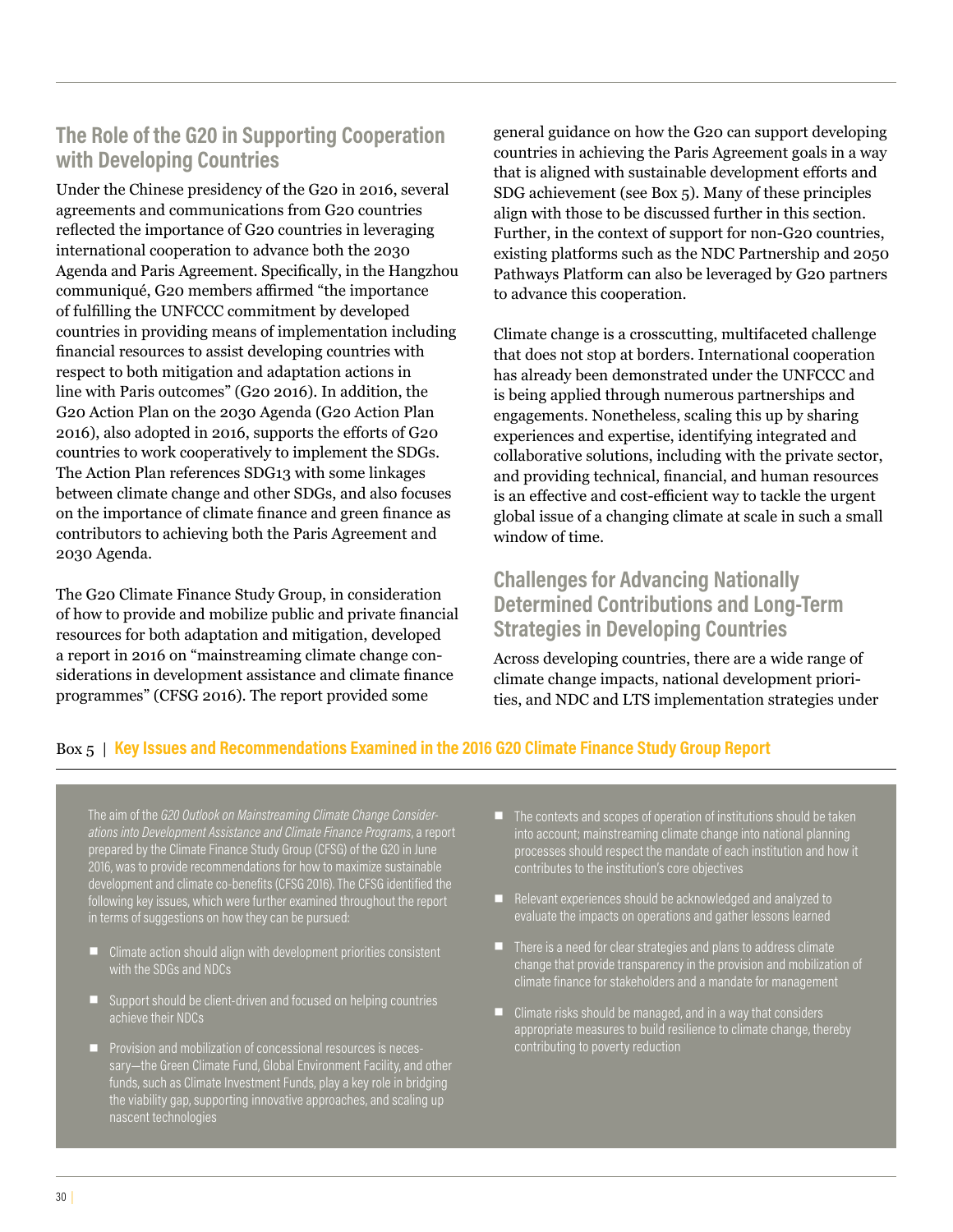way both at national and subnational levels. Further, the challenges encountered in advancing NDCs and LTSs will ultimately be determined by country-specific conditions including capacity, economic drivers, systems and market trends, stakeholder groups and sectors impacted by climate change, political priorities, and the level of civil society engagement. Support to developing countries will therefore look different depending on the country.

In terms of general trends seen across all countries, a survey was conducted in August and September 2018 as part of the NewClimate Institute's NDC Update Report Ambition: Taking a Long-Term Perspective (van Tilburg et al. 2018). This survey analyzed 78 responses from national and sector-level experts from across 78 countries, a majority of which were developing countries (15 were considered "high-income" countries). Overall, the survey confirmed the results from previous surveys conducted in 2017, which demonstrated that countries are generally confident in their own progress on national climate action but showed that there is pessimism about mobilizing investments and securing sufficient political support from the private sector.

In addition, the survey asked respondents about the progress their governments had made in developing LTSs. Out of the 78 respondents, 15 respondents (19 percent) stated that their governments had an officially approved strategy, 30 (39 percent) answered that their governments were working on it, and 29 (37 percent) indicated that their countries had not begun to develop an LTS but expected to start soon. Only 5 percent said that their countries had no plans to initiate an LTS. This demonstrates an opportunity for strengthening support in this area to help accelerate progress. Finally, 57 percent of respondents confirmed that their governments planned to increase their ambitions in the context of NDC updates. Forty percent said they did not know whether they planned to, and 3 percent said their governments did not plan to increase their ambitions (van Tilburg et al. 2018).

Information has also been gathered on developing countries' challenges through a series of 20 NDC Regional Dialogues and three global NDC Dialogues coordinated by UNDP and the UNFCCC secretariat between 2014 and 2019. These events engaged over 2,300 participants from 152 developing countries to share experiences, challenges, and lessons learned on NDC design and implementation. The insights gained from these dialogues are further

reinforced by information gathered from the NDC Partnership (see Box 6) and direct bilateral support to countries. All of this evidence has shown that there are several common characteristics across developing countries with regard to the types of challenges being faced. These can be organized into three broad categories: capacity and coordination gaps; prioritization of adaptation; and financing needs.

**Capacity and Coordination Gaps:** Many developing countries have limited capacities to advance their efforts to implement the Paris Agreement. Understanding the specific nature of these gaps can help further direct and prioritize support. Many developing countries are still in the early stages of NDC implementation, prioritizing development of NDC implementation plans, and strengthening the institutions to underpin these plans. According to a recent report by the NDC Partnership, in the context of requests for support from partnership member developing countries, "more than half of all requests for support relate to cross-ministry coordination and multi-sector policies to deliver holistic climate action" (NDC Partnership 2018). In addition, one of the top five requests from countries has been to strengthen the linkages between the 2030 Agenda and Paris Agreement (or NDC and SDG implementation). This report highlights key challenges that NDC Partnership member developing countries face, highlighting limited capacities for mainstreaming NDCs into national and sectoral development plans and mobilizing sufficient finance. Building policy, legal, and institutional foundations to facilitate the mainstreaming of climate change into national planning processes was also noted by the NDC Partnership to be an area generally requiring considerable assistance as countries transition from planning to implementing climate action. In fact, many members have explicitly requested support to simultaneously integrate targets from other global and regional agendas alongside NDCs, including SDGs, the Sendai Framework for Disaster Risk Reduction, and, where relevant, the African Union's Agenda 2063.

These findings were reiterated during the series of NDC Regional Dialogues referenced above. Of the main gaps and needs discussed during the dialogues, two primary areas were highlighted. The first area of focus was on strengthening institutional arrangements and coordination for NDC implementation, including both horizontal coordination, across ministries and segments of society, and vertical coordination, across national,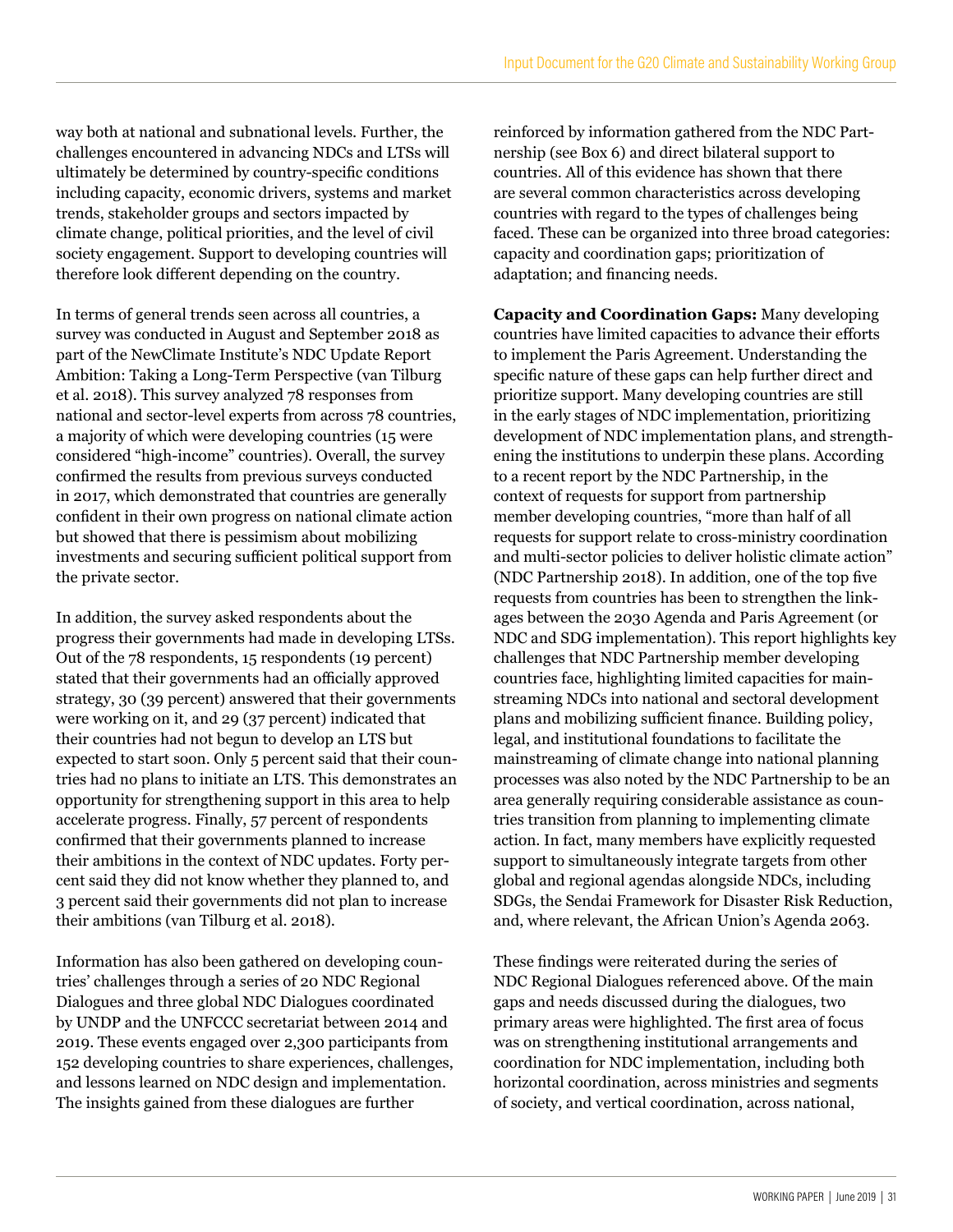subnational, and local levels. The importance of engaging nongovernment stakeholders—including the private sector, donors, civil society, and women's groups—was also a strong focus of the dialogues. The second area of focus was on identifying the best methodologies and approaches for linking NDCs with key national planning processes and sectoral plans. This reflects a trend seen in NDC Partnership member requests that demonstrates a strong demand for tools that support integrated planning, that is, considering all targets, goals, and objectives in an integrated way to build on linkages.

In terms of LTSs, similar capacity needs affect the ability of many countries to pursue this process. While engaging in LTS processes could contribute to strengthening capacity on NDC implementation, with additional data generation and a vision by which NDCs could provide valuable benchmarks, in many cases finite resources means there can sometimes be a trade-off between the two. For LTSs, additional capacity challenges relate to the need for further evidence for longer timeframes, which may not already be available, and methodologies and approaches for planning processes that may go beyond current development planning cycles. These challenges make it even clearer that greater support is needed to strengthen efforts on NDC implementation and LTSs simultaneously, leveraging their coordination and linkages.

**Prioritization of Adaptation:** While the emphasis around NDCs has primarily been on reducing emissions to meet the Paris Agreement global targets on warming, Parties have consistently highlighted the importance of adaptation, which is also a key part of the Paris Agreement. This came out clearly in the NDC Regional Dialogues as well as through direct bilateral support to countries. Prioritizing adaptation is essential because many of these developing countries are already experiencing intense impacts caused by climate change, from droughts and floods to more intensive storms and rising sea levels. Some countries are in particularly vulnerable situations, such as Small Island Developing States (SIDS) whose entire existences are threatened by climate change, and least-developed countries, which are dependent on agricultural livelihoods devastated by changing rainfall patterns and temperature rise. At the same time, many of these countries have limited public resources and capacities to address these impacts, even as impacts become more dire. Prioritizing adaptation as part of sustainable development efforts is a trend seen in many

developing countries as they seek international support from partner countries and organizations to help meet their needs.

While many of these countries are also working on NAP processes, strengthening the adaptation components of NDCs could help link NDCs to NAPs and other adaptation and development planning processes, raise the profile of these needs, and demonstrate linkages between adaptation and mitigation targets as well as SDGs. For this reason, developing countries (particularly SIDS) are now strengthening the adaptation components of their current NDCs.

Support to developing countries to implement adaptation activities could include such measures as strengthening climate data and information systems; conducting vulnerability and risk assessments in key sectors; raising awareness on potential climate impacts and adaptation approaches; mainstreaming adaptation into national and sectoral policies, plans, and budgets; strengthening institutional coordination mechanisms to strengthen adaptive planning; and drafting laws and regulations to enhance both adaptation and disaster preparedness to improve resilience.

**Access to Finance:** It is no secret that developing countries often lack the financing needed to advance NDCs and LTSs to their full potential. Most developing countries have specified conditional and unconditional targets in their NDCs and continue to look for inter-national sources, including vertical funds, to support their climate efforts and fund their conditional targets. It is also clear through the analyses on country needs emerging from the NDC Partnership and through the NDC Dialogues that mobilizing resources to support NDC implementation is the overriding priority for most developing countries. This is evidenced in part by the large number of conditional targets identified in the NDCs, as well as other finance-related priorities countries are establishing, including aligning country budgets to NDC targets and assessing private sector investment needs and opportunities. There is also a strong interest among countries to strengthen innovative financing mechanisms, engage the private sector, and maximize blended finance to de-risk private sector investments.

While this need for financing is clear, there are several challenges to successfully accessing and mobilizing these funds. For example, international public climate finance is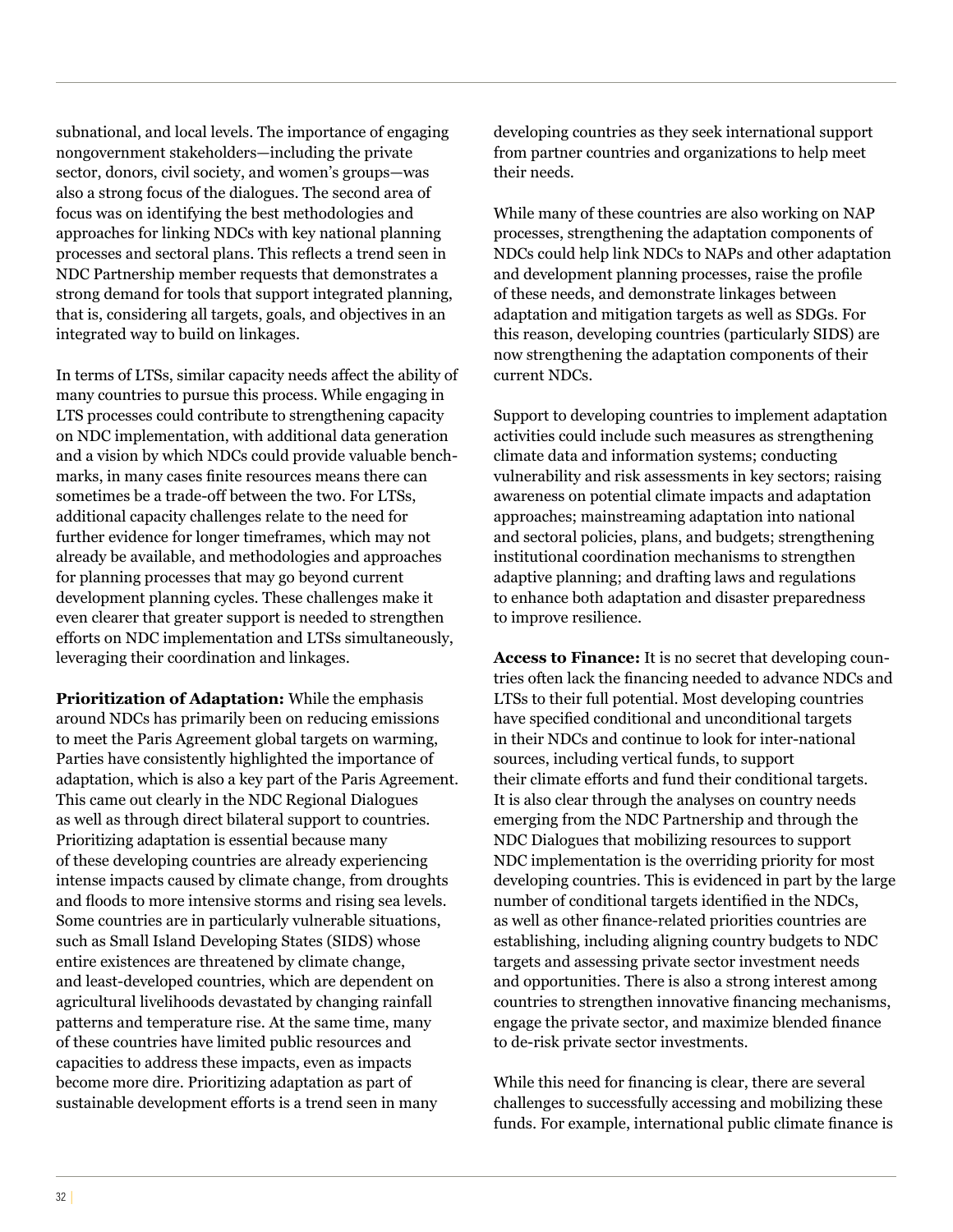difficult for many countries to access due to the complex application processes; the need for detailed evidence and support documentation, which often requires some additional investment; and the high level of scrutiny. At the same time, review times for many funds, such as international vertical funds, are very long, making it difficult for many countries requiring urgent action. In addition, several middle-income countries have difficulty accessing public climate finance when they are "competing" with countries with less capacity and fewer resources. Non-grant instruments are also a challenge for many countries that face fiscal deficits. Accessing private sector finance can also be a challenge. Unique technical capacity is required to frame needs in a way that attracts investment. There are also many policy and regulation obstacles that can get in the way, and countries are not always able to assess risks and find opportunities for shifting these policies and regulations to allow for greater private investment. Many private sector partners are also unfamiliar with climate risks and opportunities, making it difficult to make the case for their engagement.

### **Existing Support for Developing Countries**

Support is currently being provided to developing countries to help advance NDCs and LTSs. In the context of NDCs, current support crosses all stages of NDC implementation, from developing an NDC implementation

plan after initial consultations to providing assistance to attract and access public and private finance to implement these plans, and establishing monitoring and reporting systems to track progress. Support is also being provided to address institutional capacity needs through strengthening arrangements and coordination mechanisms. Beyond current NDC implementation, support is also beginning to emerge for NDC updates, including strengthening information and data to underpin NDC targets, updating to incorporate recent developments in knowledge and evidence, and encouraging greater ambition, for example, by highlighting sectors that may not be considered in some NDCs. NDC update support is still in its initial stages given the recent COP24 agreement on NDC implementation guidelines and the upcoming deadline of 2020.

One of the primary mechanisms for coordinating and advancing this support to countries is through the NDC Partnership, which is elaborated in Box 6. This global network of country and institutional partners supports NDC advancement through peer-to-peer learning, while providing a network of knowledge and resources to support climate action in-country. Several major programs are specifically aligned with the NDC Partnership, including the UNDP NDC Support Programme, the World Bank NDC Support Facility, NDC Assist led by the German

#### Box 6 | **NDC Partnership**

The NDC Partnership was launched at the 22nd Conference of the Parties to the United Nations Framework Convention on Climate Change (UNFCCC) in Marrakesh, Morocco, as a platform for countries to access technical knowledge and financial support to help meet their climate and sustainable development targets. As of January 2019, the partnership is made up of 91 developing and developed countries as well as 21 international and 9 associate organizations, and its Support Unit is hosted by WRI and the UNFCCC secretariat. The partnership aims to do three things:

- 1) **Facilitate technical assistance and knowledge sharing**, which advances NDC implementation and facilitates greater collaboration across sectors
- 2) **Create and disseminate knowledge products** to raise awareness of and enhance access to climate support initiatives, recommended practices, tools, and resources that address NDC implementation
- 3) **Promote enhanced financial support for NDC implementation** to work with governments to understand and address constraints to accessing bilateral and international support programs, while aligning development finance initiatives with NDC implementation

*Notes:* a. See NDC Partnership 2019; b. See Climate Watch 2019.

To meet these aims, the NDC Partnership supports a country-driven model through two areas of support. The first is in-country engagement, where the partnership engages directly with ministries and other stakeholders to assess needs and identify opportunities for collaboration across sectors, regions, and international partners. Partnership Plans are developed on the basis of consultations with local governments on their needs and priorities with regard to NDC implementation to map existing and planned support and leverage existing skills and resources from partners toward the common, government-driven objective. Secondly, the NDC Partnership develops global knowledge products to help countries access information, address gaps, and establish a community of learning and practice to share experiences. Two online navigators provide searchable databases of financial and technical assistance programs, tools, and resources. The Climate Finance Explorer<sup>a</sup> is an interactive database that includes information on funds and support mechanisms for adaptation and mitigation activities. Climate Watch offers comprehensive information on climate and NDC-related data.b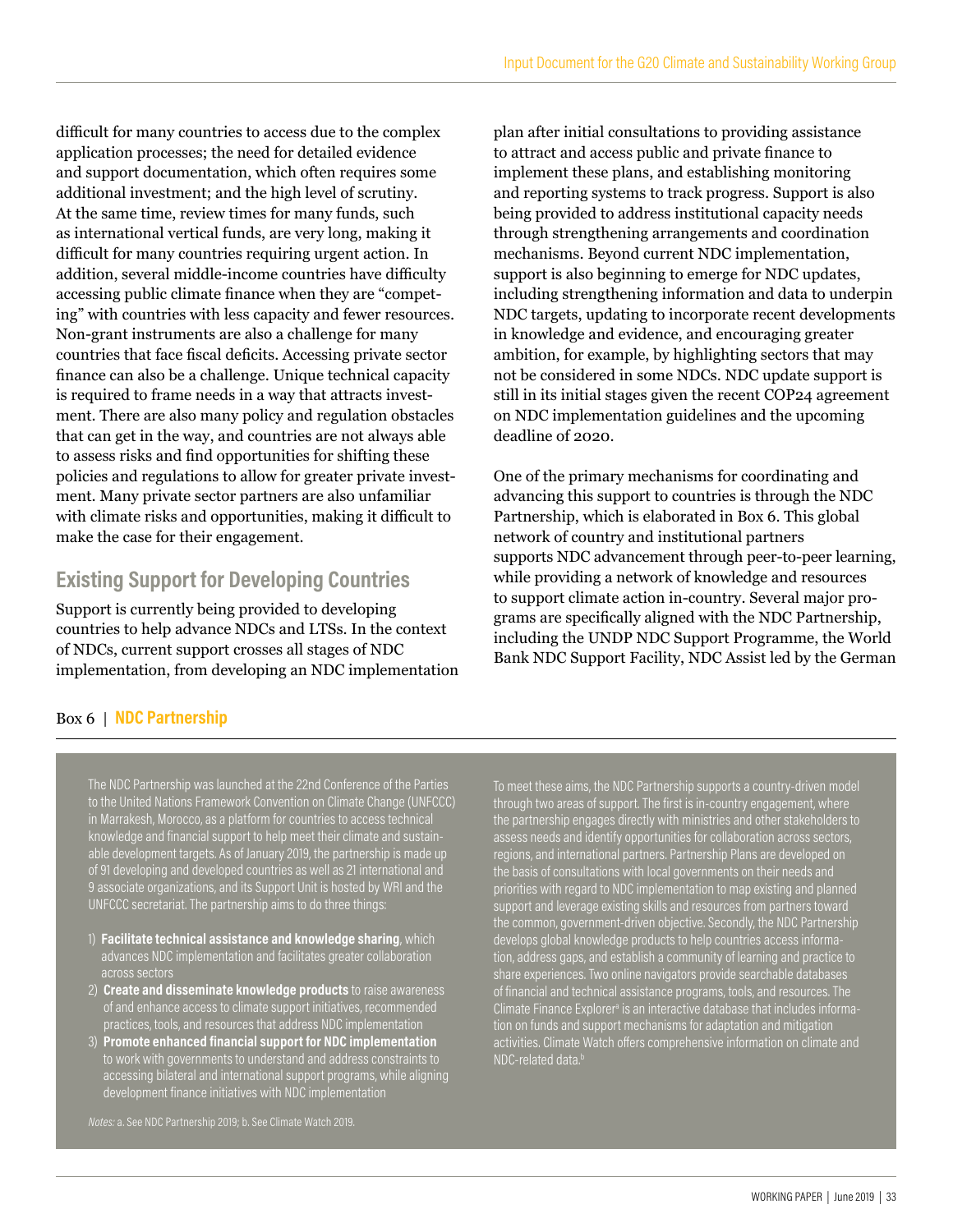government, and the Inter-American Development Bank's NDC Invest. All of these programs provide direct support to address specific needs identified by countries to accelerate NDC implementation and updates.

In addition to existing support on NDCs, there is also increasing support to developing countries on their LTSs. While not all countries have elected to initiate an LTS process, the benefits of these strategies are clear, and resources are emerging to support those interested in embarking on the process. Specifically, a WRI-UNDP initiative on LTSs, in cooperation with UNFCCC, has developed a suite of resources to help policymakers integrate long-term climate strategies into national policymaking, including expert perspectives (WRI 2019). The initiative is undertaken in collaboration with the NDC Partnership and contributes to the 2050 Pathways Platform. The 2050 Pathways Platform is also a valuable mechanism for supporting countries as they plan for mid-century as well as LTS processes. This platform provides a series of resources, learning opportunities, and support to countries to address the issue of planning for the 2050 horizon.

This being said, the current support being provided to countries is not sufficient to meet the needs and challenges identified in the section above. Support for NDC implementation and LTSs is evolving as new experiences and lessons emerge, and as the details under the Paris Agreement become further defined and refined. As such, there are several strategies that can be explored to further strengthen the support needed in meeting countries' needs. The following section outlines some of these strategies and provides examples of where countries have managed to apply these strategies successfully with international support.

### **Strategies and Examples of Support for Advancing Nationally Determined Contributions and Long-Term Strategies**

Diving a bit deeper into the specific types of climate assistance available, there is a broad range of support being provided to developing countries through over 100 funds, programs, and mechanisms. As discussed, while this support is broad it is not fully sufficient to meet the needs of developing countries. The strategies outlined in this section, therefore, provide ideas and examples of where further support can be strengthened and focused. At the same time, the examples included refer to experiences in developing countries where international support has successfully applied these strategies to advance NDC implementation and LTSs. This directly aligns with the approaches discussed in Section 3.

These strategies and examples can be divided into three categories: institutional capacity, coordination, and governance; policy and planning; and financing.

#### **Institutional capacity, coordination, and**

**governance:** This category of support focuses on addressing the underlying capacities, systems, and structures that help govern the planning and implementation of NDCs and LTSs. The strategies to advance this support relate to addressing many of the capacity gaps highlighted above. Specifically, this includes strengthening leadership and engagement on climate change through advocacy and facilitating stakeholder involvement. Efforts also support strengthened coordination across government institutions, given the crosscutting nature of climate-related planning and implementation. This relates to setting up coordination bodies and processes, climate change committees within the government, and information sharing across ministries and other agencies. In addition, a large area of support is focused on establishing or strengthening systems for monitoring and reporting climate change actions, including MRV systems related to both mitigation, adaptation, SDGs, and finance.

For example, in Zambia, through direct country support funded by international grants, the government has developed a draft NDC implementation framework. This framework aims to strengthen the institutional arrangements defined by the National Climate Change Policy and build national capacity for NDC planning, design, and implementation. This framework will be incorporated into the existing climate change structure. At the same time, a comprehensive mainstreaming process has been supported through separate funding, which looks to integrate NDC targets linked to the implementation framework and SDG targets (along with reference to the Sendai Framework for Action and the African Union's Agenda 2063) into national development planning.

**Policy and planning:** A core strategy for implementing NDCs and LTSs is integrating the pledges, targets, and priorities into national and sectoral development policy, planning, and budgeting. This is done in many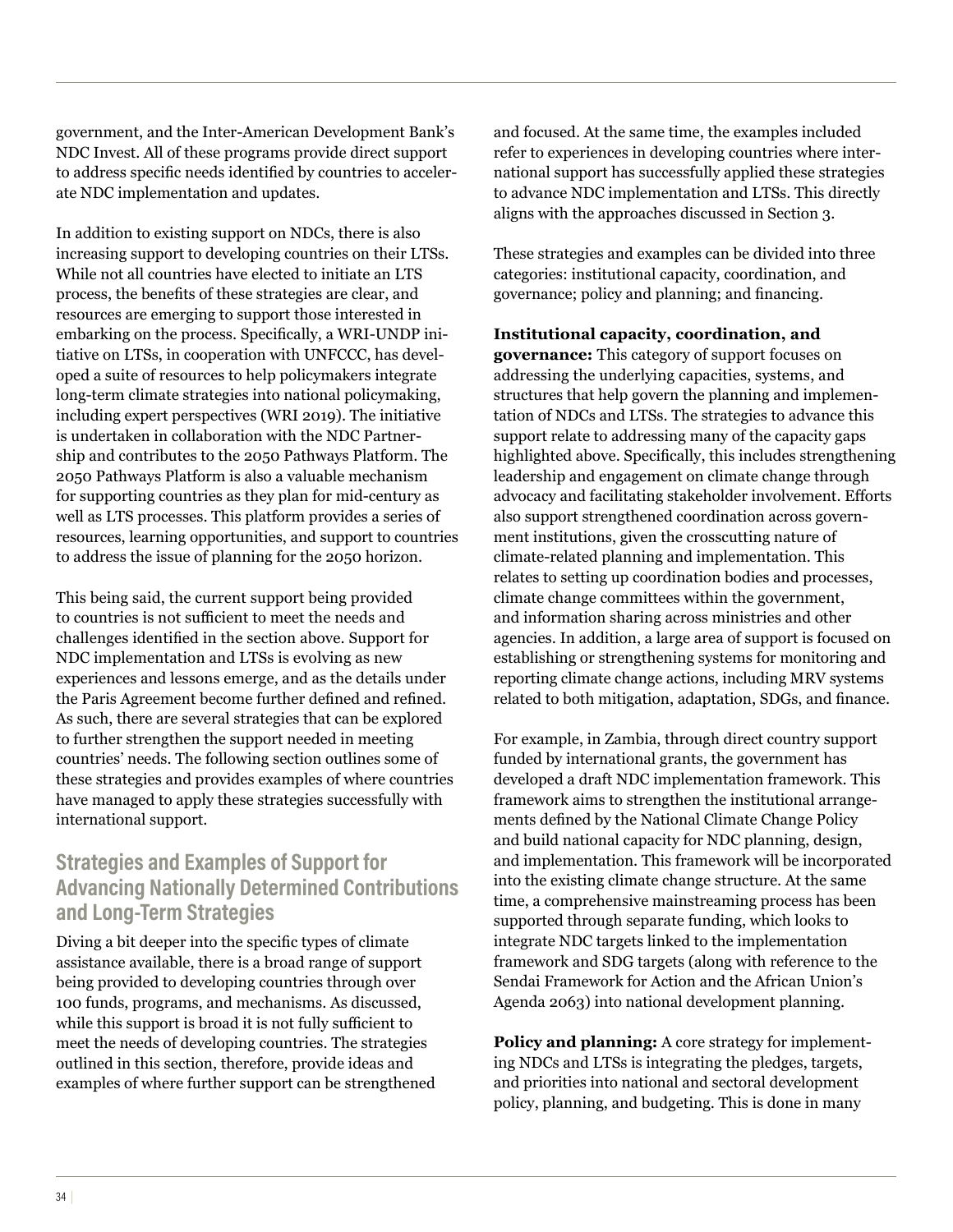countries by first translating LTS and NDC contributions into concrete actions, which can begin by developing NDC implementation plans as described in Section 3. These plans define specific actions, which can be integrated into existing development and sectoral plans, contribute to climate change mainstreaming, and forge synergies between climate and development outcomes. For example, through international support Trinidad and Tobago was able to develop an NDC implementation plan using a combination of qualitative and quantitative approaches for data collection and analysis (Schulz 2017). The primary components of the NDC implementation plan were recommendations made to strengthen institutional arrangements and capacity, and to mainstream climate change issues into existing policy and legislative frameworks to create the enabling environment for NDC implementation. Also included were sectoral plans for three target sectors, a Climate Finance Plan, and a Capacity Building Action Plan.

**Financing:** One of the critical challenges faced by many developing countries is accessing and mobilizing the finance needed to deliver on LTS visions and NDC targets. Strategies to address this challenge draw upon some of the approaches discussed in the previous section on strengthening the landscape for NDC finance. Specifically, in terms of public finance, domestic public finance is limited in many developing countries, but can play a key role in integrating climate action into national and subnational land sectoral development planning, as well as in de-risking private sector finance, blending finance, and showing potential financiers that there is significant government buy-in to support and implement climate actions. Strategies have been put in place to help countries better assess their current public expenditures, inflows, and budget revenues where they are related to climate change finance, while also identifying additional funding requirements and financing gaps. This in turn helps countries make effective planning and budgeting decisions related to climate finance, identify national resources while better tracking public climate finance, and attract international investment through better budgeting and greater transparency.9

In Bhutan, for example, international assistance has been used to undertake a Climate Public Expenditure and Institutional Review, contributing to the review of eight policies and 16 laws. These reviews will provide a breakdown of expenditures related to climate and biodiversity and help the country develop climate and biodiversity investment plans. These efforts will lead to a new policy approach that guides implementation for biodiversity, climate, and poverty reduction with a focus on NDC implementation.

At the same time, G20 countries are helping developing countries access international public funds, including vertical funds such as the Green Climate Fund and Global Environment Facility, to finance mitigation and adaptation actions that help meet NDC targets. Many of these funds involve complex project development and application procedures that require extensive technical, human, and financial capacity to undertake. In many developing countries, support is also needed to design and deliver these funds to take concrete adaptation and mitigation actions. The design stage generally includes the policy/planning process and mobilization of resources, while project implementation considers technical support, expertise, and fund management and oversight. Some multilateral organizations, for instance, support largescale procurement processes. In other cases, international experts implement certain elements of projects to deliver the mobilized funds.

Finally, given that public finance for climate change is relatively limited compared with the scale needed to fully implement NDCs and meet the Paris Agreement goals, private sector sources will need to be scaled up to meet this need. Strategies for supporting increased access to scaled up private sector investment can focus on increasing engagement of and collaboration with private sector partners by governments and establishing public-private partnerships for climate actions. This also includes setting up the right public policies and conditions to de-risk and further incentivize private investment. For example, in Ghana, an initiative supported by the Foundation for Climate Protection and Carbon Offset KliK has used innovative financing mechanisms under Article 6 of the Paris Agreement to strengthen clean energy access to households and businesses, a focus of the NDCs. This mechanism allows banks to provide affordable credit to consumers to fund installations of solar home systems and improved cooking systems across the country. This finance mechanism is dependent on the availability of carbon finance through the international cooperation mechanisms under Article 6, another opportunity for partnership between G20 and developing countries. In this case, the mechanism further enables engagement of private local banks to support climate action.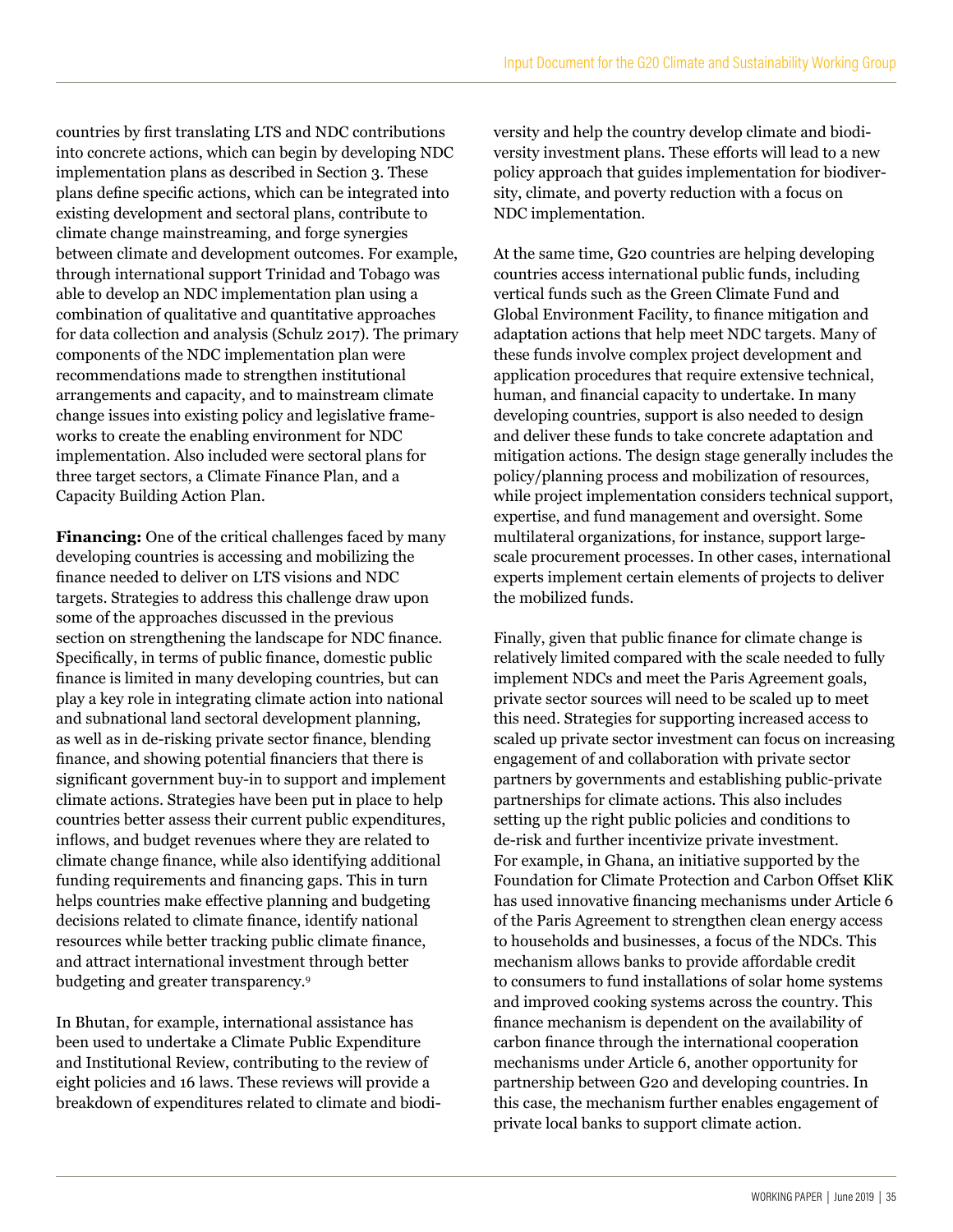# **6. CONCLUSION**

Climate action guided by ambitious NDCs and LTSs offers an unprecedented opportunity to reduce GHG emissions, enhance GHG removal by sinks, increase adaptation and resilience to climate change, and strengthen sustainable development benefits in sync with growing national and global economies. This paper has highlighted some key considerations for G20 members when pursuing LTSs, NDC implementation, and NDC updates, as well as the provision of support for non-G20 and developing countries. It is clear that the G20 stands as a critical forum that can be leveraged to help advance LTSs and NDCs and achieve the goals of the Paris Agreement. This applies to strengthening G20 countries' domestic actions, enhancing G20 cooperation with low-income and developing countries, and advancing cooperation among G20 members themselves.

In line with existing G20 agreements and ongoing efforts, the G20 forum can be further leveraged to help increase cooperation, provide direct bilateral support, facilitate learning, and share expertise on NDCs and LTSs. The

Hangzhou summit communiqué reiterates the belief of G20 countries that "closer partnership and joint action by G20 members will boost confidence in, foster driving forces for and intensify cooperation on global economic growth, contributing to shared prosperity and better wellbeing of the world" (G20 2016b). This is already being demonstrated in the context of the 2030 Agenda, with an intent to "make use of the comparative advantage of the G20 as a global economic forum" to advance the SDGs (G20 2016a). Ambitious climate action can also be further advanced through this forum, building on the work being done on the 2030 Agenda. Designing long-term economic development visions that align with the Paris Agreement, and reflecting these in LTSs and enhanced NDCs by 2020, is a particularly critical focus. Whether it is through coordinating climate and development plans; sharing experiences that help advance NDC planning, implementation, and updates; or designing and supporting new, bold, and innovative ideas that could help trigger the economic transformation needed within and across sectors, the G20 is a powerful forum that can strengthen international cooperation in the fight against climate change.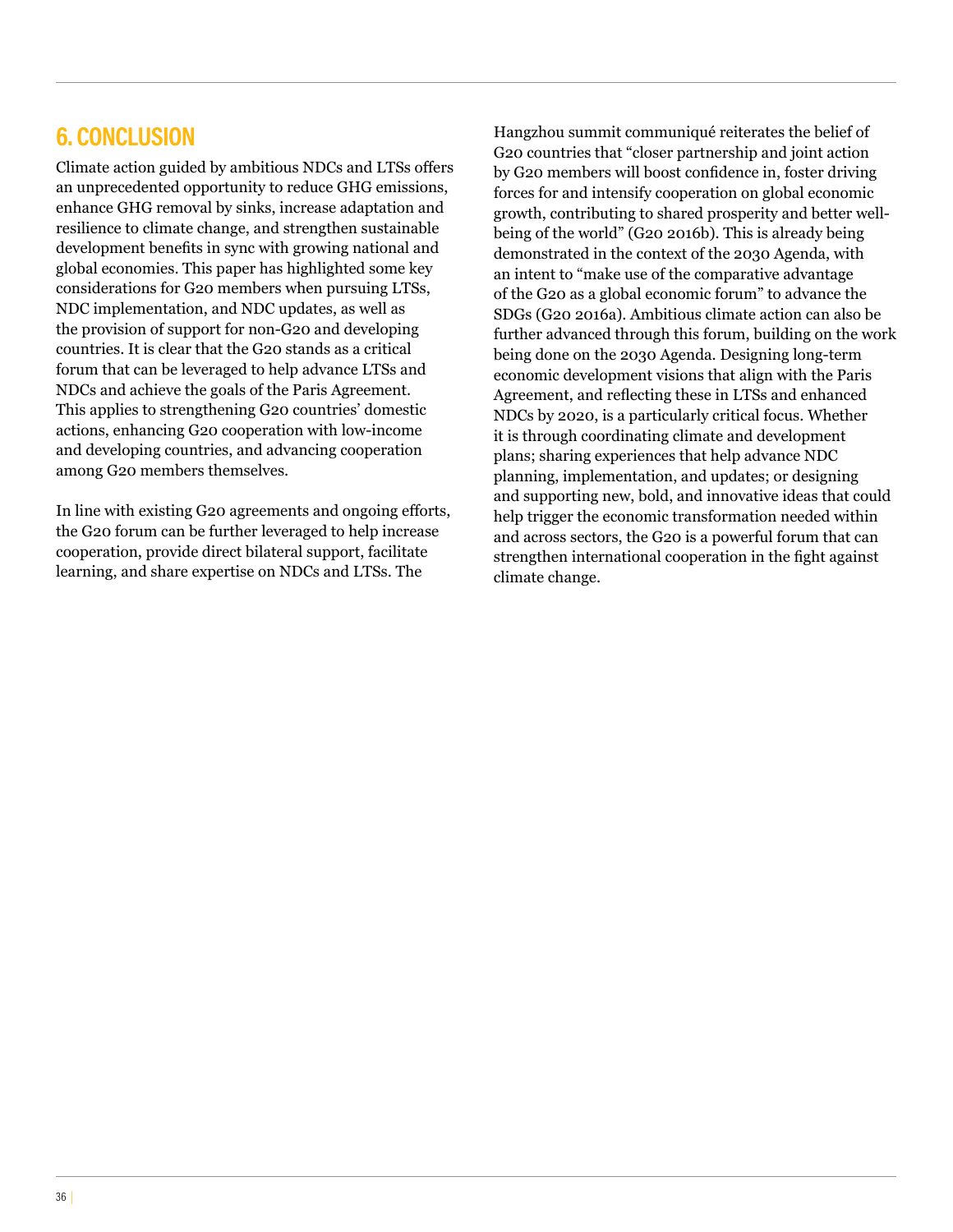# ENDNOTES

- 1. For the purposes of this paper, "near term" and "short term" are within approximately the next five years; "medium term" is through approximately 2030, including current and future NDCs; and "long term" is approximately mid-century and beyond.
- 2. A conditional NDC is a contribution that a country can undertake if international support is provided or other conditions are met. An unconditional NDC is a contribution that a county can undertake without any conditions and on the basis of their own resources and capabilities.
- 3. Visit Climate Watch to explore the alignment between the NDCs and SDGs. https://www.climatewatchdata.org/ndcs-sdg.
- 4. Drawn from Levin et al. 2015 and Levin et al. 2018.
- 5. The United States submitted a mid-century strategy in 2016 that included modeling scenarios with technology and implications for policy through mid-century and communicated this product to the UNFCCC. This submission does not reflect the current U.S. administration's approach to climate action.
- 6. Informed by Levin et al. 2018.
- 7. A country's INDC, or intended nationally determined contribution, is automatically converted into its first NDC when it ratifies the Paris Agreement unless the country communicates a revised first NDC at the time of ratification.
- 8. The national oversight body does not need to be a new body, but rather could be integrated into existing coordination bodies.
- 9. More information about UNDP's work related to climate fiscal frameworks and climate governance can be found at https://climatefinancedevelopmenteffectiveness.org/.

# **REFERENCES**

Bouyé, M., S. Harmeling, and N. Schulz. 2018. *Connecting the Dots: Elements for Joined-Up Implementation of the 2030 Agenda and the Paris Agreement.* Bonn and Eschborn, Germany: Deutsche Gesellschaft für Internationale Zusammenarbeit and World Resources Institute.

CAT (Climate Action Tracker). 2018. http://climateactiontracker.org/. Accessed January 7, 2019.

CFSG (Climate Finance Study Group). 2016. *G20 Outlook on Mainstreaming Climate Change Considerations into Development Assistance and Climate Finance Programs*, June. http://www.g20.utoronto.ca/2016/2016 mainstreaming-climate-change-considerations.pdf.

CICERO Center for International Climate Research. 2018. "Figures from the Global Carbon Budget 2018." http://folk.uio.no/roberan/GCB2018.shtml.

Climate Transparency. 2018. *Brown to Green: The G20 Transition to a Low-Carbon Economy*.

Climate Watch. https://www.climatewatchdata.org/. Accessed January 15, 2019.

Comstock, M., and B. Hackmann. 2018. "Achieving Long-Term Ambition on Climate Change." Op Ed. UNDP.

Convergence. 2018. *The State of Blended Finance 2018*.

CRED and UNISDR (Centre for Research on the Epidemiology of Disasters and United Nations Office for Disaster Risk Reduction). 2018. *Economic Losses, Poverty & Disasters 1998–2017*.

Dixit, A., and H. Mcgray. 2013. *Analyzing Climate Change Adaptation Options Using Multi-criteria Analysis*. Washington, D.C: United States Agency for International Development.

Duarte, M. 2018. *Marching toward 2050: Purpose and Elements of Long-Term Low Greenhouse Gas Emissions and Development Strategies*. Expert Perspective. Washington, DC: World Resources Institute.

Espinosa, P. 2018. *The Paris Agreement, a Strategy for a Longer Term*. Expert Perspective. Washington, DC: World Resources Institute.

European Commission. 2018. *Action Plan: Financing Sustainable Growth*. COM/2018/097.

BMU (Federal Ministry for the Environment, Nature Conservation, Building and Nuclear Safety). 2016. *Climate Action Plan 2050: Principles and Goals of the German Government's Climate Policy*. Berlin: MBU. www.bmu.de/fileadmin/ Daten\_BMU/Pools/Broschueren/klimaschutzplan\_2050\_en\_bf.pdf.

Fransen, T., E. Northrop, K. Mogelgaard, and K. Levin. 2017. "Enhancing NDCs by 2020: Achieving the Goals of the Paris Agreement." Working Paper. Washington, DC: World Resources Institute. http://www.wri.org/publication/ NDC-enhancement-by-2020.

G20 (Group of Twenty). 2016a. "High-Level Principles on the Implementation of the 2030 Agenda." Action Plan on the 2030 Agenda. Hangzhou, China.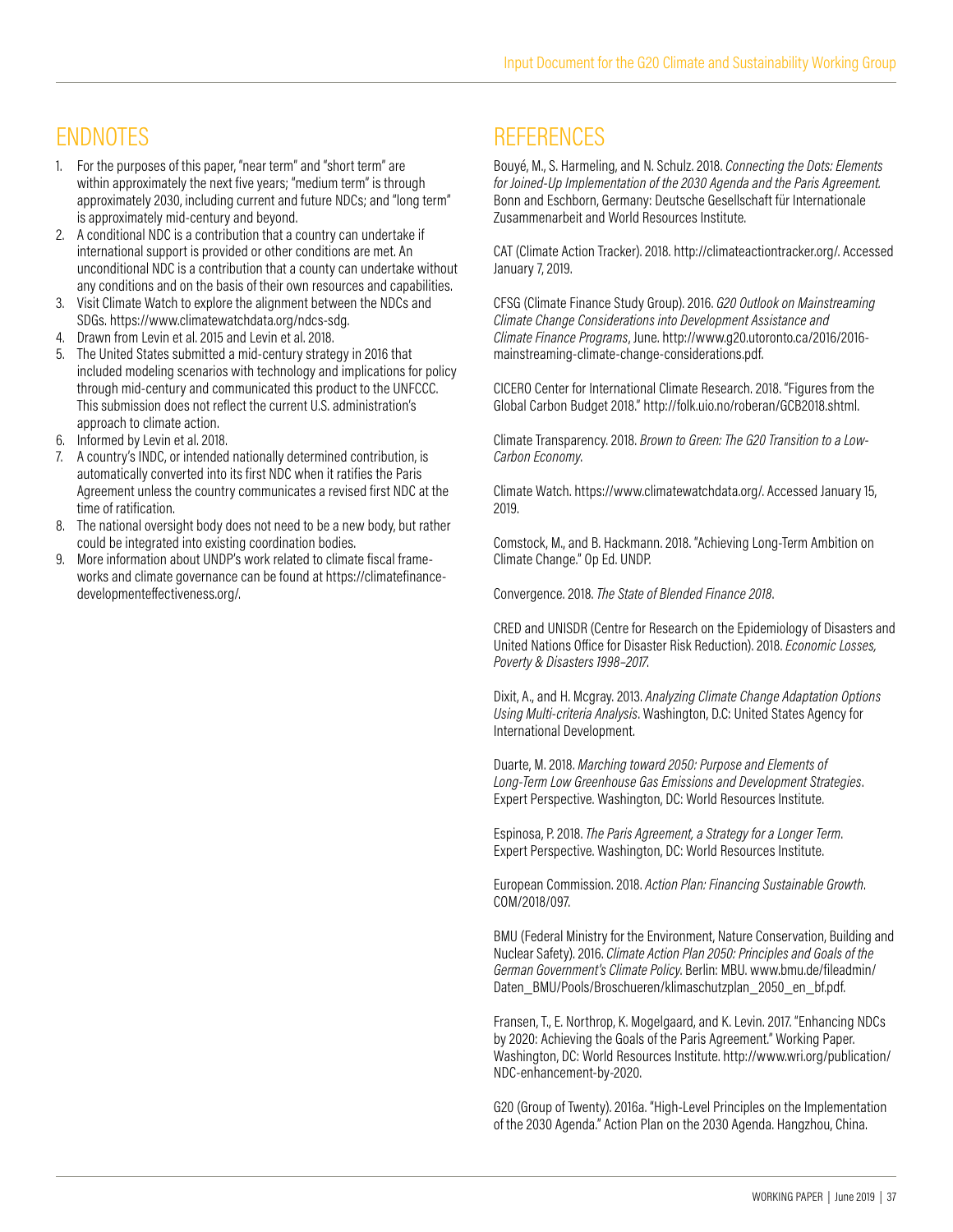G20. 2016b. "G20 Leaders' Communique Hangzhou Summit." Hangzhou, China: G20. http://www.g20chn.com/xwzxEnglish/sum\_ann/201609/ t20160906\_3397.html.

G20. 2018. "G20 Leaders' Declaration: Building Consensus for Fair and Sustainable Development." Paragraph 19. Buenos Aires, Argentina: G20. http://www.g20.utoronto.ca/2018/buenos\_aires\_leaders\_declaration.pdf.

GCF (Green Climate Fund). 2017. *Approach Paper—Strategic Investment Framework for Financing Climate Actions in Nepal by Leveraging Green Climate Fund*.

Global Commission on the Economy and Climate. 2018. *Unlocking the Inclusive Growth Strategy of the 21st Century: Accelerating Climate Action in Urgent Times*. Washington, DC: New Climate Economy c/o World Resources Institute. https://newclimateeconomy.report/2018/wp-content/uploads/ sites/6/2018/09/NCE\_2018\_FULL-REPORT.pdf.

Government of Canada. 2016. *Canada's Mid-century Long-Term Low-Greenhouse Gas Development Strategy*. https://unfccc.int/files/focus/ long-term\_strategies/application/pdf/canadas\_mid-century\_long-term strategy.pdf.

Greenhouse Gas Protocol. 2014. *Policy and Action Standard: An Accounting and Reporting Standard for Estimating the Greenhouse Gas Effects of Policies and Actions*.

Indonesia Ministry of Finance. 2014. *Low Emission Budget Tagging and Scoring System (LESS) for Climate Change Mitigation Expenditures in Indonesia*. Fiscal Policy Agency.

IEA (International Energy Agency). 2018. *Energy Transitions in G20 Countries: Energy Transitions toward Cleaner, Flexible and Transparent Systems*.

IRENA and CPI (International Renewable Energy Agency and Climate Policy Initiative). 2018. *Global Landscape of Renewable Energy Finance 2018*.

Kitous, A., K. Keramidas, T. Vandyck, B. Saveyn, R. Van Dingenen, J. Spadaro, and M. Holland. 2017. *Global Energy and Climate Outlook 2017: How Climate Policies Improve Air Quality—Global Energy Trends and Ancillary Benefits of the Paris Agreement*. Luxembourg: Publications Office of the European Union. http://publications.jrc.ec.europa.eu/repository/bitstream/JRC107944/ kjna28798enn(1).pdf.

Kuramochi, T., H. Fekete, F. Hans, L. Luna, S. Gonzales-Zuñiga, S. Sterl, M. Hagemann, N. Höhne, H. van Soest, M. den Elzen, K. Esmeijer, M. Roelfsema, N. Forsell, and O. Turkovska. 2017. *Greenhouse Gas Mitigation Scenarios for Major Emitting Countries: Analysis of Current Climate Policies and Mitigation Commitments 2017 Update*. NewClimate Institute, PBL and 63 IIASA. https:// newclimate.org/2017/11/01/greenhouse-gas-mitigation-scenarios-for-majoremittingcountries-2017/.

Levin, K., B. Cashore, S. Bernstein, and G. Auld. 2012. "Overcoming the Tragedy of Super Wicked Problems: Constraining Our Future Selves to Ameliorate Global Climate Change." *Policy Sciences* 45 (2): 123–52.

Levin, K., D. Rich, Y. Bonduki, M. Comstock, D. Tirpak, H. Mcgray, I. Noble, K. Mogelgaard, and D. Waskow. 2015. *Designing and Preparing Intended Nationally Determined Contributions*. Washington, DC: World Resources Institute and United Nations Development Programme.

Levin, K., T. Fransen, K. Ross, C. Elliott, M. Manion, R. Waite, E. Northrop, and J. Worker. 2018. *Long-Term Low Greenhouse Gas Emission Development Strategies: Approaches and Methodologies for Their Design*. Argentina: World Resources Institute and United Nations Development Programme.

Masson-Delmotte, V., P. Zhai, H.-O. Pörtner, D. Roberts, J. Skea, P.R. Shukla, A. Pirani, W. Moufouma-Okia, C. Péan, R. Pidcock, S. Connors, J. B. R. Matthews, Y. Chen, X. Zhou, M.I. Gomis, E. Lonnoy, T. Maycock, M. Tignor, and T. Waterfield (eds.). 2018. *Global Warming of 1.5°C. An IPCC Special Report on the Impacts of Global Warming of 1.5°C above Pre-industrial Levels and Related Global Greenhouse Gas Emission Pathways, in the Context of Strengthening the Global Response to the Threat of Climate Change, Sustainable Development, and Efforts to Eradicate Poverty*. Geneva: United Nations Intergovernmental Panel on Climate Change.

Mulligan, J., G. Ellison, K. Levin, and C. McCormick. 2018. "Technological Carbon Removal in the United States." Working Paper. Washington, DC: World Resources Institute. https://www.wri.org/publication/ tech-carbon-removalusa.

NCE (New Climate Economy). 2018. *The 2018 Report of the Global Commission on Climate and the Economy*.

NDC Partnership. 2018. *Partnership in Action 2018: Two Years On*. http://www. ndcpartnership.report.

NDC Partnership. "Climate Finance Explorer." http://ndcpartnership.org/ climate-finance-explorer. Accessed January 15, 2019.

Northrop, E., D. Waskow, K. Ross, R. Gasper, A. Wu, and A. Tankou. 2018. "Leading on Ambition: Opportunities for the Enhancement of Nationally Determined Contributions by the Climate Vulnerable Forum." Working Paper. Washington, DC: World Resources Institute. http://www.wri.org/publication/ leading-on-ambition.

OECD (Organisation for Economic Co-operation and Development). 2017. *Investing in Climate, Investing in Growth*. Paris, France: OECD Publishing. http://www.keepeek.com/Digital-Asset-Management/oecd/economics/ investing-in-climate-investing-in-growth\_9789264273528-en#. Wm85painGUk#page6.

OECD, World Bank, and United Nations Environment Programme. 2018. *Financing Climate Futures: Rethinking Infrastructure*. Paris, France: OECD Publishing.

Ross, K., and T. Fransen. 2017. Early Insights on Long-term Climate Strategies. Washington, DC: World Resources Institute. http://www.wri.org/publication/ early-insights.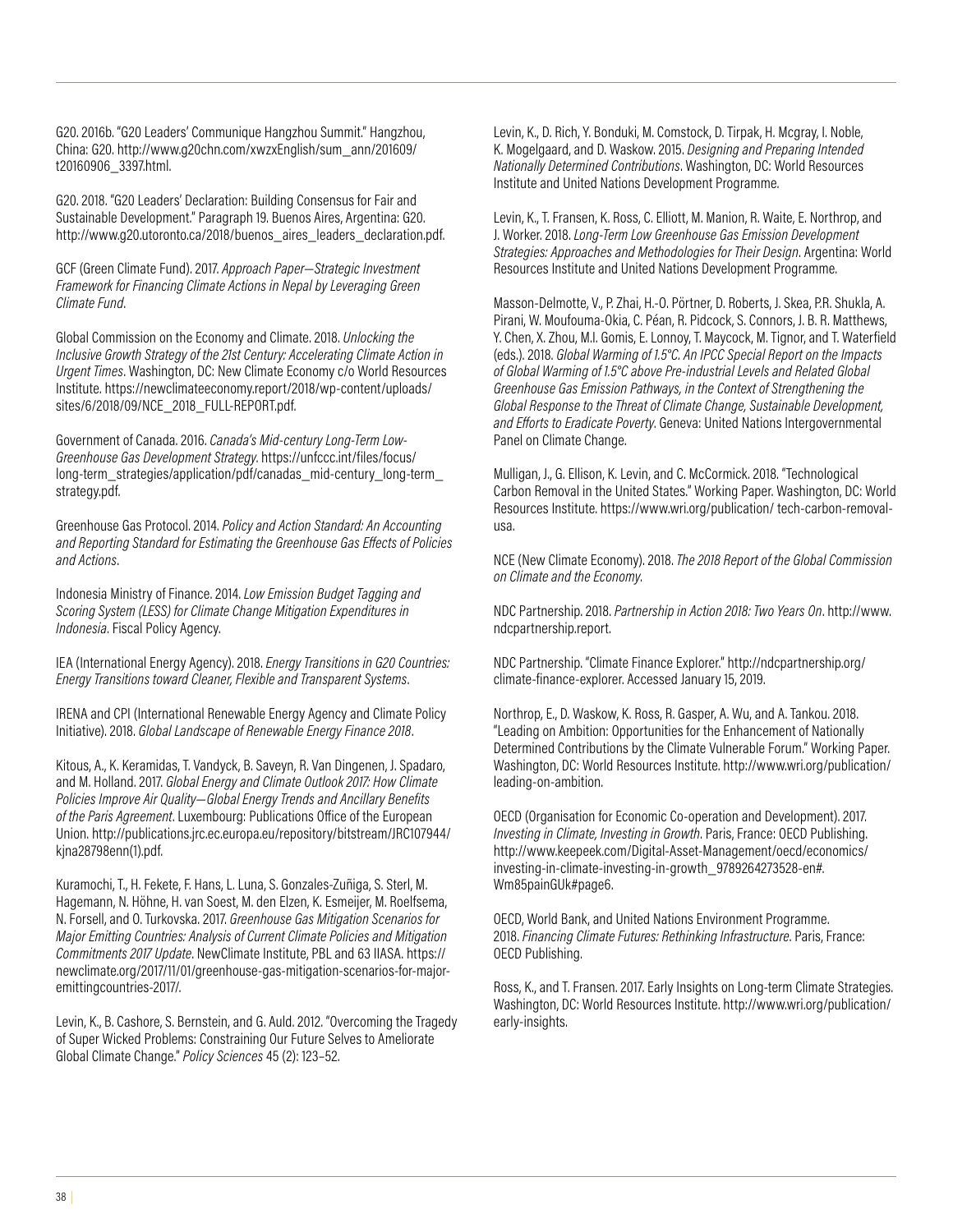Ross, K., T. Damassa, E. Northrop, A. Light, D. Waskow, T. Fransen, and A. Tankou. 2018. "Strengthening Nationally Determined Contributions to Catalyze Actions That Reduce Short-Lived Climate Pollutants." Working Paper. Washington, DC: World Resources Institute. www.wri.org/ publications/reducing-SLCPs.

Schulz, H.-E. 2017. "Trinidad and Tobago's NDC Implementation Plan." Presentation at the Global NDC Conference 2017. http://ledsgp.org/wpcontent/uploads/2017/05/Session-2-Essential-Building-Blocks-for-NDC-Implementation\_Trinidad-and-Tobago.pdf.

SLoCaT (Partnership on Sustainable Low Carbon Transport). 2018. *Transport and Climate Change 2018 Global Status Report*.

Stern, N. 2016. *The Roles of Financial Institutions and Finance Ministries in Delivering the Paris Agreement on Climate Change*. London, United Kingdom: Grantham Research Institute on Climate Change and the Environment, London School of Economics and Political Science.

UNDP (United Nations Development Programme). 2009. *Methodology Guidebook for the Assessment of Investment and Financial Flows to Address Climate Change*.

UNDP. 2015. *A Methodological Guidebook: Climate Public Expenditure and Institutional Review*.

UNDP. 2017. *Aligning Nationally Determined Contributions and Sustainable Development Goals: Lessons Learned and Practical Guidance*.

UNDP. 2018. *Derisking Renewable Energy Investment: Off-Grid Electrification*.

UNDP, UNEP, UNEP DTU, UNFCCC, and WRI (United Nations Development Programme, United Nations Environment Programme, UNEP DTU Partnership, United Nations Framework Convention on Climate Change, and World Resources Institute). Forthcoming. "Implementing NDCs."

UNDP, UNEP DTU Partnership, and UNFCCC. 2016. *Guidance for NAMA Design in the Context of Nationally Determined Contributions: A Tool to Realize GHG Mitigation under NDCs*.

UNEP (United Nations Environment Programme). 2018. *Emissions Gap Report 2018*. Nairobi: United Nations Environment Programme.

UNFCCC (United Nations Framework Convention on Climate Change). 2015. *Paris Agreement*. https://unfccc.int/sites/default/files/english\_paris\_ agreement.pdf.

UNFCCC. 2016. *Report of the Conference of the Parties on Its Twenty-First Session, Held in Paris from November 30 to December 13, 2015*. Decision 1/ CP.21.

UNFCCC. 2018a. "Talanoa Call for Action." https://unfccc.int/sites/default/ files/resource/Talanoa%20Call%20for%20Action.pdf.

UNFCCC. 2018b. "Katowice Climate Change Conference—December 2018." https://unfccc.int/katowice.

UNFCCC. 2018c. *Opportunities and Options for Integrating Climate Change Adaptation with the Sustainable Development Goals and the Sendai Framework for Disaster Risk Reduction 2015–2030*.

UNFCCC LDC Expert Group (United Nations Framework Convention on Climate Change Least Developed Countries Expert Group). 2012. *National Adaptation Plans: Technical Guidelines for the National Adaptation Plan Process*.

van Tilburg, X., J. Luijten, F. Röser, K. Lütkehermöller, and S. Minderhout. 2018. *NDC Update Report. Ambition: Taking a Long-Term Perspective*. Cologne and Berlin: NewClimate Institute.

WRI. "Long-Term Climate Strategies." Washington, DC: WRI. https://www.wri. org/climate/long-term-strategies. Accessed January 15, 2019.